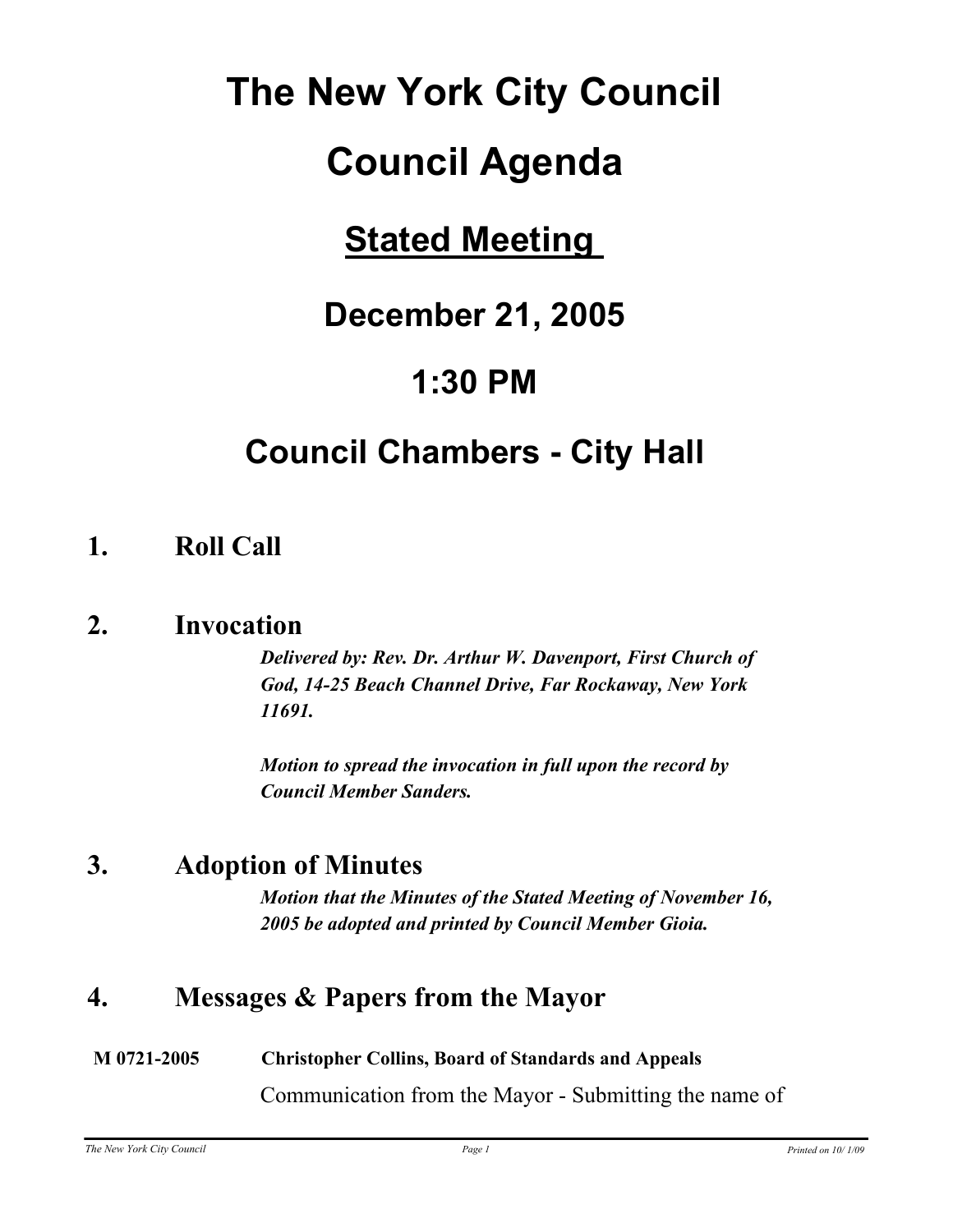| Christopher Collins to the Council for its advice and consent<br>regarding his appointment as a member of the Boards of<br>Standards and Appeals, Pursuant to Sections 31 and 659 of the<br>City Charter.                                                                                           |
|-----------------------------------------------------------------------------------------------------------------------------------------------------------------------------------------------------------------------------------------------------------------------------------------------------|
| <b>Preconsidered - Rules, Privileges and Elections</b>                                                                                                                                                                                                                                              |
| <b>Robert B. Tierney, Landmarks Preservation Commission</b>                                                                                                                                                                                                                                         |
| Communication from the Mayor - Submitting the name of<br>Robert B. Tierney to the Council for its advice and consent<br>regarding his reappointment to the Landmarks Preservation<br>Commission, Pursuant to Sections 31 and 3020 of the City<br>Charter.<br><b>Rules, Privileges and Elections</b> |
| <b>Elizabeth Ryan, Landmarks Preservation Commission</b>                                                                                                                                                                                                                                            |
| Communication from the Mayor - Submitting the name of<br>Elizabeth Ryan to the Council for its advice and consent<br>regarding her reappointment to the Landmarks Preservation<br>Commission, Pursuant to Sections 31 and 3020 of the City<br>Charter.<br><b>Rules, Privileges and Elections</b>    |
|                                                                                                                                                                                                                                                                                                     |

#### **Communications from City, County & Borough Offices 5.**

#### **M 0724-2005 Communication from the Office of Management & Budget - Appropriation of new revenues in Fiscal Year 2006 (MN-3)**

Communication from the Office of Management & Budget - Appropriation of new revenues in Fiscal Year 2006 in the amount of \$1.7 billion to the Budget Stabilization Account in the City's Debt Service budget and \$299.8 million to the Labor Reserve in the Miscellaneous Budget, pursuant to Section 107(e) of the New York City Charter. (MN-3) *Preconsidered - Finance*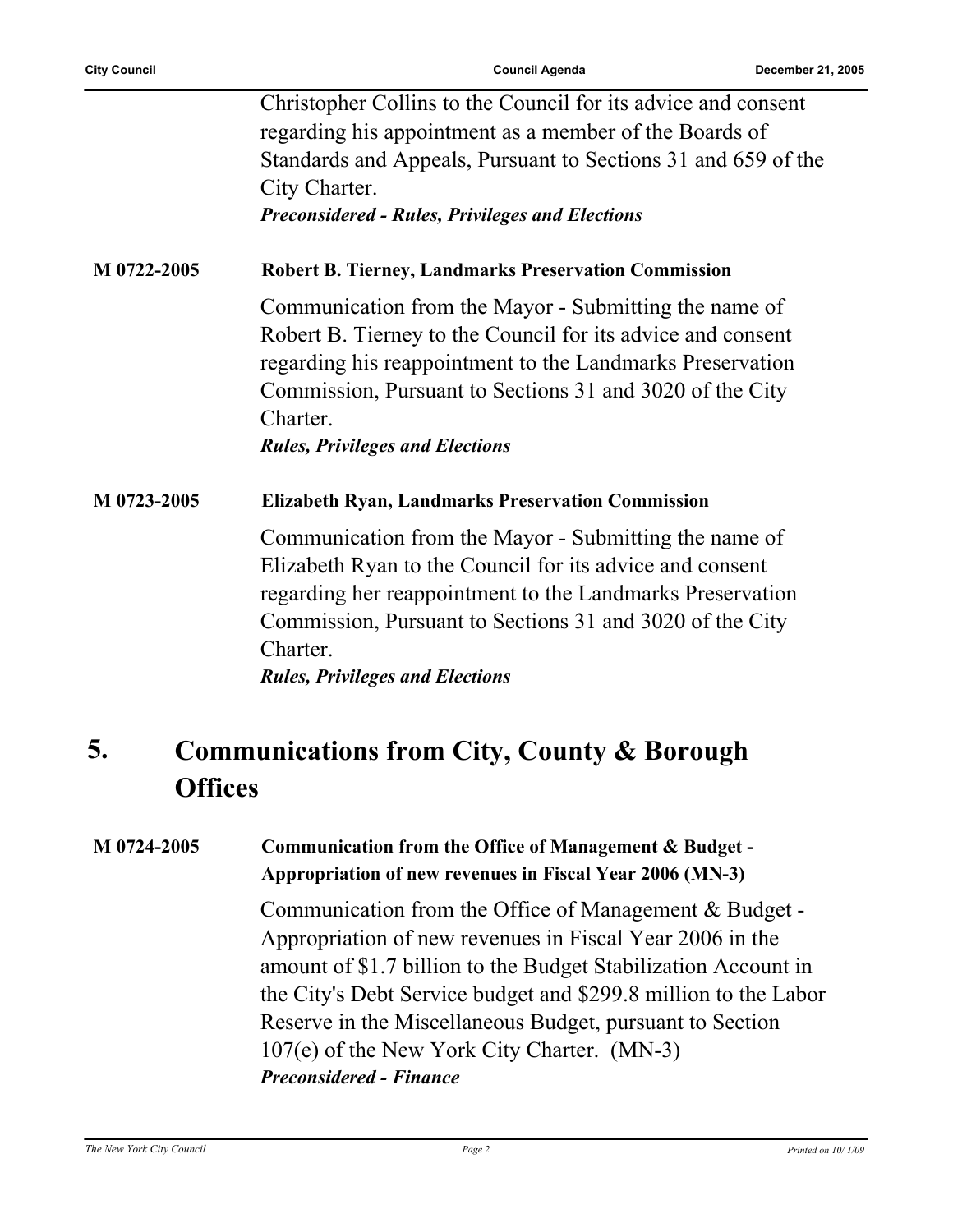### **M 0725-2005 Communication from the Office of Management and Budget - Transfer City funds between various agencies in Fiscal Year 2006 to implement changes to the City's expense budget (MN-4)** Communication from the Office of Management and Budget - Transfer City funds between various agencies in Fiscal Year 2006 to implement changes to the City's expense budget, pursuant to Section 107(b) of the New York City Charter. (MN-4) *Preconsidered - Finance*

### **6. Petitions and Communications**

*None*

### **7. Land Use Call-Ups**

#### **M 0726-2005 ULURP, pursuant to Sections 197-c and 197-d of the New York City Charter, Changes to the City Map, Bronx**

By the Chair of the Land Use Committee Council Member Katz:

Pursuant to Rule 11.20(c) of the Council and Section 197-d (b)(3) of the New York City Charter, the Council hereby resolves that the action of the City Planning Commission on Uniform Land Use Procedure Applications no. C 050074 MMX, a change to the city map; C 050530 ZSX, C 050530 ZSX, C 050532 ZSX, special permits; C 050539 PPX, a disposition; and shall be subject to Council review. This application is related to application no. C 050529 ZMX that is subject to Council review pursuant to Section 197-d of the New York City Charter.

### **8. Communication from the Speaker**

### **9. Discussion of General Orders**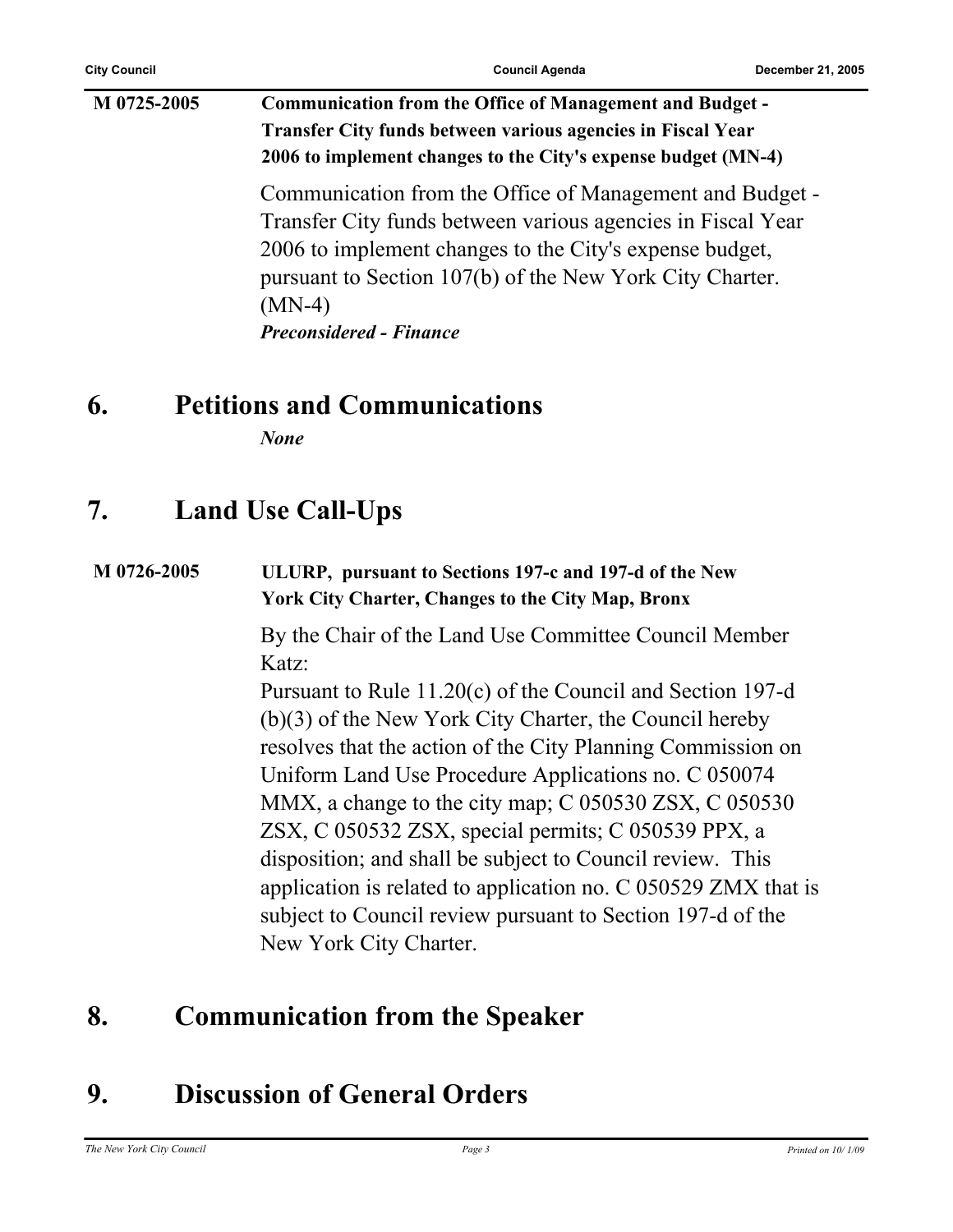### **10. Reports of Special Committees**

## **11. Reports of Standing Committees**

### **Report of the Committee on Contracts**

| Int 0534-2005-A | Establishment of an office of environmental purchasing.<br>A Local Law to amend the administrative code of the city of<br>New York, in relation to environmental purchasing and the<br>establishment of a director of citywide environmental<br>purchasing.<br><b>Amended and Coupled on GO</b>                 |
|-----------------|-----------------------------------------------------------------------------------------------------------------------------------------------------------------------------------------------------------------------------------------------------------------------------------------------------------------|
| Int 0536-2005-A | Use of energy efficient products.<br>A Local Law to amend the administrative code of the city of<br>New York, in relation to the purchase of energy efficient<br>products, and to repeal subdivisions a, c, d, e and f of section<br>6-127 of such code.<br><b>Amended and Coupled on GO</b>                    |
| Int 0544-2005-A | Reduction of hazardous substances in products used by the city.<br>A Local Law to amend the administrative code of the city of<br>New York, in relation to the reduction of hazardous<br>substances in products purchased by the city.<br><b>Amended and Coupled on GO</b>                                      |
| Int 0545-2005-A | Use of products with recycled content.<br>A Local Law to amend the administrative code of the city of<br>New York, in relation to the purchase of products with<br>recycled content, and to repeal section 6-122 and subchapter 5<br>of chapter 3 of title 16 of such code.<br><b>Amended and Coupled on GO</b> |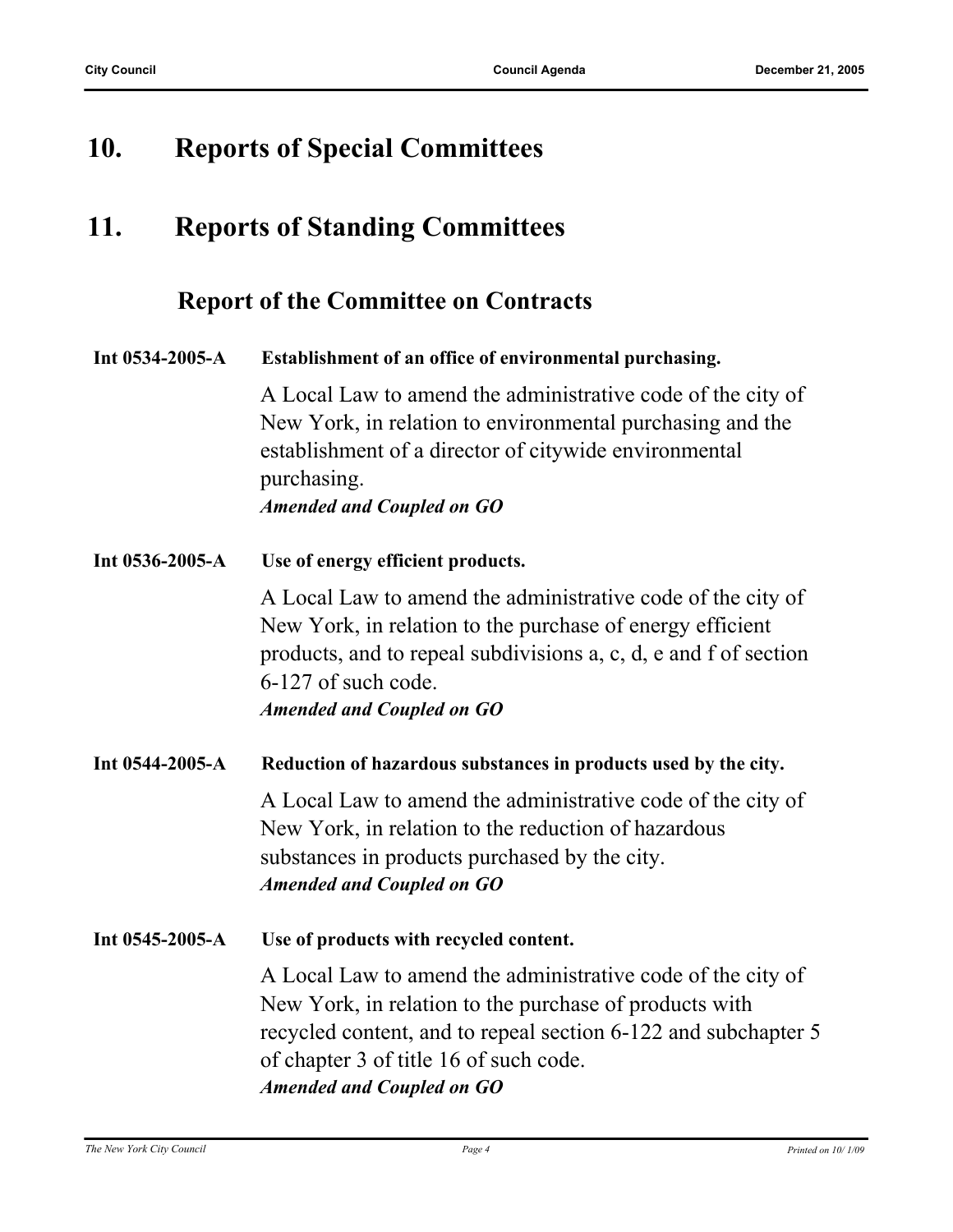| Int 0552-2005-A | Use of less toxic cleaning and other custodial products.                                                                                                                                                                                                  |
|-----------------|-----------------------------------------------------------------------------------------------------------------------------------------------------------------------------------------------------------------------------------------------------------|
|                 | A Local Law to amend the administrative code of the city of<br>New York, in relation to the purchase of green cleaning and<br>other custodial products.                                                                                                   |
|                 | <b>Amended and Coupled on GO</b>                                                                                                                                                                                                                          |
| Int 0727-2005-A | Enhancement of opportunities for minority and women owned<br>business enterprises in city contracting.                                                                                                                                                    |
|                 | A Local Law to amend the charter and the administrative code<br>of the city of New York, in relation to the enhancement of<br>opportunities for minority and women owned business<br>enterprises in city procurement.<br><b>Amended and Coupled on GO</b> |

### **Report of the Committee on Environmental Protection**

| Int 0397-2004-A | In relation to the noise control code                                                                                                                                                                                                                           |
|-----------------|-----------------------------------------------------------------------------------------------------------------------------------------------------------------------------------------------------------------------------------------------------------------|
|                 | A Local Law to amend the administrative code of the city of<br>New York, in relation to the noise control code and the repeal<br>of subchapters 4, 5 and 6 of chapter 2 of title 24 of such code.<br><b>Amended and Coupled on GO with Message of Necessity</b> |
| Res 1299-2005   | In relation to the noise control code                                                                                                                                                                                                                           |
|                 | Resolution finding that the enactment of Proposed Int. No.<br>397-A does not have a significant adverse impact on the<br>environment and is consistent with the state environmental<br>quality review act.<br><b>Preconsidered - Coupled on GO</b>              |
| Int 0744-2005   | Technical amendments to section 24-163.1 of such code.                                                                                                                                                                                                          |
|                 | A Local Law to amend the administrative code of the city of<br>New York, in relation to technical amendments to section<br>24-163.1 of such code.<br>Coulpled on GO                                                                                             |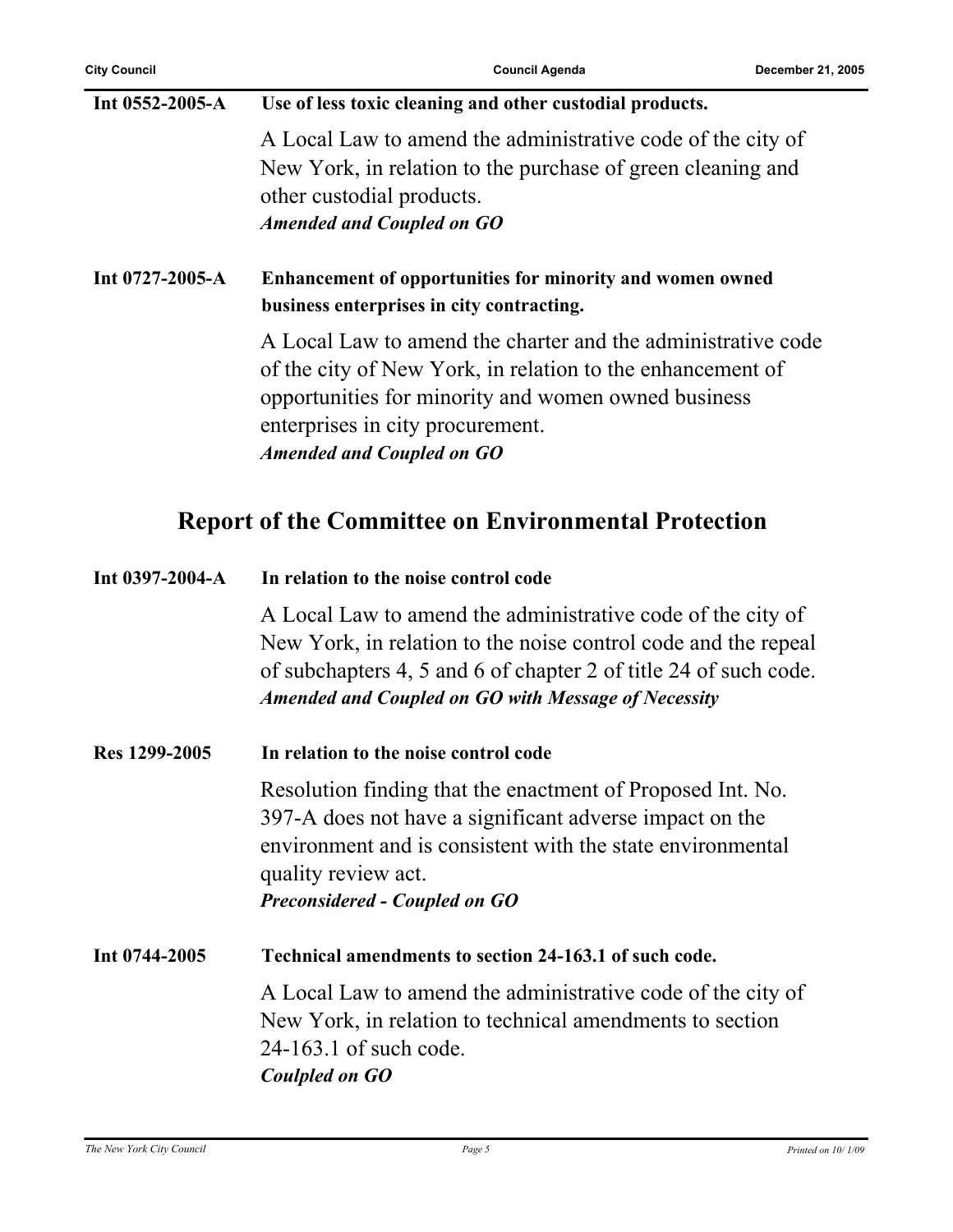### **Report of the Committee on Finance**

| Int 0345-2004   | <b>Establishment of the Madison/23rd/Flatiron/Chelsea Business</b><br><b>Improvement District.</b>                                                                                                                                                       |
|-----------------|----------------------------------------------------------------------------------------------------------------------------------------------------------------------------------------------------------------------------------------------------------|
|                 | A Local Law to amend the administrative code of the city of<br>New York, in relation to the establishment of the<br>Madison/23rd/Flatiron/Chelsea business improvement district.<br>Coupled on GO                                                        |
| Int 0751-2005   | Authorizing an increase in the amount to be expended in eleven<br>business improvement districts and one special assessment<br>district.                                                                                                                 |
|                 | A Local Law to amend the administrative code of the city of<br>New York, in relation to authorizing an increase in the amount<br>to be expended in eleven business improvement districts and<br>one special assessment district.<br><b>Coupled on GO</b> |
| Int 0762-2005   | Authorizing an increase in the amount to be expended in the<br><b>Times Square BID.</b>                                                                                                                                                                  |
|                 | A Local Law to amend the administrative code of the city of<br>New York, in relation to authorizing an increase in the<br>amount to be expended in the Times Square business<br>improvement district.<br><b>Coupled on GO</b>                            |
| Int 0763-2005   | Authorizing an increase in the amount to be expended in the<br>14th Street Union Square BID.                                                                                                                                                             |
|                 | A Local Law to amend the administrative code of the city of<br>New York in relation to authorizing an increase in the amount<br>to be expended in the 14th Street Union Square business<br>improvement district.<br><b>Coupled on GO</b>                 |
| Int 0764-2005-A | Increasing the maximum exemptions allowable with respect to<br>certain veterans who receive an exemption from real property                                                                                                                              |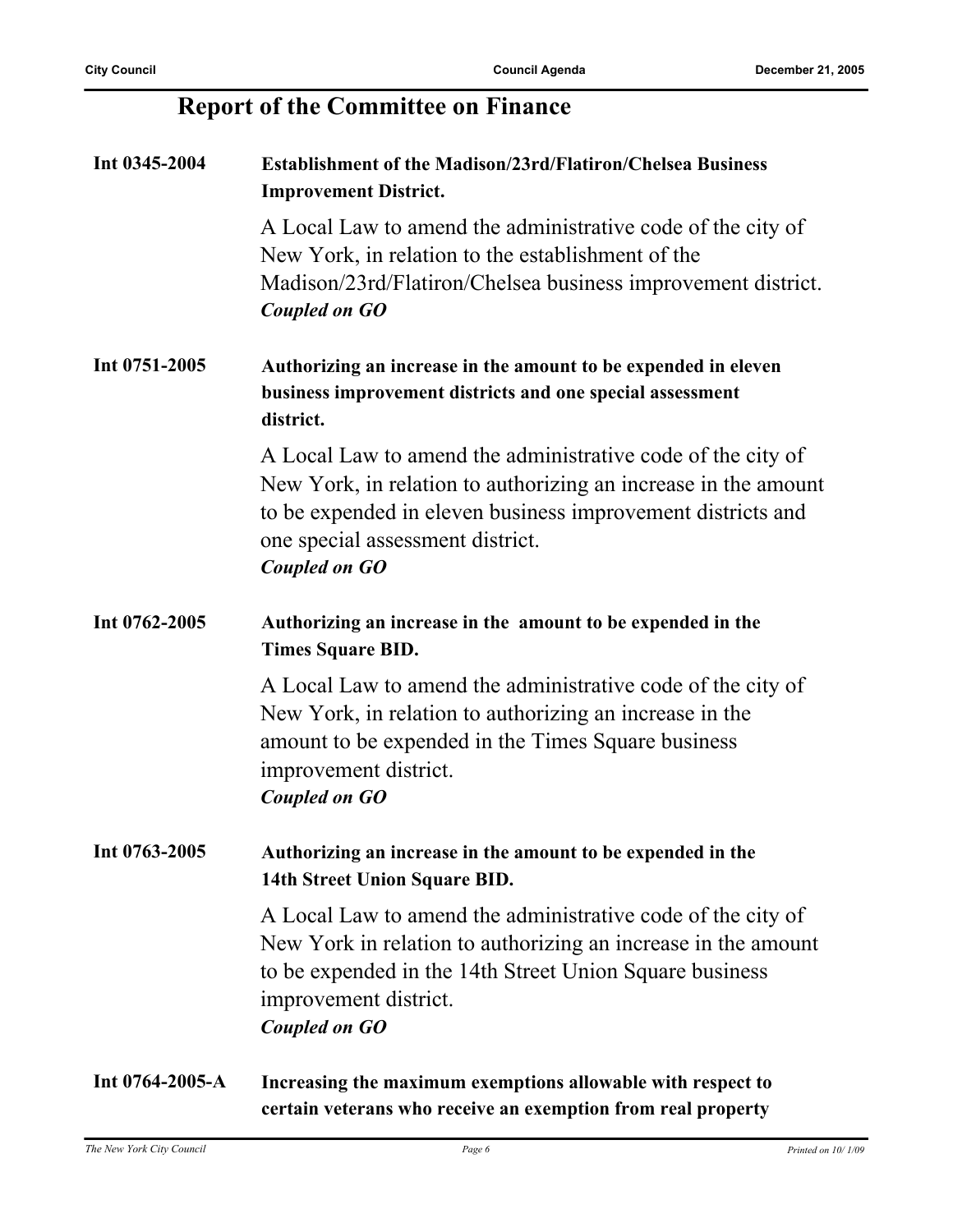**taxation in accordance with section 458-a of the real property tax law.**

A Local Law to amend the administrative code of the city of New York, in relation to increasing the maximum exemptions allowable with respect to certain veterans who receive an exemption from real property taxation in accordance with section four hundred fifty-eight-a of the real property tax law. *Amended and Coupled on GO*

#### **Int 0774-2005 Preliminary budget extender for calendar year 2006.**

A Local Law in relation to the date of submission by the mayor of a preliminary management report and the date prior to which the council shall conduct public hearings and the date by which the council shall submit a report or reports pertaining thereto, the date of submission by the mayor of the preliminary certificate regarding debt and reserves and appropriations and expenditures for capital projects, the date of submission by the mayor of the preliminary budget, the date of publication by the director of the independent budget office of a report on revenues and expenditures, the date of submission by the community boards of statements in regard to the preliminary budget, the date of submission by the commissioner of finance of an estimate of the assessed valuation of real property and statement of real property taxes due, expected to be received, and uncollected, the date of submission by the mayor of a tax benefit report, the date of submission by the borough boards of statements on budget priorities, the date of submission by the council of estimates of the financial needs of the council, the date of submission by the borough presidents of proposed modifications of the preliminary budget, the date of publication by the director of the independent budget office of a report analyzing the preliminary budget, the date by which the council shall hold hearings and submit recommendations in regard to the preliminary budget, and the date of submission by the campaign finance board of estimates of the financial needs of the campaign finance board, relating to the fiscal year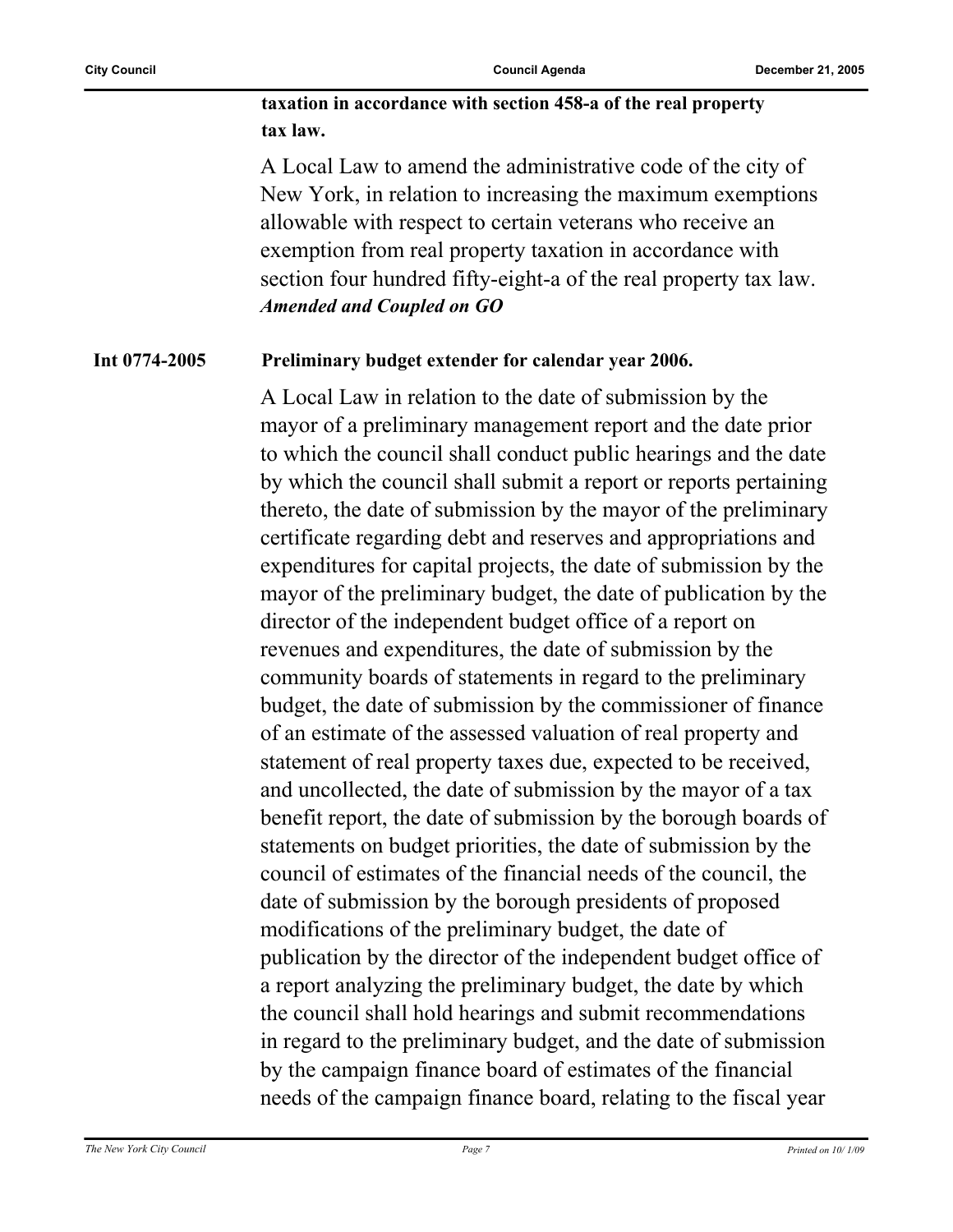|               | two thousand seven.<br><b>Preconsidered - Coupled on GO</b>                                                                                                                                                                                                                                  |
|---------------|----------------------------------------------------------------------------------------------------------------------------------------------------------------------------------------------------------------------------------------------------------------------------------------------|
| Res 1302-2005 | M 724 - Communication from the Office of Management $\&$<br><b>Budget - Appropriation of new revenues in Fiscal Year 2006</b><br>$(MN-3)$                                                                                                                                                    |
|               | Resolution approving a modification pursuant to Section<br>107(e) of the Charter of the City of New York.<br><b>Preconsidered - Coupled on GO</b>                                                                                                                                            |
| Res 1303-2005 | M 725 - Communication from the Office of Management and<br><b>Budget - Transfer City funds between various agencies in Fiscal</b><br>Year 2006 to implement changes to the City's expense budget<br>$(MN-4)$                                                                                 |
|               | RESOLUTION APPROVING THE MODIFICATION (MN-4)<br>OF UNITS OF APPROPRIATION AND THE TRANSFER<br>OF CITY FUNDS BETWEEN AGENCIES PROPOSED BY<br>THE MAYOR PURSUANT TO SECTION 107(b) OF THE<br>CHARTER OF THE CITY OF NEW YORK.<br><b>Preconsidered - Coupled on GO</b>                          |
| Res 1304-2005 | LU 665 - Carpenter House, 383-395 Jersey Street, Staten<br><b>Island, Community District No. 1.</b>                                                                                                                                                                                          |
|               | Resolution approving an exemption from real property taxes<br>for property located at 383-395 Jersey Street (Block 43, Lots<br>4 and 10), Staten Island, pursuant to Section 577 of the Private<br>Housing Finance Law (Preconsidered L.U. No. 665).<br><b>Preconsidered - Coupled on GO</b> |
| Res 1305-2005 | LU 666 - Section 202 Supportive Housing Program for the<br><b>Elderly, Gates Plaza Housing Development Fund Company,</b><br>1237-1245, 1253-1255 Gates Ave, Brooklyn, CD#4                                                                                                                   |
|               | Resolution approving a partial exemption from real property<br>taxes for property located at 1237 - 1245 Gates Avenue and<br>1253-1255 Gates Avenue (Block 3332, Lots 47, 48, 49, 50,<br>51, 52, and 53), Brooklyn, pursuant to Section 422 of the Real                                      |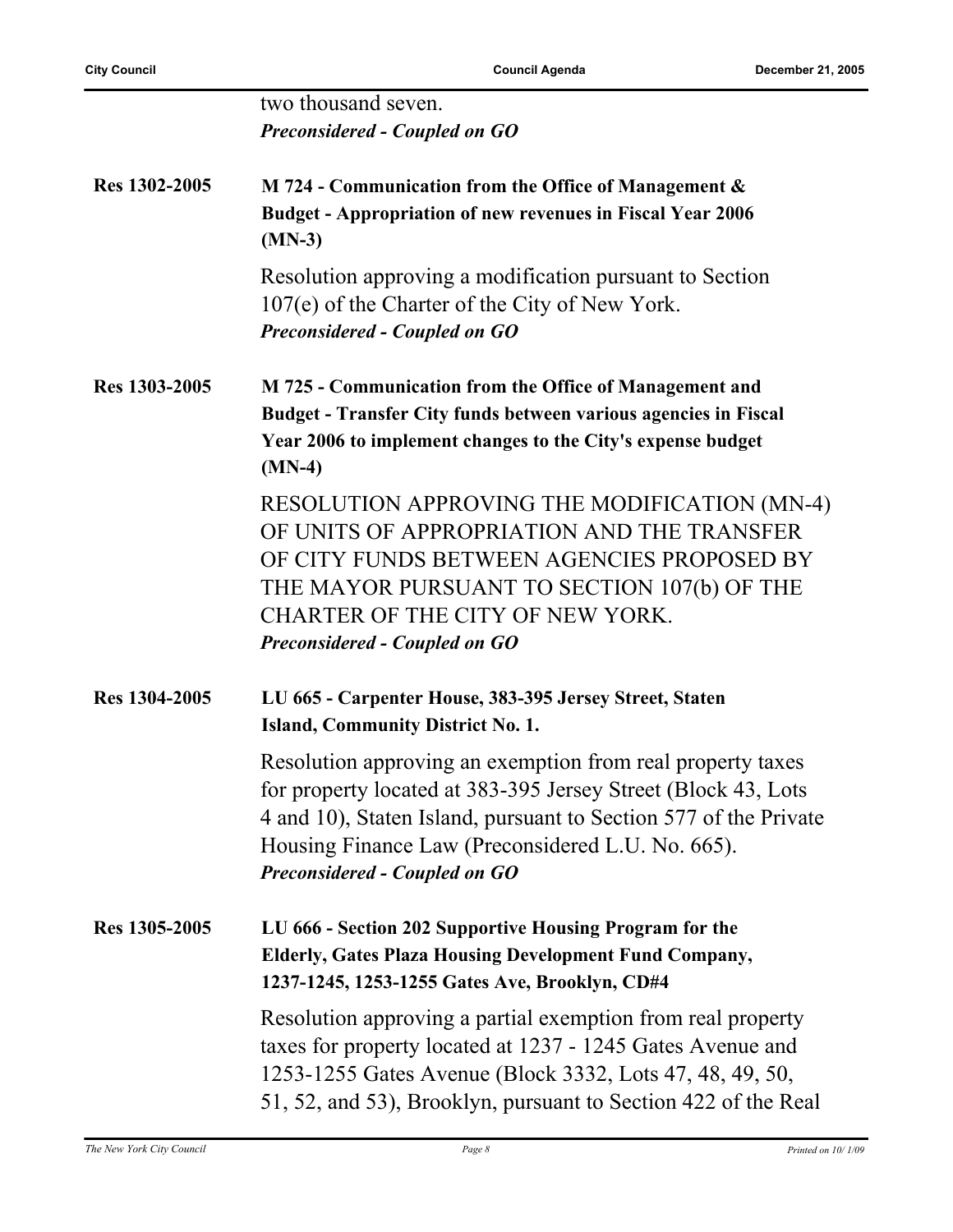Property Tax Law (Preconsidered L.U. No. 666). *Preconsidered - Coupled on GO*

### **Report of the Committee on General Welfare**

#### **Int 0492-2004-A Establishing a child welfare parent advocate advisory program and a child welfare parent advocate advisory board.**

A Local Law to amend the administrative code of the city of New York, in relation to establishing a child welfare parent advocate advisory committee. *Amended and Coupled on GO*

### **Report of the Committee on Health**

| Int 0480-2004-A | Creating a child fatality review advisory team.                                                                                                                                   |
|-----------------|-----------------------------------------------------------------------------------------------------------------------------------------------------------------------------------|
|                 | A Local Law to amend the administrative code of the city of<br>New York, in relation to creating a child fatality review<br>advisory team.<br><b>Amended and Coupled on GO</b>    |
| Int 0696-2005   | Renewal applications of certain full-term mobile food vendor<br>permits.                                                                                                          |
|                 | A Local Law to amend the administrative code of the city of<br>New York, in relation to renewal applications of certain<br>full-term mobile food vendor permits.<br>Coupled on GO |
| Int 0758-2005-A | <b>Health Care Security Act</b>                                                                                                                                                   |
|                 | A Local Law to amend the administrative code of the city of<br>New York, in relation to the Health Care Security Act.<br><b>Amended and Coupled on GO</b>                         |

### **Report of the Committee on Land Use**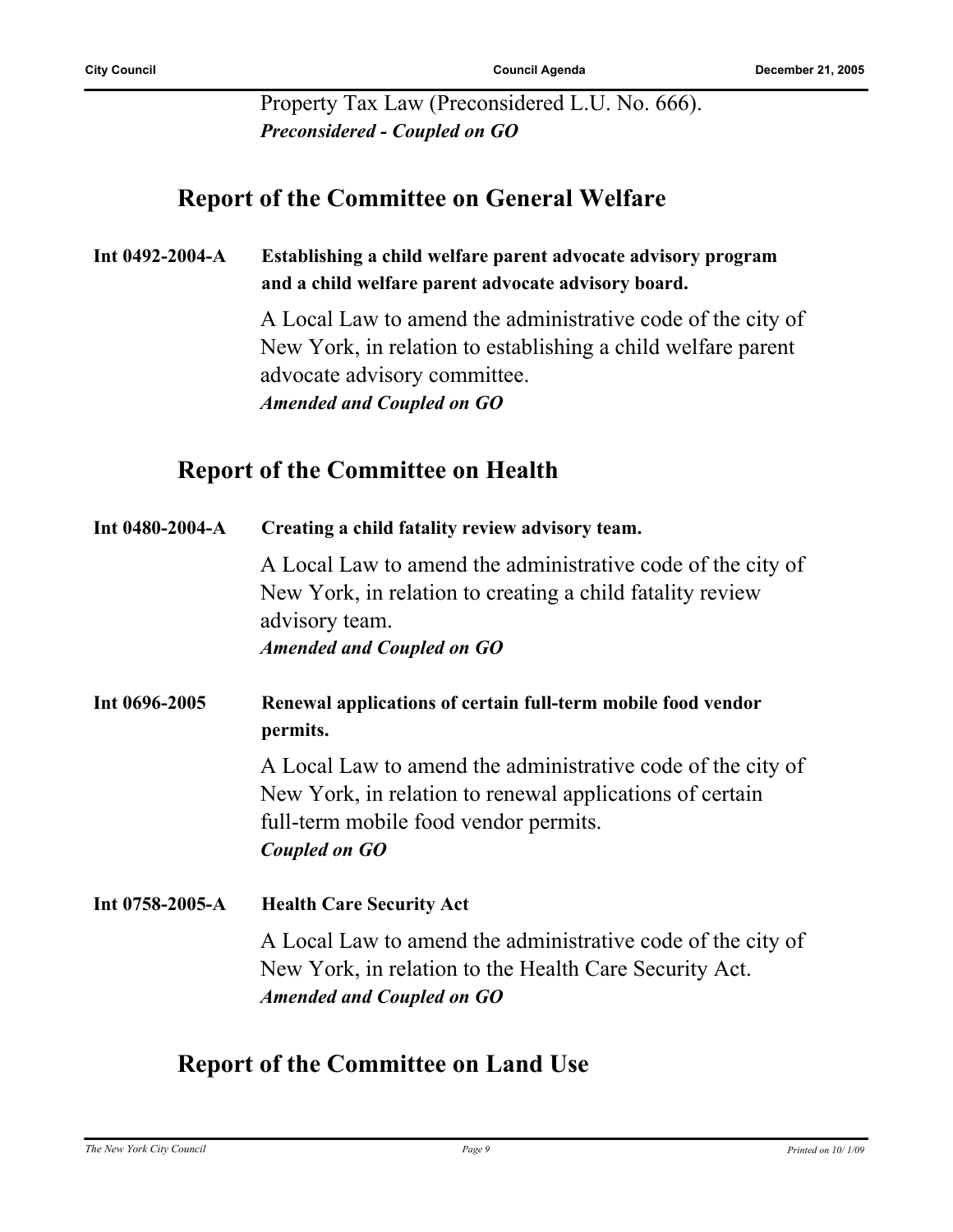| Int 0750-2005-A | Authorizing the department of transportation to extend the date<br>of the franchise for the operation and maintenance of bus stop<br>shelters.                                                                                                                                                                                                                                                                                                                                                                                                                                                                                                                                                                           |
|-----------------|--------------------------------------------------------------------------------------------------------------------------------------------------------------------------------------------------------------------------------------------------------------------------------------------------------------------------------------------------------------------------------------------------------------------------------------------------------------------------------------------------------------------------------------------------------------------------------------------------------------------------------------------------------------------------------------------------------------------------|
|                 | A Local Law to amend the New York city charter, in relation<br>to authorizing the department of transportation to extend the<br>date of the franchise for the operation and maintenance of bus<br>stop shelters.<br><b>Amended and Coupled on GO</b>                                                                                                                                                                                                                                                                                                                                                                                                                                                                     |
| Res 1306-2005   | LU 569 - ULURP, 3924 E Tremont Ave., Bronx (050049ZMX)                                                                                                                                                                                                                                                                                                                                                                                                                                                                                                                                                                                                                                                                   |
|                 | Resolution approving the decision of the City Planning<br>Commission on ULURP No. C 050049 ZMX, a Zoning Map<br>change $(L.U. No. 569)$ .<br><b>Coupled on GO</b>                                                                                                                                                                                                                                                                                                                                                                                                                                                                                                                                                        |
| Res 1307-2005   | LU 571 - ULURP, Mertopolis Studios, Manhattan<br>(020615ZMM)                                                                                                                                                                                                                                                                                                                                                                                                                                                                                                                                                                                                                                                             |
|                 | Resolution approving the decision of the City Planning<br>Commission on ULURP No. C 020615 ZMM, a Zoning Map<br>change $(L.U. No. 571)$ .<br><b>Coupled on GO</b>                                                                                                                                                                                                                                                                                                                                                                                                                                                                                                                                                        |
| Res 1308-2005   | LU 581 - UDAAP, Montauk Avenue Cluster, Brooklyn<br>(20065058HAK)                                                                                                                                                                                                                                                                                                                                                                                                                                                                                                                                                                                                                                                        |
|                 | Resolution approving an Urban Development Action Area<br>Project located at 226-34 Montauk Avenue a/k/a 853 Belmont<br>Avenue (Block 4023/Lot 36), 256 Atkins Avenue (Block<br>4038/Lot 25), 417 Montauk Avenue (Block 4456/Lot 65),<br>526-28 Elton Street (Block 4049/Lot 47), 619 Linwood<br>Street (Block 4051/Lot 4), 644 Linwood Street (Block<br>4066/Lot 23), 673 Miller Avenue a/k/a 721 Riverdale Avenue<br>(Block 4087/Lot 1), 942-46 Hegeman Avenue (Block)<br>4339/Lot 10), and 2730 Pitkin Avenue (Block 4233/Lot 21),<br>Brooklyn, and waiving the urban development action area<br>designation requirement and the Uniform Land Use Review<br>Procedure, pursuant to Sections 693 and 694 of the General |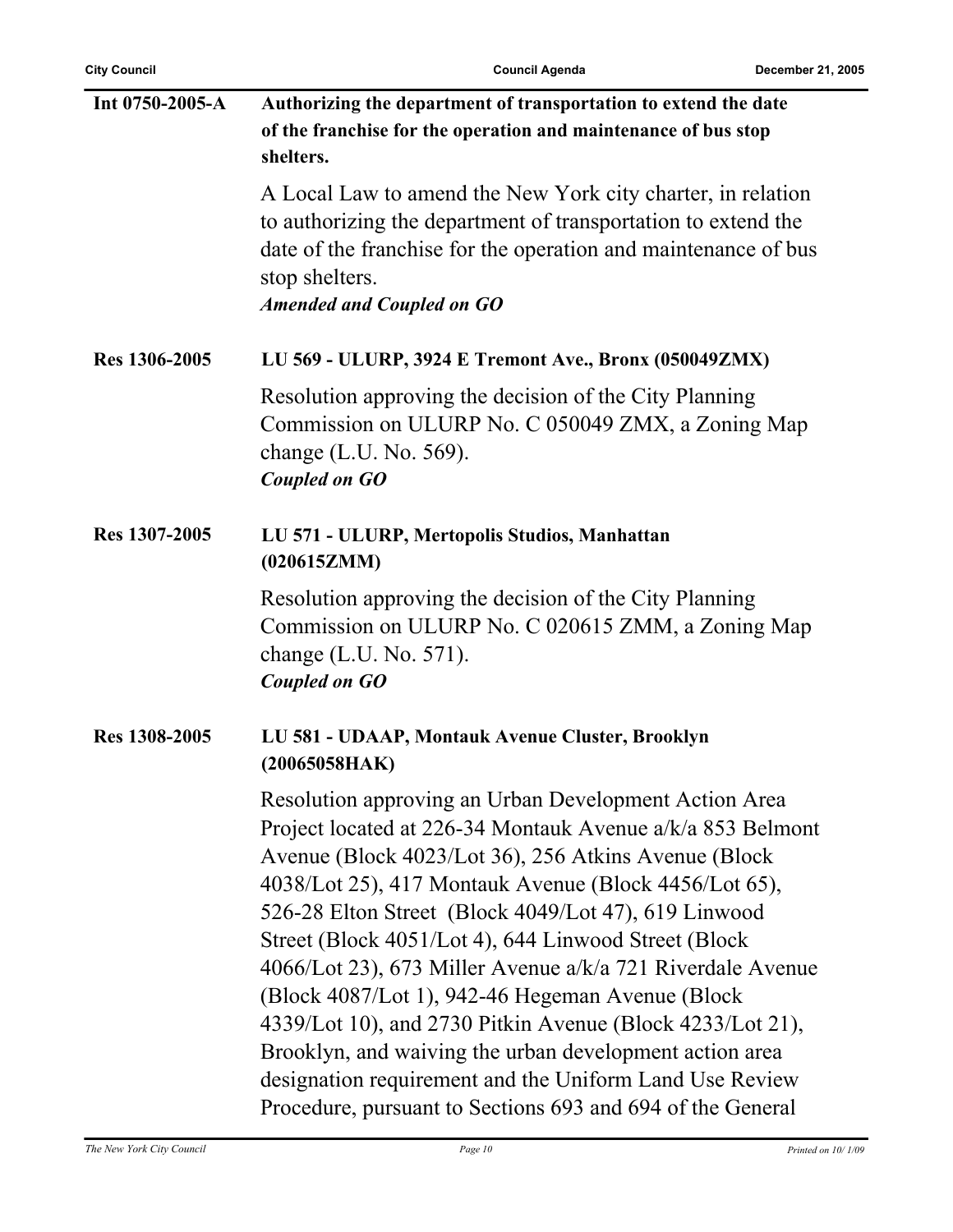| <b>City Council</b> | <b>Council Agenda</b>                                                                                                                                                                                                                                                                                                                                                                                                                                                           | December 21, 2005 |
|---------------------|---------------------------------------------------------------------------------------------------------------------------------------------------------------------------------------------------------------------------------------------------------------------------------------------------------------------------------------------------------------------------------------------------------------------------------------------------------------------------------|-------------------|
|                     | Municipal Law (L.U. No. 581; 20065058 HAK).<br><b>Coupled on GO</b>                                                                                                                                                                                                                                                                                                                                                                                                             |                   |
| Res 1309-2005       | LU 594 - ULURP, Whitestone Rezoning, Queens (060055ZMQ)                                                                                                                                                                                                                                                                                                                                                                                                                         |                   |
|                     | Resolution approving the decision of the City Planning<br>Commission on ULURP No. C 060055 ZMQ, a Zoning Map<br>change $(L.U. No. 594)$ .<br><b>Coupled on GO</b>                                                                                                                                                                                                                                                                                                               |                   |
| Res 1310-2005       | LU 599 - UDAAP, 484 West 165th Street, Manhattan<br>(20065066HAM)                                                                                                                                                                                                                                                                                                                                                                                                               |                   |
|                     | Resolution approving an Urban Development Action Area<br>Project located at Block 11994/Lot 17, Queens, and waiving<br>the urban development action area designation requirement<br>and the Uniform Land Use Review Procedure, pursuant to<br>Sections 693 and 694 of the General Municipal Law (L.U. No.<br>599; 20065069 HAQ).<br><b>Coupled on GO</b>                                                                                                                        |                   |
| Res 1311-2005       | LU 600 - ULURP, Cornerstone Project Site 10, Manhattan<br>(C060033ZMM)                                                                                                                                                                                                                                                                                                                                                                                                          |                   |
|                     | Resolution approving the decision of the City Planning<br>Commission on ULURP No. C 060033 ZMM, a Zoning Map<br>change (L.U. No. 600).<br><b>Coupled on GO</b>                                                                                                                                                                                                                                                                                                                  |                   |
| Res 1312-2005       | LU 601 - ULURP, 301-303 W. 118th St., 300-304 W.119th St.<br>& 2187-2201 8th Ave., Manhattan (C060034HAM)                                                                                                                                                                                                                                                                                                                                                                       |                   |
|                     | Resolution approving the decision of the City Planning<br>Commission on an application submitted by the Department of<br>Housing Preservation and Development, ULURP No. C<br>060034 HAM, approving the designation of 301-303 West<br>118th Street; 300-304 West 119th Street; and 2187-2201<br>Eighth Avenue (Block 1945; Lots 29, 31-36 and 136), p/o<br>Site 102 within the Harlem Gateway Urban Renewal Area,<br>Manhattan, as an Urban Development Action Area, approving |                   |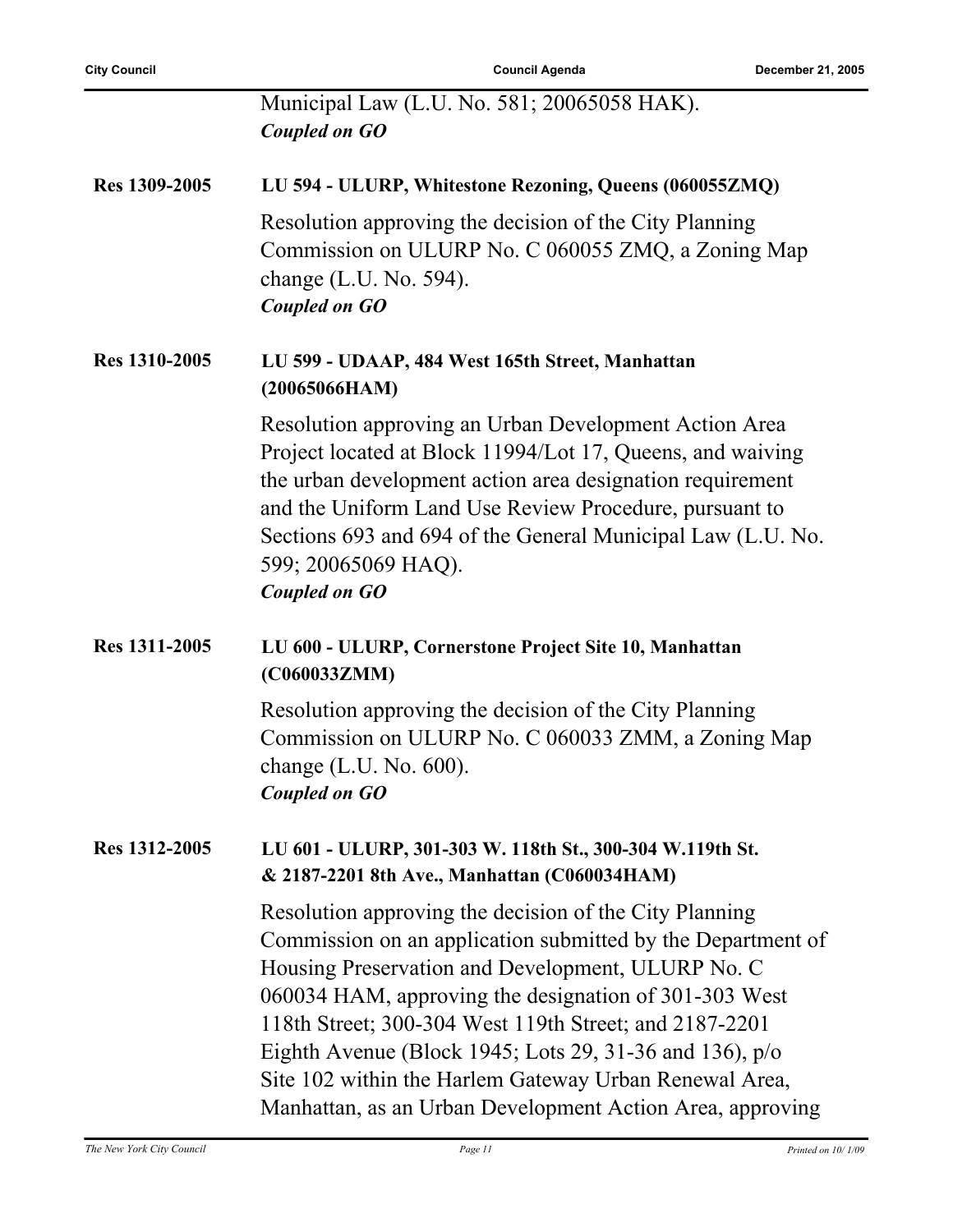|               | the project for the area as an Urban Development Action Area<br>Project, and approving the disposition of such property to a<br>developer selected by the Department of Housing Preservation<br>and Development (L.U. No. 601; C 060034 HAM).<br><b>Coupled on GO</b>                                                                                                                                                                                                                                                                                                                                                                                                                                                                                                        |
|---------------|------------------------------------------------------------------------------------------------------------------------------------------------------------------------------------------------------------------------------------------------------------------------------------------------------------------------------------------------------------------------------------------------------------------------------------------------------------------------------------------------------------------------------------------------------------------------------------------------------------------------------------------------------------------------------------------------------------------------------------------------------------------------------|
| Res 1313-2005 | LU 615 - UDAAP, Amsterdam Avenue Cluster, Manhattan<br>(20065089HAM)                                                                                                                                                                                                                                                                                                                                                                                                                                                                                                                                                                                                                                                                                                         |
|               | Resolution approving an Urban Development Action Area<br>Project located at 1409-I Amsterdam Avenue (Block<br>1969/Lot 104), 499 West 129th Street aka 1403 Amsterdam<br>Avenue (Block 1969/Lot 1), 1405 Amsterdam Avenue (Block<br>1969/Lot 2), 1407 Amsterdam Avenue (Block 1969/Lot 3),<br>1409 Amsterdam Avenue (Block 1969/Lot 4), 1439<br>Amsterdam Avenue (Block 1969/Lot 35), 1475 Amsterdam<br>Avenue (Block 1970/Lot 62), and 113 Morningside Avenue<br>aka 358 West 124th Street (Block 1950/Lot 61), Manhattan,<br>and waiving the urban development action area designation<br>requirement and the Uniform Land Use Review Procedure,<br>pursuant to Sections 693 and 694 of the General Municipal<br>Law (L.U. No. 615; 20065089 HAM).<br><b>Coupled on GO</b> |
| Res 1314-2005 | LU 629 - UDAAP, 23 Rockaway Ave., Brooklyn<br>(20065101HAK)                                                                                                                                                                                                                                                                                                                                                                                                                                                                                                                                                                                                                                                                                                                  |
|               | Resolution approving an Urban Development Action Area<br>Project located at 23 Rockaway Parkway (Block 4600/Lot<br>65), Brooklyn, and waiving the urban development action area<br>designation requirement and the Uniform Land Use Review<br>Procedure, pursuant to Sections 693 and 694 of the General<br>Municipal Law (L.U. No. 629; 20065101 HAK).<br><b>Coupled on GO</b>                                                                                                                                                                                                                                                                                                                                                                                              |
| Res 1315-2005 | LU 630 - UDAAP, 178 Rockaway Ave., Brooklyn<br>(20065102HAK)                                                                                                                                                                                                                                                                                                                                                                                                                                                                                                                                                                                                                                                                                                                 |
|               | Resolution approving an Urban Development Action Area                                                                                                                                                                                                                                                                                                                                                                                                                                                                                                                                                                                                                                                                                                                        |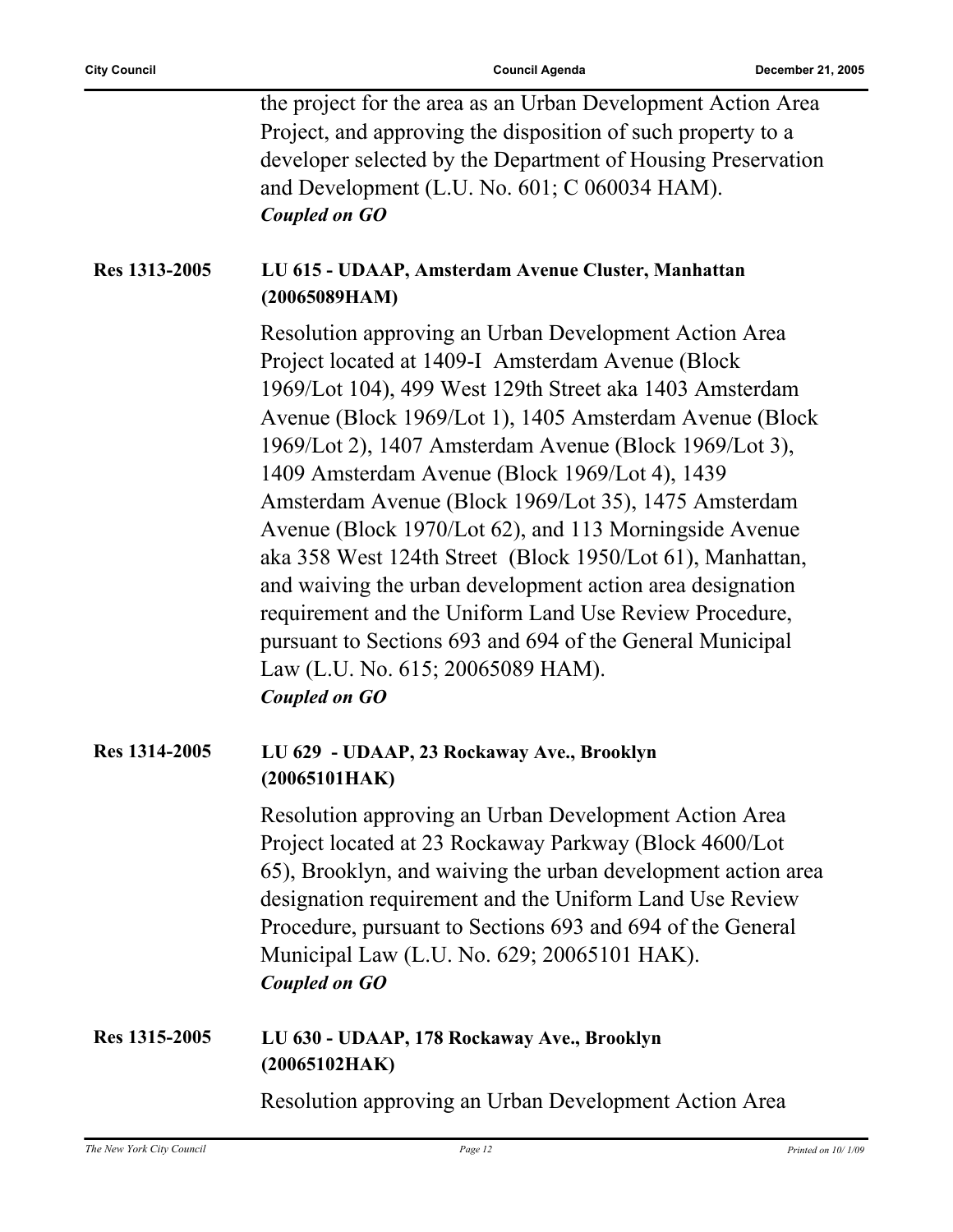|                      | Project located at 178 Rockaway Avenue (Block 1567/Lot)<br>31), Brooklyn, and waiving the urban development action area<br>designation requirement and the Uniform Land Use Review<br>Procedure, pursuant to Sections 693 and 694 of the General<br>Municipal Law (L.U. No. 630; 20065102 HAK).<br><b>Coupled on GO</b>                                                     |
|----------------------|-----------------------------------------------------------------------------------------------------------------------------------------------------------------------------------------------------------------------------------------------------------------------------------------------------------------------------------------------------------------------------|
| Res 1316-2005        | LU 631 - UDAAP, 990 Rutland Road, Brooklyn<br>(20065103HAK)                                                                                                                                                                                                                                                                                                                 |
|                      | Resolution approving an Urban Development Action Area<br>Project located at 990 Rutland Road (Block 4612/Lot 1),<br>Brooklyn, and waiving the urban development action area<br>designation requirement and the Uniform Land Use Review<br>Procedure, pursuant to Sections 693 and 694 of the General<br>Municipal Law (L.U. No. 631; 20065103 HAK).<br><b>Coupled on GO</b> |
| Res 1317-2005        | LU 636 - Sidewalk Cafe, 69-71 Seventh Ave. South, Manhattan<br>(20065107TCM)                                                                                                                                                                                                                                                                                                |
|                      | Resolution approving the petition for a revocable consent for<br>an unenclosed sidewalk café located at 69-71 7th Avenue<br>South, Manhattan (20065107 TCM; L.U. No. 636).<br><b>Coupled on GO</b>                                                                                                                                                                          |
| <b>Res 1318-2005</b> | LU 640 - ULURP, Remsen Cemetery Park, Queens<br>(C050245MMQ)                                                                                                                                                                                                                                                                                                                |
|                      | Resolution approving the decision of the City Planning<br>Commission on ULURP No. C 050245 MMQ, an amendment<br>to the City Map (L.U. No. 640).<br><b>Coupled on GO</b>                                                                                                                                                                                                     |
| Res 1319-2005        | LU 641 - ULURP, 1237-1255 Gates Ave., Brooklyn<br>(C050447HAK)                                                                                                                                                                                                                                                                                                              |
|                      | Resolution approving the decision of the City Planning<br>Commission on an application submitted by the Department of<br>Housing Preservation and Development, ULURP No. C                                                                                                                                                                                                  |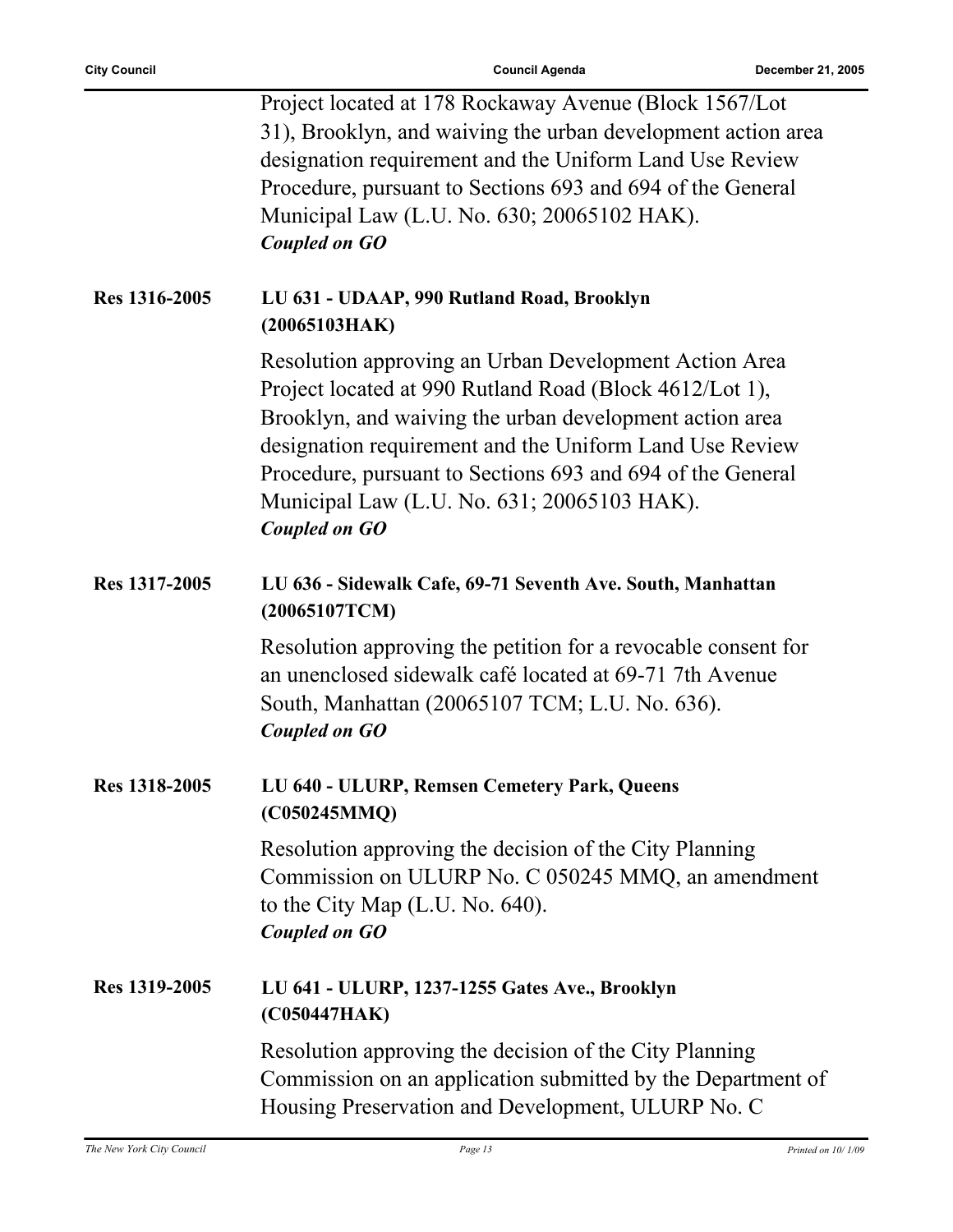|               | 050447 HAK, approving the designation of 1237-1255 Gates<br>Avenue, part of Site 79 (excluding Lot 53) within the<br>Bushwick II Urban Renewal Area (Block 3332/Lots 47-53),<br>Brooklyn, as an Urban Development Action Area, approving<br>the project for the area as an Urban Development Action Area<br>Project, and approving the disposition of such property to a         |
|---------------|----------------------------------------------------------------------------------------------------------------------------------------------------------------------------------------------------------------------------------------------------------------------------------------------------------------------------------------------------------------------------------|
|               | developer selected by the Department of Housing Preservation<br>and Development (L.U. No. 641; C 050447 HAK).<br><b>Coupled on GO</b>                                                                                                                                                                                                                                            |
| Res 1320-2005 | LU 649 - UDAAP, 1814 Nostrand Ave, Brooklyn<br>(20065120HAK)                                                                                                                                                                                                                                                                                                                     |
|               | Resolution approving an Urban Development Action Area<br>Project located at 1814 Nostrand Avenue (Block 5195/Lot<br>33), Brooklyn, and waiving the urban development action area<br>designation requirement and the Uniform Land Use Review<br>Procedure, pursuant to Sections 693 and 694 of the General<br>Municipal Law (L.U. No. 649; 20065120 HAK).<br><b>Coupled on GO</b> |
| Res 1321-2005 | LU 652 - UDAAP, 189 Clifton Place, Brooklyn (20065123HAK)                                                                                                                                                                                                                                                                                                                        |
|               | Resolution approving an Urban Development Action Area<br>Project located at 189 Clifton Place (Block 1950/Lot 51),<br>Brooklyn, and waiving the urban development action area<br>designation requirement and the Uniform Land Use Review<br>Procedure, pursuant to Sections 693 and 694 of the General<br>Municipal Law (L.U. No. 652; 20065123 HAK).<br><b>Coupled on GO</b>    |
| Res 1322-2005 | LU 653 - UDAAP, 1042 Putnam Ave, Brooklyn (20065124HAK)                                                                                                                                                                                                                                                                                                                          |
|               | Resolution approving an Urban Development Action Area<br>Project located at 1042 Putnam Avenue (Block 1486/Lot 11),<br>Brooklyn, and waiving the urban development action area<br>designation requirement and the Uniform Land Use Review<br>Procedure, pursuant to Sections 693 and 694 of the General<br>Municipal Law (L.U. No. 653; 20065124 HAK).                           |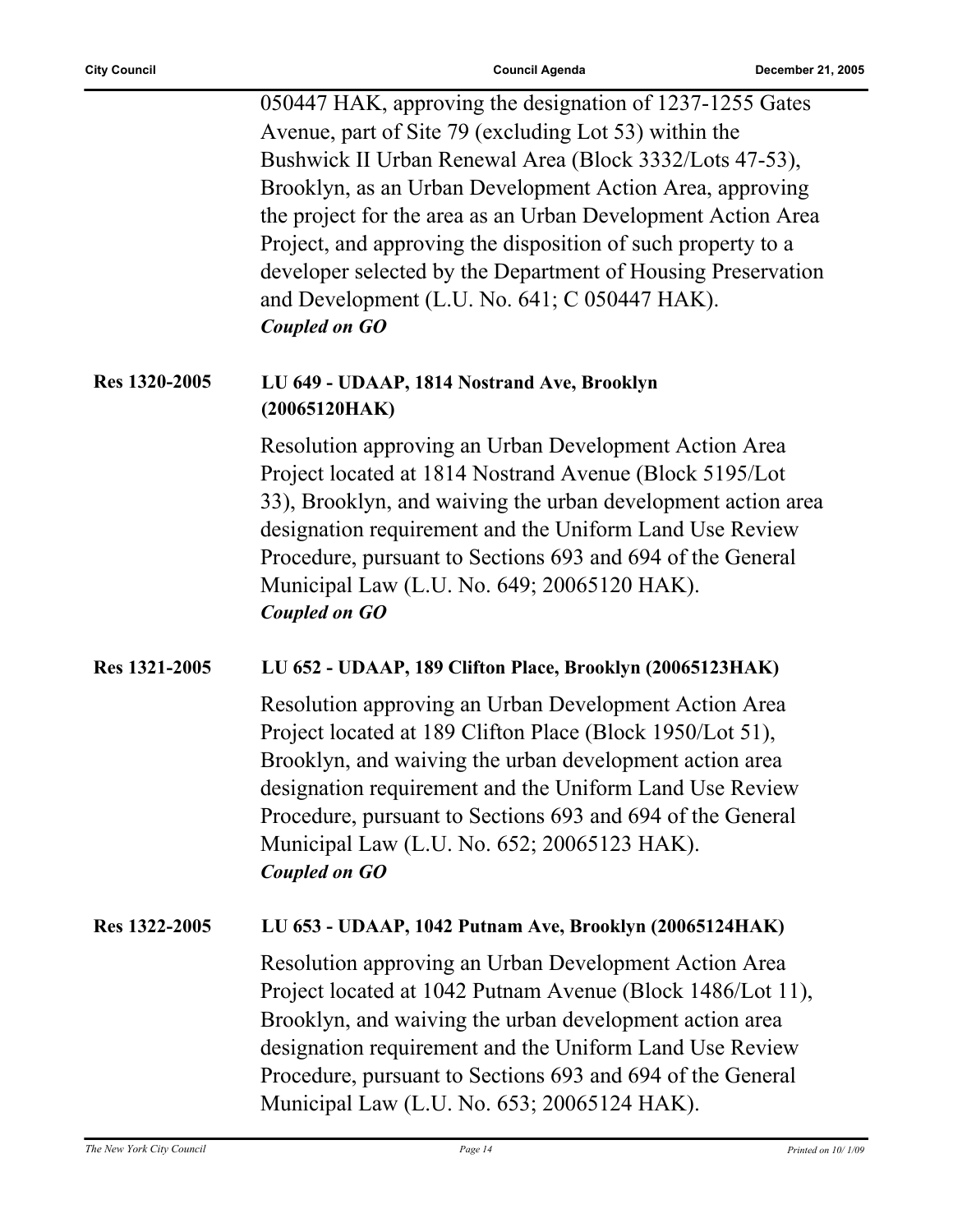### *Coupled on GO*

| Res 1323-2005 | LU 654 - UDAAP, 130 29th Street, Brooklyn (20065125HAK)                                                                                                                                                                                                                                                                                                                      |
|---------------|------------------------------------------------------------------------------------------------------------------------------------------------------------------------------------------------------------------------------------------------------------------------------------------------------------------------------------------------------------------------------|
|               | Resolution approving an Urban Development Action Area<br>Project located at 130 29th Street (Block 668/Lot 15),<br>Brooklyn, and waiving the urban development action area<br>designation requirement and the Uniform Land Use Review<br>Procedure, pursuant to Sections 693 and 694 of the General<br>Municipal Law (L.U. No. 654; 20065125 HAK).<br><b>Coupled on GO</b>   |
| Res 1324-2005 | LU 655 - UDAAP, 90-35 Desarc Road, Queens (20065126HAQ)                                                                                                                                                                                                                                                                                                                      |
|               | Resolution approving an Urban Development Action Area<br>Project located at 90-35 Desarc Road (Block 11373/Lot 92),<br>Queens, and waiving the urban development action area<br>designation requirement and the Uniform Land Use Review<br>Procedure, pursuant to Sections 693 and 694 of the General<br>Municipal Law (L.U. No. 655; 20065126 HAQ).<br><b>Coupled on GO</b> |
| Res 1325-2005 | LU 656 - UDAAP, 90-37 Desarc Road, Queens (20065127HAQ)                                                                                                                                                                                                                                                                                                                      |
|               | Resolution approving an Urban Development Action Area<br>Project located at 90-37 Desarc Road (Block 11373/Lot 91),<br>Queens, and waiving the urban development action area<br>designation requirement and the Uniform Land Use Review<br>Procedure, pursuant to Sections 693 and 694 of the General<br>Municipal Law (L.U. No. 656; 20065127 HAQ).<br><b>Coupled on GO</b> |
| Res 1326-2005 | LU 657 - UDAAP, 90-39 Desarc Road, Queens (20065128HAQ)                                                                                                                                                                                                                                                                                                                      |
|               | Resolution approving an Urban Development Action Area<br>Project located at 90-39 Desarc Road (Block 11373/Lot 90),<br>Queens, and waiving the urban development action area<br>designation requirement and the Uniform Land Use Review<br>Procedure, pursuant to Sections 693 and 694 of the General<br>Municipal Law (L.U. No. 657; 20065128 HAQ).                         |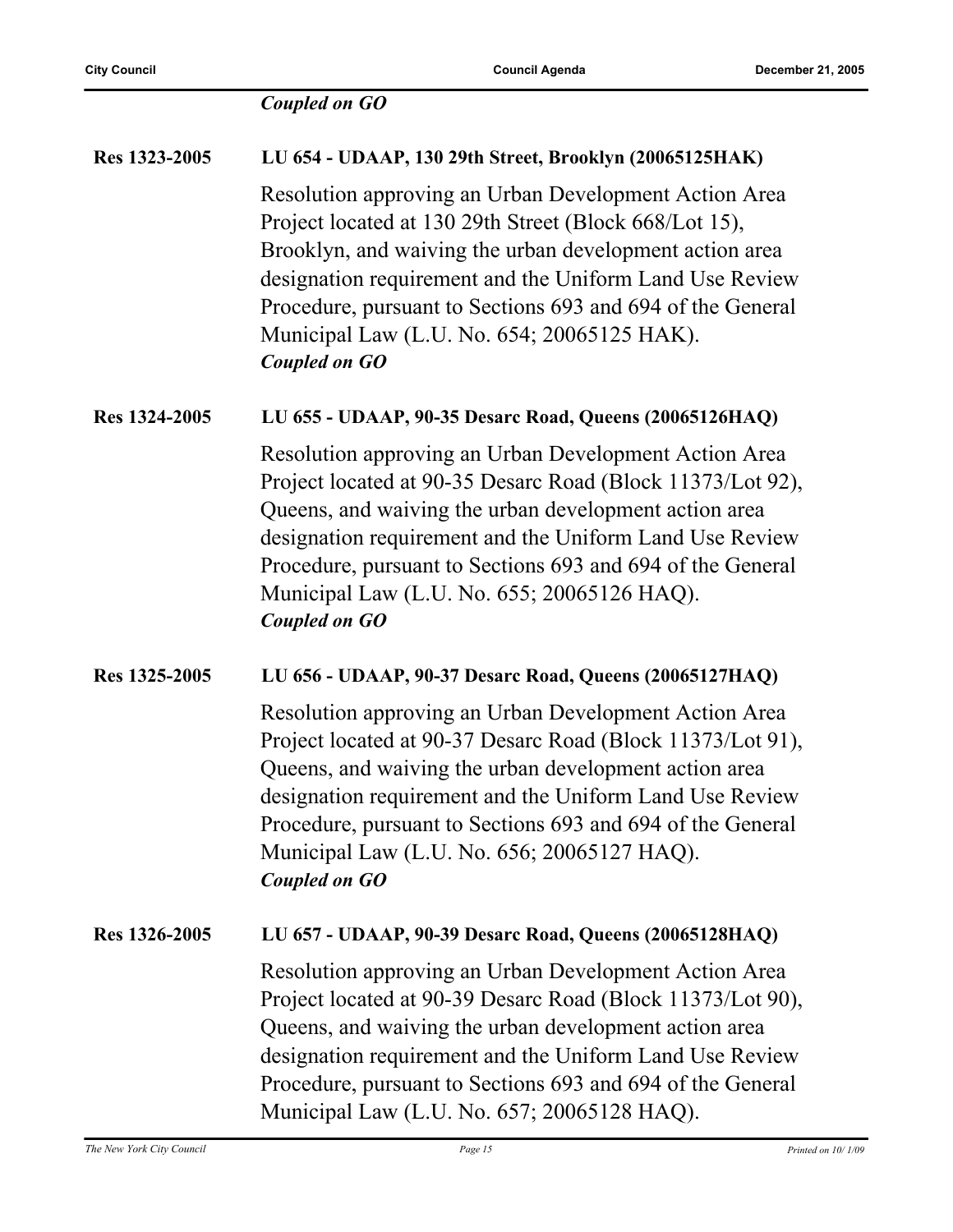|               | <b>Coupled on GO</b>                                                                                                                                                                                                                                                                                                                                                                                                                                                                |
|---------------|-------------------------------------------------------------------------------------------------------------------------------------------------------------------------------------------------------------------------------------------------------------------------------------------------------------------------------------------------------------------------------------------------------------------------------------------------------------------------------------|
| Res 1327-2005 | LU 663 - Landmarks, 2440 Fulton Street, Brooklyn<br>(C050481PCK)                                                                                                                                                                                                                                                                                                                                                                                                                    |
|               | Resolution approving the decision of the City Planning<br>Commission on ULURP No. C 050481 PCK (L.U. No. 663),<br>a site selection and acquisition of property located at 2440<br>Fulton Street (Block 1554, p/o Lot 16), in Community<br>District 16, Brooklyn, for use as an alternative to detention<br>program facility.<br><b>Coupled on GO</b>                                                                                                                                |
| Res 1328-2005 | LU 667 - Zoning Reso., Hudson Yards Add Txt Amend,<br>Manhattan (060046(A)ZRM)                                                                                                                                                                                                                                                                                                                                                                                                      |
|               | Resolution approving the decision of the City Planning<br>Commission on Application No. N 060046 (A) ZRM, a<br>revised application for an amendment to the text of the Zoning<br>Resolution of the City of New York, relating to Article IX,<br>Chapter 3 (Special Hudson Yards District), Article IX, Chapter<br>6 (Special Clinton District), and Article XIII, Chapter I<br>(Special Garment Center District), Manhattan (L.U. No. 667).<br><b>Preconsidered - Coupled on GO</b> |
| Res 1329-2005 | LU 668 - ULURP, Commercial Rezoning SI, Staten Island<br>(C060061ZMR)                                                                                                                                                                                                                                                                                                                                                                                                               |
|               | Resolution approving the decision of the City Planning<br>Commission on ULURP No. C 060061 ZMR, a Zoning Map<br>change $(L.U. No. 668)$ .<br><b>Preconsidered - Coupled on GO</b>                                                                                                                                                                                                                                                                                                   |
| Res 1330-2005 | LU 669 - ULURP, Commercial Rezoning SI, Staten Island<br>(C060062ZMR)                                                                                                                                                                                                                                                                                                                                                                                                               |
|               | Resolution approving the decision of the City Planning<br>Commission on ULURP No. C 060062 ZMR, a Zoning Map<br>change $(L.U. No. 669)$ .<br><b>Preconsidered - Coupled on GO</b>                                                                                                                                                                                                                                                                                                   |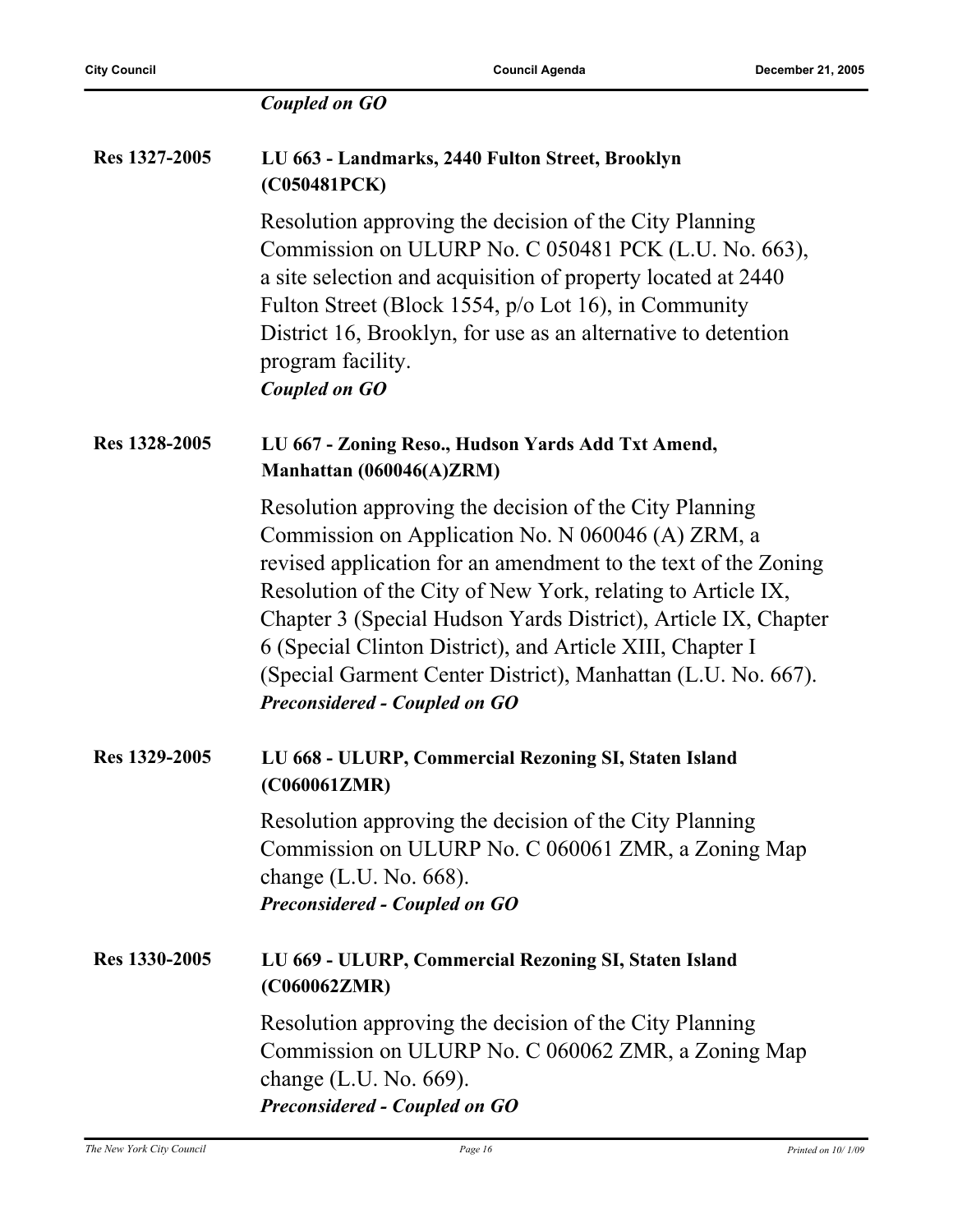| Res 1331-2005 | LU 670 - ULURP, Commercial Rezoning SI, Staten Island<br>(C060063ZMR)                                                                                                                                                                                     |
|---------------|-----------------------------------------------------------------------------------------------------------------------------------------------------------------------------------------------------------------------------------------------------------|
|               | Resolution approving the decision of the City Planning<br>Commission on ULURP No. C 060063 ZMR, a Zoning Map<br>change $(L.U. No. 670)$ .<br><b>Preconsidered - Coupled on GO</b>                                                                         |
|               |                                                                                                                                                                                                                                                           |
| Res 1332-2005 | LU 671 - Zoning Text, Art. I, Chapt 2; Art. III, Chapt 2, 5 & 7;<br>Art. VII, Chapt 4, Staten Island (060066ZRR)                                                                                                                                          |
|               | Resolution approving the decision of the City Planning<br>Commission on Application No. N 060066 ZRR, for<br>amendments to the Zoning Resolution of the City of New<br>York, relating to Article I, Chapter 2, (Definitions), Article III,                |
|               | Chapter 2 (Use Regulations), Chapter 5 (Bulk Regulations for<br>Mixed Buildings in Commercial Districts), Chapter 7 (Special<br>Regulations), Article VII, Chapter 4 (Use Permits), concerning<br>regulations for commercial development in Lower Density |
|               | Growth Management Areas in Staten Island (L.U. No. 671).<br><b>Preconsidered - Coupled on GO</b>                                                                                                                                                          |

### **Report of the Committee on Parks and Recreation**

#### **Int 0746-2005-A Naming of 67 thoroughfares and public places.**

A Local Law in relation to the naming of 67 thoroughfares and public places, Firefighter Keithroy Maynard Place, Borough of Brooklyn, Bobby O'Shea Way, Borough of Manhattan, Joseph Kellett Way, Borough of Manhattan, Edward Joseph Martinez Way, Borough of Queens, Patrick J. Woods Way, Borough of Staten Island, Jody Tepedino 9-11 Memorial Way, Borough of Brooklyn, Shakila Yasmin & Nurul Haque Miah 9-11 Memorial Way, Borough of Brooklyn, Mark D. Hindy 9-11 Memorial Way, Borough of Brooklyn, Joseph John Hasson III 9-11 Memorial Way, Borough of Brooklyn, Pamela J. Boyce 9-11 Memorial Way, Borough of Brooklyn, Cono E. Gallo Place, Borough of Queens, LeRoy Myers Corner, Borough of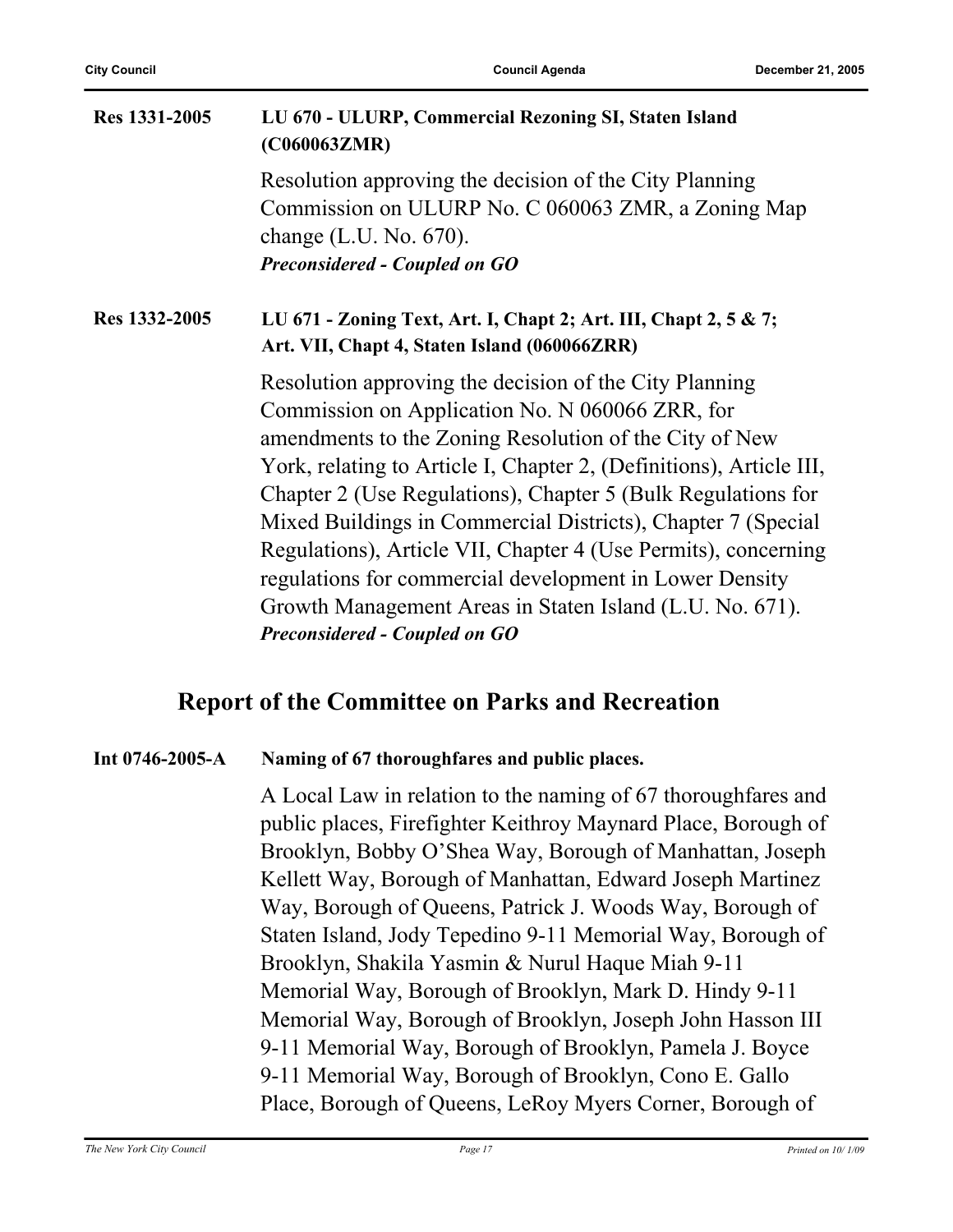Manhattan, Reverend Jerome A. Greene Place, Borough of the Bronx, Sisters of the Sacred Heart of Mary Way, Borough of Brooklyn, Richard Addeo Way, Borough of Staten Island, Dr. Frank J. Crifasi Way, Borough of Brooklyn, Pope John Paul II Avenue, Borough of Staten Island, Midshipman Michael Ricciardi Way, Borough of Staten Island, Nicholas Johs Way, Borough of Staten Island, Nativity B.V.M. Way, Borough of Queens, Goldie M. Maple Way, Borough of Queens, Ma Carter's Way, Borough of the Bronx, Arthur & Dorothy Crier Place, Borough of the Bronx, Reverend Walter L. Harding Place, Borough of Manhattan, Elizabeth "Betty" Pancila Street, Borough of Staten Island, Ms. Mary Iemma Way, Borough of Manhattan, Reverend Pedro Pietri Way, Borough of Manhattan, Martha Colella's Way, Borough of Staten Island, Thomas Michael Darcy Way, Borough of Staten Island, Detective Kenny Fung Way, Borough of Staten Island, Nelson R. Panazzolo Way, Borough of Staten Island, Sal Anzalone Place, Borough of Queens, Pfc. Hernando Rios Place, Borough of Queens, Mary Pinkett Avenue, Borough of Brooklyn, Bishop Curtis G. Norton, Sr. Drive, Borough of Queens, Walter Kaner Lane, Borough of Queens, Barbara DeCosta Waldon Place, Borough of Queens, Sister Mary Franciscus Way, Borough of Brooklyn, Lieutenant Andrew A. Doyle and Corp. Hugh P. Doyle Place, Borough of Brooklyn, Mariners' Temple Lane, Borough of Manhattan, Firefighter Richard Sclafani Way, Borough of Queens, P.O. Raymond Cannon, Jr. Street, Borough of Brooklyn, Private 2nd Class Brian Grant Street "Operation Iraqi Freedom", Borough of Staten Island, Lori Allison Singer Avenue, Borough of Staten Island, Michael J. Supino Avenue, Borough of Staten Island, Salvatore LaMondola Avenue, Borough of Staten Island, Edward "Iron Man" Holder Avenue, Borough of Staten Island, Stephan Coronato Place, Borough of Staten Island, Detective Salvatore J. Cafiso, III Avenue, Borough of Staten Island, Dominick and Theresa DiMartinis Avenue, Borough of Staten Island, Alfonso Ferrandino Court, Borough of Staten Island,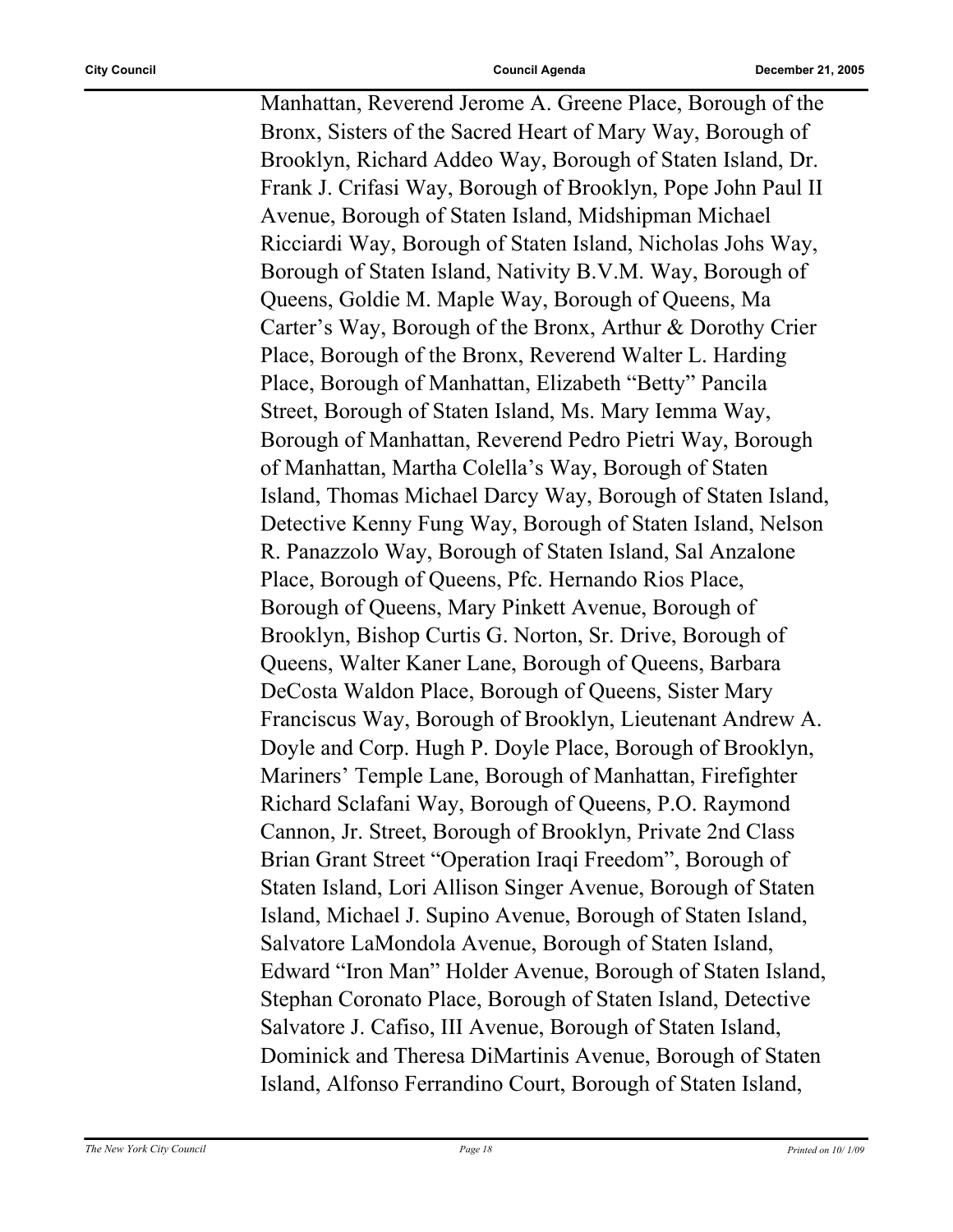George G. Srour Place, Borough of Staten Island, Jennifer M. Parisi Place "Beloved Daughter", Borough of Staten Island, Michael Herszdorfer Road, Borough of Staten Island, Edward Edwards Lane, Borough of Staten Island, Sgt. Doreen Scrimenti Place, Borough of Staten Island, Peter Jennings Way, Borough of Manhattan, Lois Sanders Drive, Borough of Queens, Ptl. Thomas J. Gargan Way, Borough of Manhattan, William Goldberg Way, Borough of Manhattan, Lou Walters Way, Borough of Manhattan, Joe Hintersteiner Place, Borough of Manhattan, Detectives R. Parker and P. Rafferty Way, Borough of Brooklyn, Thelma Boyd Boulevard, Borough of the Bronx, Firefighter Leon W. Smith, Jr. Memorial Way, Borough of Brooklyn, James Warren Nicolaidis Way, Borough of Brooklyn, Mary Woodard Lasker Way, Borough of Manhattan. *Amended and Coupled on GO*

### **Report of the Committee on Public Safety**

| Int $0299-2004-A$     | Imposing a fine against the owners of commercial buildings and<br>residential buildings of six or more units who do not remove<br>graffiti from their premises.                                                                                                                                             |
|-----------------------|-------------------------------------------------------------------------------------------------------------------------------------------------------------------------------------------------------------------------------------------------------------------------------------------------------------|
|                       | A Local Law to amend the administrative code of the city of<br>New York, in relation to the removal of graffiti from<br>commercial and residential buildings, and in relation to<br>establishing a process whereby the city may clean graffiti from<br>these buildings.<br><b>Amended and Coupled on GO</b> |
| Int $0470 - 2004 - A$ | Requiring NYPD to submit to the Council reports of crime in<br>areas under the jurisdiction of the Department of Parks and<br>Recreation.                                                                                                                                                                   |
|                       | A Local Law to amend the administrative code of the city of<br>New York, in relation to requiring the police department to<br>submit to the council reports of crime in parks and<br>playgrounds.                                                                                                           |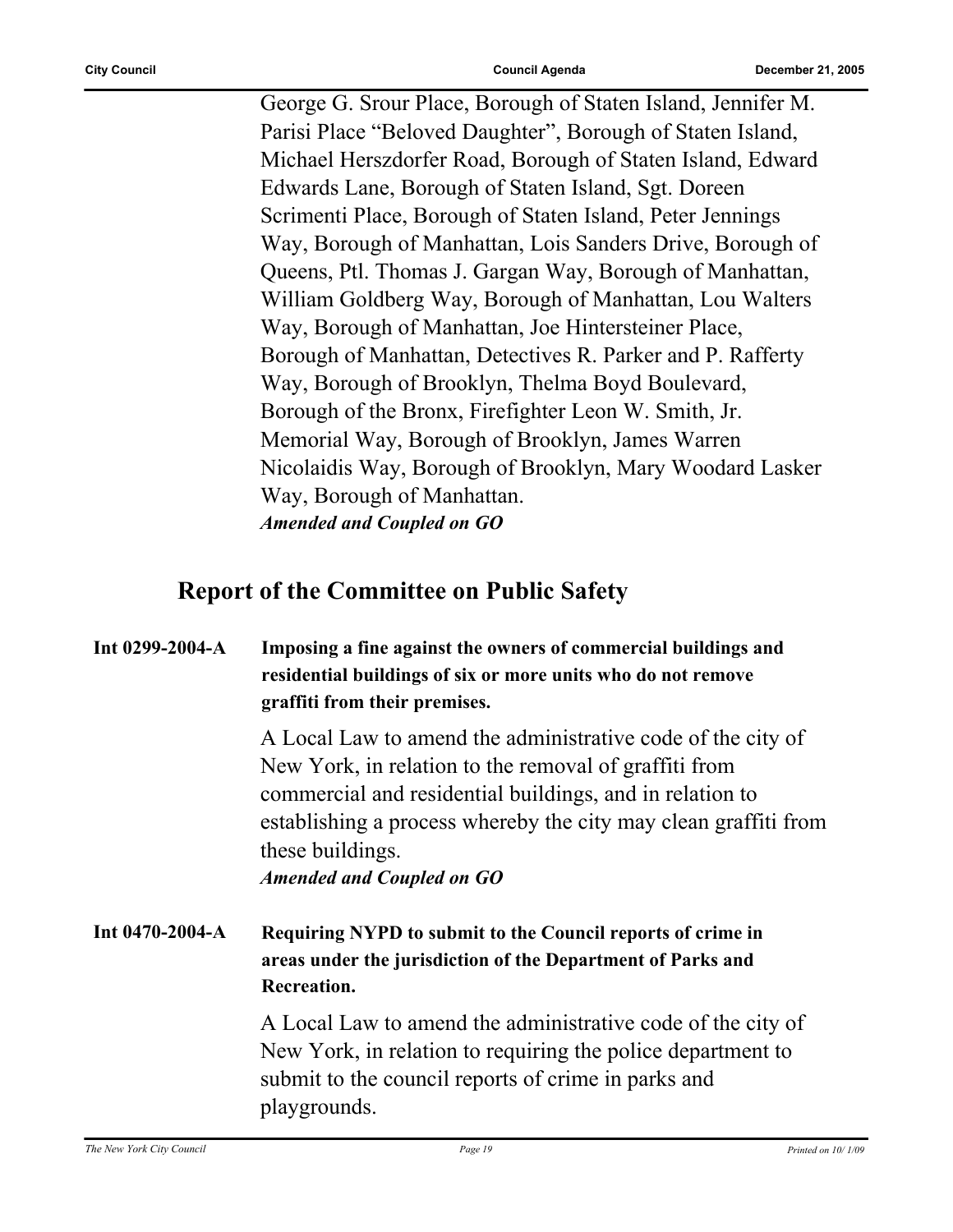|  | <b>Amended and Coupled on GO</b> |
|--|----------------------------------|
|--|----------------------------------|

**Int 0556-2005-A Possession and sale of graffiti instruments.** A Local Law to amend the administrative code of the city of New York, in relation to the possession and sale of graffiti instruments. *Amended and Coupled on GO* **Int 0663-2005-A Mandating community service for certain graffiti offenses.** A Local Law to amend the administrative code of the city of New York, in relation to community service for certain graffiti offenses. *Amended and Coupled on GO*

### **Report of the Committee on Rules, Privileges, and Elections**

| Res 1333-2005 | M 690 - Gregory C. Soumas, New York City Board of<br><b>Elections</b>                                                                                                                         |
|---------------|-----------------------------------------------------------------------------------------------------------------------------------------------------------------------------------------------|
|               | Resolution approving the appointment by the Council of<br>Gregory Charles Soumas as The New York County<br>Democratic Commissioner of Elections.<br>Coupled on GO                             |
| Res 1334-2005 | M 721- Christopher Collins, Commissioner of NYC Board of<br><b>Standards and Appeals.</b>                                                                                                     |
|               | Resolution approving the appointment by the Mayor of<br>Christopher Collins as a Commissioner of the New York City<br>Board of Standards and Appeals.<br><b>Preconsidered - Coupled on GO</b> |

### **Report of the Committee on State and Federal Legislation**

**SLR 0144-2005 Examine eminent domain laws (S.5964)**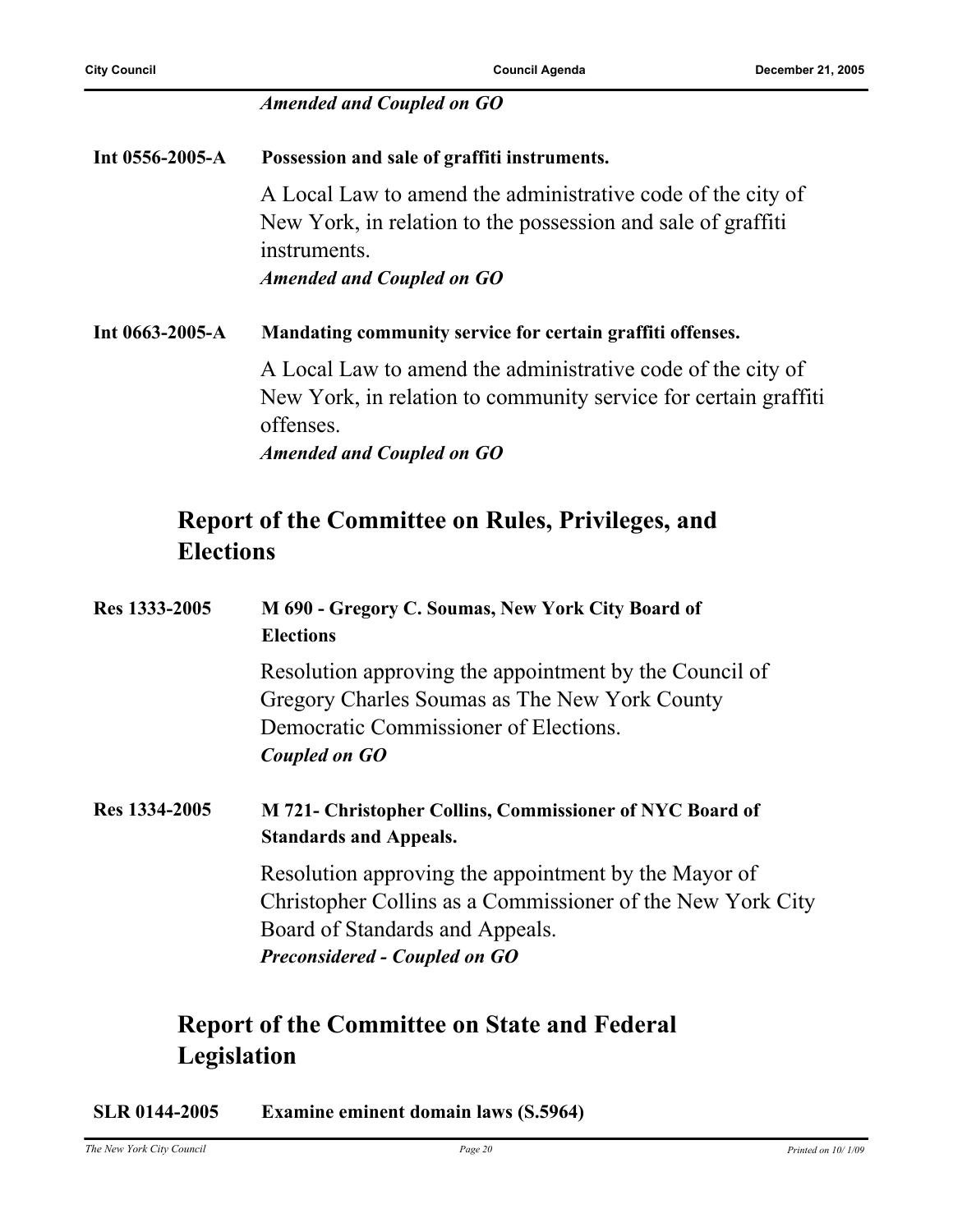State Legislation Resolution requesting the New York State Legislature to pass a bill introduced by Senator Flanagan, S.5946, "AN ACT to amend the eminent domain procedure law, the not-for-profit corporation law, the general municipal law and the public authorities law, in relation to eminent domain reform; providing for the creation of a temporary state commission to examine eminent domain laws and make recommendations for further reforms; and making an appropriation therefor". *Coupled on GO*

#### **SLR 0145-2005 Eminent domain reform (A.9043-A)**

State Legislation Resolution requesting the New York State Legislature to pass a bill introduced by Assembly Member Brodsky, A.9043-A, "AN ACT to amend the public authorities law, the not-for-profit corporation law, the general municipal law and the eminent domain procedure law, in relation to eminent domain reform". *Coupled on GO*

#### **Report of the Committee on Technology in Government**

#### **Int 0625-2005-A Create a temporary task force to study how affordable broadband access can be made available.**

A Local Law to establish a temporary advisory committee to advise the mayor and the speaker of the council on issues pertaining to access to broadband technologies within the city of New York.

*Amended and Coupled on GO*

### **Report of the Committee on Transportation**

| Int $0495 - 2004 - A$ | Creating vessel regulation zones within the Harlem River. |
|-----------------------|-----------------------------------------------------------|
|-----------------------|-----------------------------------------------------------|

A Local Law to amend the administrative code of the city of New York, in relation to establishing a "no wake area" within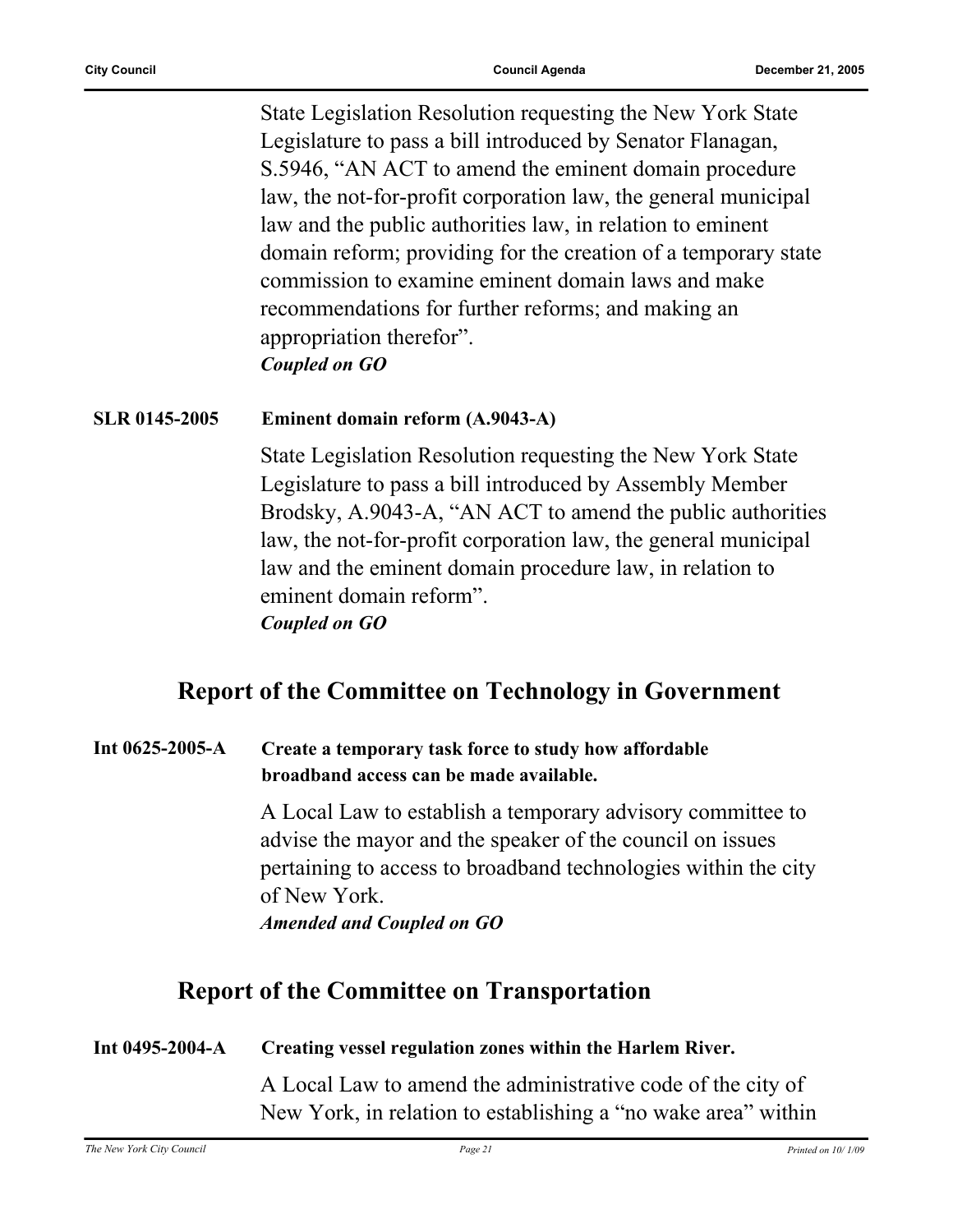the Harlem River and requiring appropriate signage, requiring the preparation and distribution of educational material about wake reduction and establishing a temporary citywide boater safety and wake reduction task force. *Amended and Coupled on GO*

### **12. General Orders Calendar**

| Int 0464-2004-A | Provision of language assistance services.                                                                                                                                                                                                               |
|-----------------|----------------------------------------------------------------------------------------------------------------------------------------------------------------------------------------------------------------------------------------------------------|
|                 | A Local Law to amend the administrative code of the city of<br>New York, in relation to the provision of language assistance<br>services by the Department of Education.<br><b>Coupled on GO</b>                                                         |
| Int 0521-2004-A | In relation to procurement                                                                                                                                                                                                                               |
|                 | A Local Law to amend the New York City Charter, in relation<br>to procurement.<br><b>Laid Over</b>                                                                                                                                                       |
| Int 0550-2005-A | Requiring the NYC Dep't of Education to report on the number<br>of temporary and non-standard classrooms in use in the public<br>school system.                                                                                                          |
|                 | A Local Law to amend the New York city charter, in relation<br>to requiring the New York city department of education to<br>report on the number of temporary and non-standard<br>classrooms in use in the public school system.<br><b>Coupled on GO</b> |
| Int 0619-2005-A | Requiring the NYC Department of Education to report average<br>class sizes in each school to the City Council.                                                                                                                                           |
|                 | A Local Law to amend the New York city charter, in relation<br>to requiring the New York city department of education to<br>report average class sizes in each school to the City Council.<br>Coupled on GO                                              |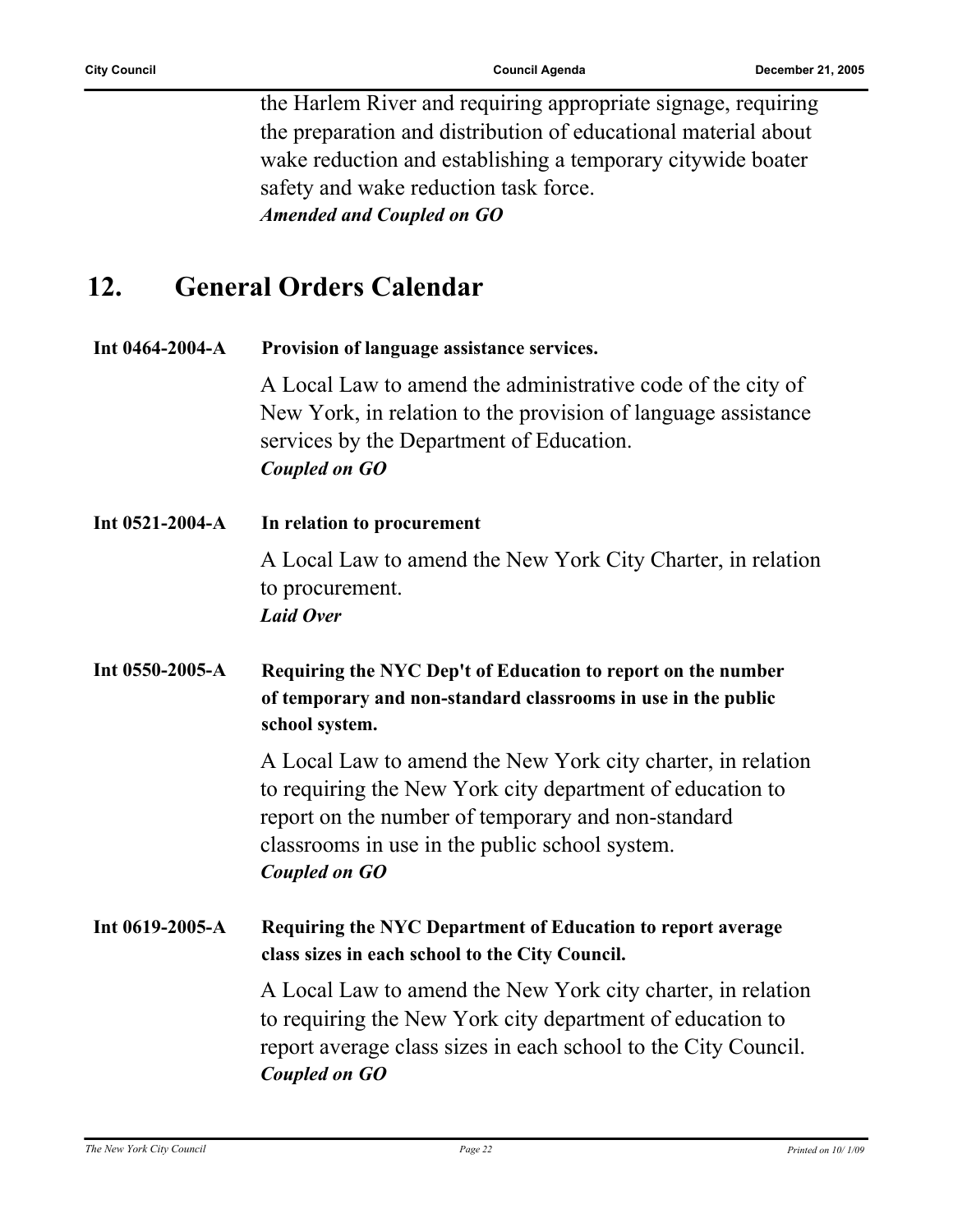| Int 0731-2005-A  | Creating a citywide stoop line stand task force.                                                                                                                                                                                                                                                                                                                                        |
|------------------|-----------------------------------------------------------------------------------------------------------------------------------------------------------------------------------------------------------------------------------------------------------------------------------------------------------------------------------------------------------------------------------------|
|                  | A Local Law to amend the administrative code of the city of<br>New York, in relation to establishing a citywide stoop line<br>stand task force.<br><b>Laid Over</b>                                                                                                                                                                                                                     |
| Res 1335-2005    | LU 620 - ULURP, 525 Broome St., Manhattan (050210ZSM)                                                                                                                                                                                                                                                                                                                                   |
|                  | Resolution approving with modification the decision of the<br>City Planning Commission on ULURP No. C 050210 ZSM<br>(L.U. No. 620), for the grant of a special permit pursuant to<br>Section 74-781 of the Zoning Resolution to modify the use<br>regulations of Section $42-14D(2)$ (b) to allow retail uses in an<br>M1-5B District at 525 Broome Street, Manhattan.<br>Coupled on GO |
| T2004-0073       | <b>Commissioner of Deeds</b>                                                                                                                                                                                                                                                                                                                                                            |
|                  | <b>Commissioner of Deeds</b><br>Coupled on GO                                                                                                                                                                                                                                                                                                                                           |
|                  | <b>Coupled on General Order Calendar</b>                                                                                                                                                                                                                                                                                                                                                |
| <b>Contracts</b> |                                                                                                                                                                                                                                                                                                                                                                                         |
| Int 0534-2005-A  | Establishment of an office of environmental purchasing.<br>A and GO                                                                                                                                                                                                                                                                                                                     |
| Int 0536-2005-A  | Use of energy efficient products.<br>A and GO                                                                                                                                                                                                                                                                                                                                           |
| Int 0544-2005-A  | Reduction of hazardous substances in products used by the city.<br>A and GO                                                                                                                                                                                                                                                                                                             |

**Int 0545-2005-A Use of products with recycled content.** *A and GO*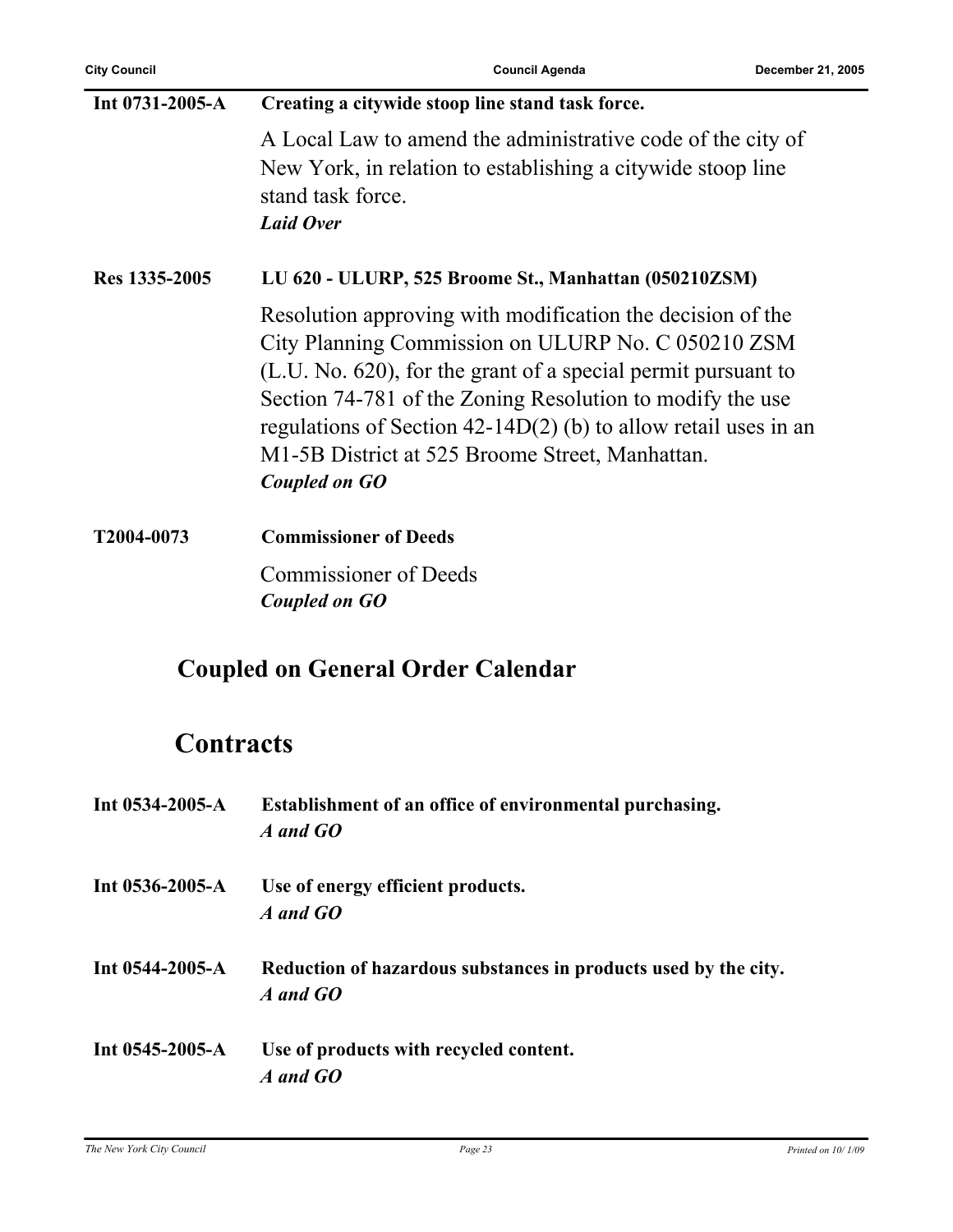| Int $0552 - 2005 - A$ | Use of less toxic cleaning and other custodial products.<br>A and GO                                   |
|-----------------------|--------------------------------------------------------------------------------------------------------|
| Int $0727 - 2005 - A$ | Enhancement of opportunities for minority and women owned<br>business enterprises in city contracting. |
|                       | A and GO                                                                                               |

### **Environmental Protection**

|               | Int 0397-2004-A In relation to the noise control code<br>A and GO with M/N |
|---------------|----------------------------------------------------------------------------|
| Res 1299-2005 | In relation to the noise control code<br><b>Preconsidered - GO</b>         |

**Int 0744-2005 Technical amendments to section 24-163.1 of such code.** *GO*

### **Finance**

| Int 0345-2004 | <b>Establishment of the Madison/23rd/Flatiron/Chelsea Business</b><br><b>Improvement District.</b><br>GO                                       |
|---------------|------------------------------------------------------------------------------------------------------------------------------------------------|
| Int 0751-2005 | Authorizing an increase in the amount to be expended in eleven<br>business improvement districts and one special assessment<br>district.<br>GQ |
| Int 0762-2005 | Authorizing an increase in the amount to be expended in the<br>Times Square BID.<br>GQ                                                         |
| Int 0763-2005 | Authorizing an increase in the amount to be expended in the<br>14th Street Union Square BID.<br>GO                                             |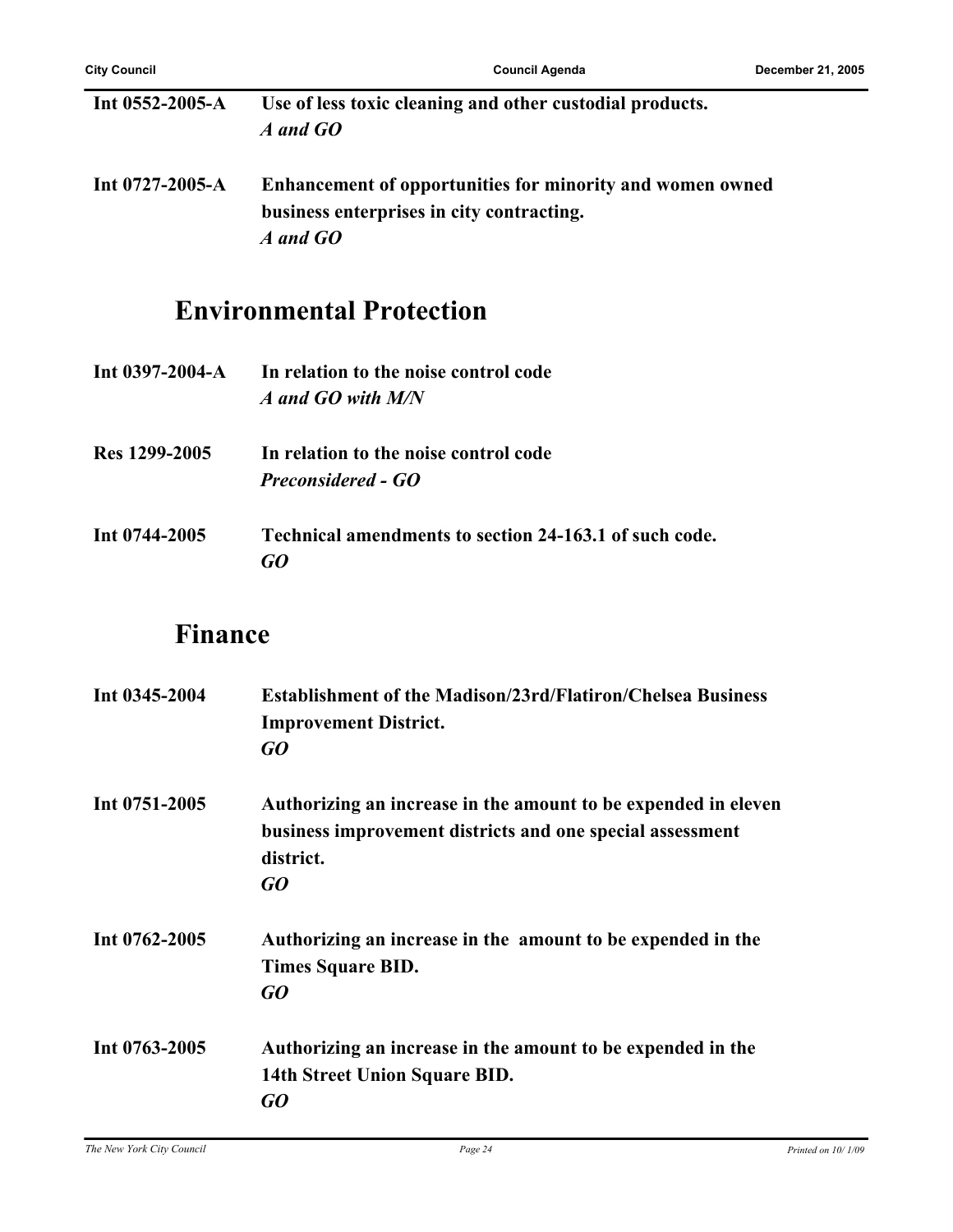| Int 0764-2005-A | Increasing the maximum exemptions allowable with respect to<br>certain veterans who receive an exemption from real property<br>taxation in accordance with section 458-a of the real property<br>tax law.<br>A and GO              |
|-----------------|------------------------------------------------------------------------------------------------------------------------------------------------------------------------------------------------------------------------------------|
| Int 0774-2005   | Preliminary budget extender for calendar year 2006.<br><b>Preconsidered - GO</b>                                                                                                                                                   |
| Res 1302-2005   | M 724 - Communication from the Office of Management &<br><b>Budget - Appropriation of new revenues in Fiscal Year 2006</b><br>$(MN-3)$<br><b>Preconsidered - GO</b>                                                                |
| Res 1303-2005   | M 725 - Communication from the Office of Management and<br>Budget - Transfer City funds between various agencies in Fiscal<br>Year 2006 to implement changes to the City's expense budget<br>$(MN-4)$<br><b>Preconsidered - GO</b> |
| Res 1304-2005   | LU 665 - Carpenter House, 383-395 Jersey Street, Staten<br><b>Island, Community District No. 1.</b><br><b>Preconsidered - GO</b>                                                                                                   |
| Res 1305-2005   | LU 666 - Section 202 Supportive Housing Program for the<br><b>Elderly, Gates Plaza Housing Development Fund Company,</b><br>1237-1245, 1253-1255 Gates Ave, Brooklyn, CD#4<br><b>Preconsidered - GO</b>                            |

### **General Welfare**

**Int 0492-2004-A Establishing a child welfare parent advocate advisory program and a child welfare parent advocate advisory board.** *A and GO*

### **Health**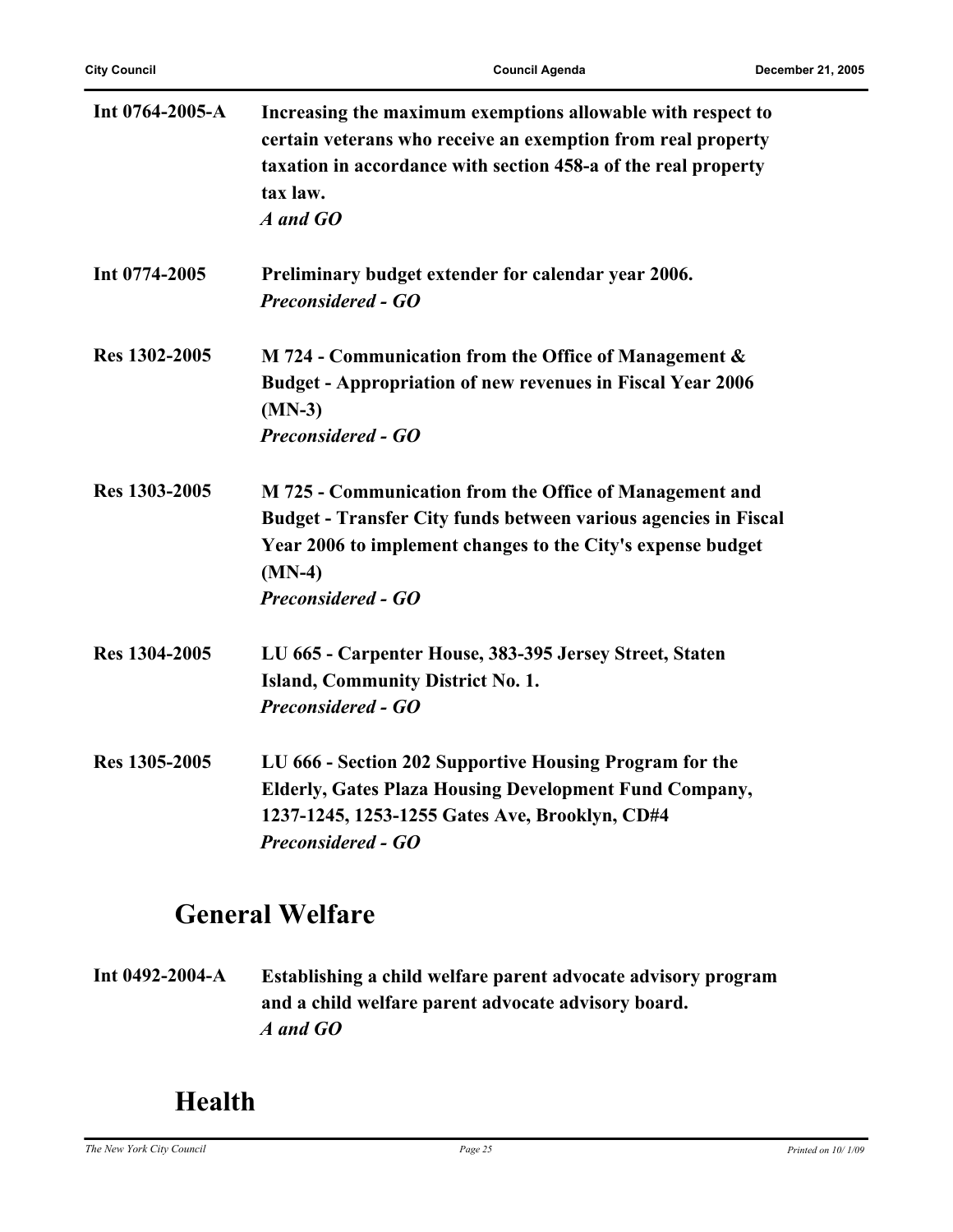| Int $0480 - 2004 - A$ | Creating a child fatality review advisory team.<br>A and GO                    |
|-----------------------|--------------------------------------------------------------------------------|
| Int 0696-2005         | Renewal applications of certain full-term mobile food vendor<br>permits.<br>GO |
| Int $0758 - 2005 - A$ | <b>Health Care Security Act</b><br>A and GO                                    |

### **Land Use**

| Int 0750-2005-A | Authorizing the department of transportation to extend the date<br>of the franchise for the operation and maintenance of bus stop<br>shelters.<br>A and GO |
|-----------------|------------------------------------------------------------------------------------------------------------------------------------------------------------|
| Res 1306-2005   | LU 569 - ULURP, 3924 E Tremont Ave., Bronx (050049ZMX)<br>GQ                                                                                               |
| Res 1307-2005   | LU 571 - ULURP, Mertopolis Studios, Manhattan<br>(020615ZMM)<br>GQ                                                                                         |
| Res 1308-2005   | LU 581 - UDAAP, Montauk Avenue Cluster, Brooklyn<br>(20065058HAK)<br>GQ                                                                                    |
| Res 1309-2005   | LU 594 - ULURP, Whitestone Rezoning, Queens (060055ZMQ)<br>GO                                                                                              |
| Res 1310-2005   | LU 599 - UDAAP, 484 West 165th Street, Manhattan<br>(20065066HAM)<br>GO                                                                                    |
| Res 1311-2005   | LU 600 - ULURP, Cornerstone Project Site 10, Manhattan                                                                                                     |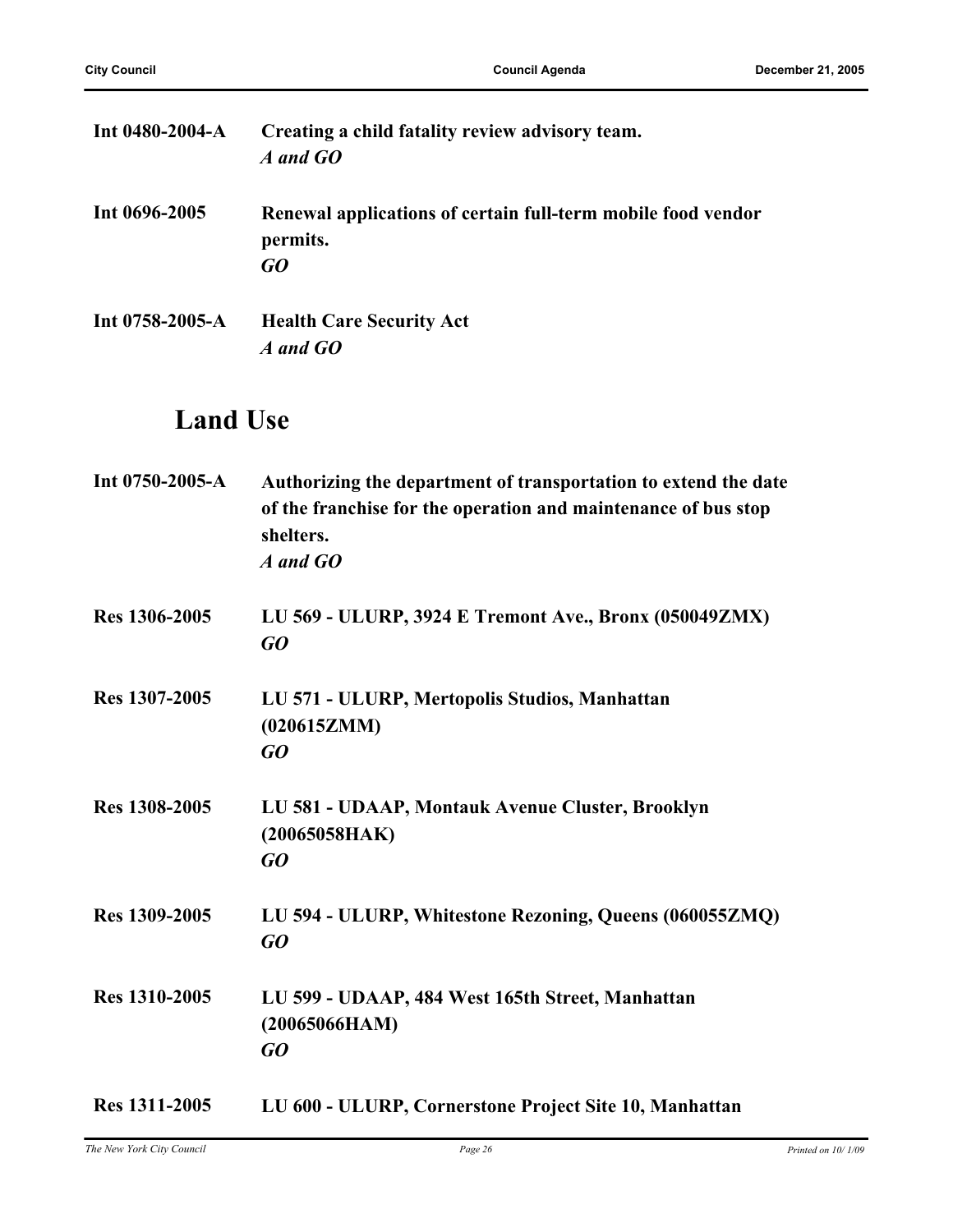|               | (C060033ZMM)<br>GQ                                                                                              |
|---------------|-----------------------------------------------------------------------------------------------------------------|
| Res 1312-2005 | LU 601 - ULURP, 301-303 W. 118th St., 300-304 W.119th St.<br>& 2187-2201 8th Ave., Manhattan (C060034HAM)<br>GO |
| Res 1313-2005 | LU 615 - UDAAP, Amsterdam Avenue Cluster, Manhattan<br>(20065089HAM)<br>GO                                      |
| Res 1314-2005 | LU 629 - UDAAP, 23 Rockaway Ave., Brooklyn<br>(20065101HAK)<br>GO                                               |
| Res 1315-2005 | LU 630 - UDAAP, 178 Rockaway Ave., Brooklyn<br>(20065102HAK)<br>GO                                              |
| Res 1316-2005 | LU 631 - UDAAP, 990 Rutland Road, Brooklyn<br>(20065103HAK)<br>GO                                               |
| Res 1317-2005 | LU 636 - Sidewalk Cafe, 69-71 Seventh Ave. South, Manhattan<br>(20065107TCM)<br>GO                              |
| Res 1318-2005 | LU 640 - ULURP, Remsen Cemetery Park, Queens<br>(C050245MMQ)<br>GO                                              |
| Res 1319-2005 | LU 641 - ULURP, 1237-1255 Gates Ave., Brooklyn<br>(C050447HAK)<br>GO                                            |
| Res 1320-2005 | LU 649 - UDAAP, 1814 Nostrand Ave, Brooklyn<br>(20065120HAK)<br>GO                                              |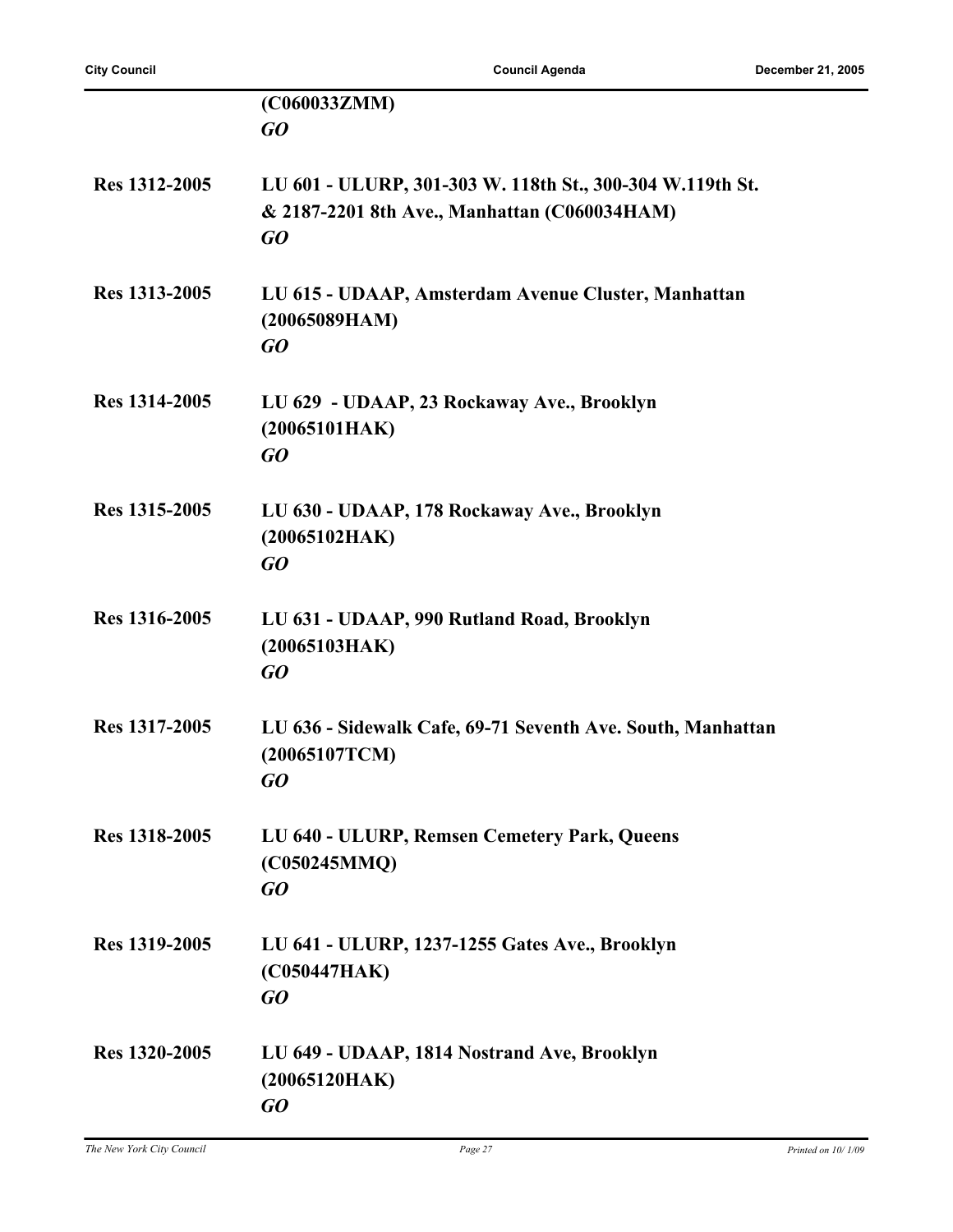| Res 1321-2005 | LU 652 - UDAAP, 189 Clifton Place, Brooklyn (20065123HAK)<br>GQ                                             |
|---------------|-------------------------------------------------------------------------------------------------------------|
| Res 1322-2005 | LU 653 - UDAAP, 1042 Putnam Ave, Brooklyn (20065124HAK)<br>GQ                                               |
| Res 1323-2005 | LU 654 - UDAAP, 130 29th Street, Brooklyn (20065125HAK)<br>GO                                               |
| Res 1324-2005 | LU 655 - UDAAP, 90-35 Desarc Road, Queens (20065126HAQ)<br>$G$ O                                            |
| Res 1325-2005 | LU 656 - UDAAP, 90-37 Desarc Road, Queens (20065127HAQ)<br>GQ                                               |
| Res 1326-2005 | LU 657 - UDAAP, 90-39 Desarc Road, Queens (20065128HAQ)<br>GQ                                               |
| Res 1327-2005 | LU 663 - Landmarks, 2440 Fulton Street, Brooklyn<br>(C050481PCK)<br>$G$ O                                   |
| Res 1328-2005 | LU 667 - Zoning Reso., Hudson Yards Add Txt Amend,<br>Manhattan (060046(A)ZRM)<br><b>Preconsidered - GO</b> |
| Res 1329-2005 | LU 668 - ULURP, Commercial Rezoning SI, Staten Island<br>(C060061ZMR)<br><b>Preconsidered - GO</b>          |
| Res 1330-2005 | LU 669 - ULURP, Commercial Rezoning SI, Staten Island<br>(C060062ZMR)<br><b>Preconsidered - GO</b>          |
| Res 1331-2005 | LU 670 - ULURP, Commercial Rezoning SI, Staten Island<br>(C060063ZMR)<br><b>Preconsidered - GO</b>          |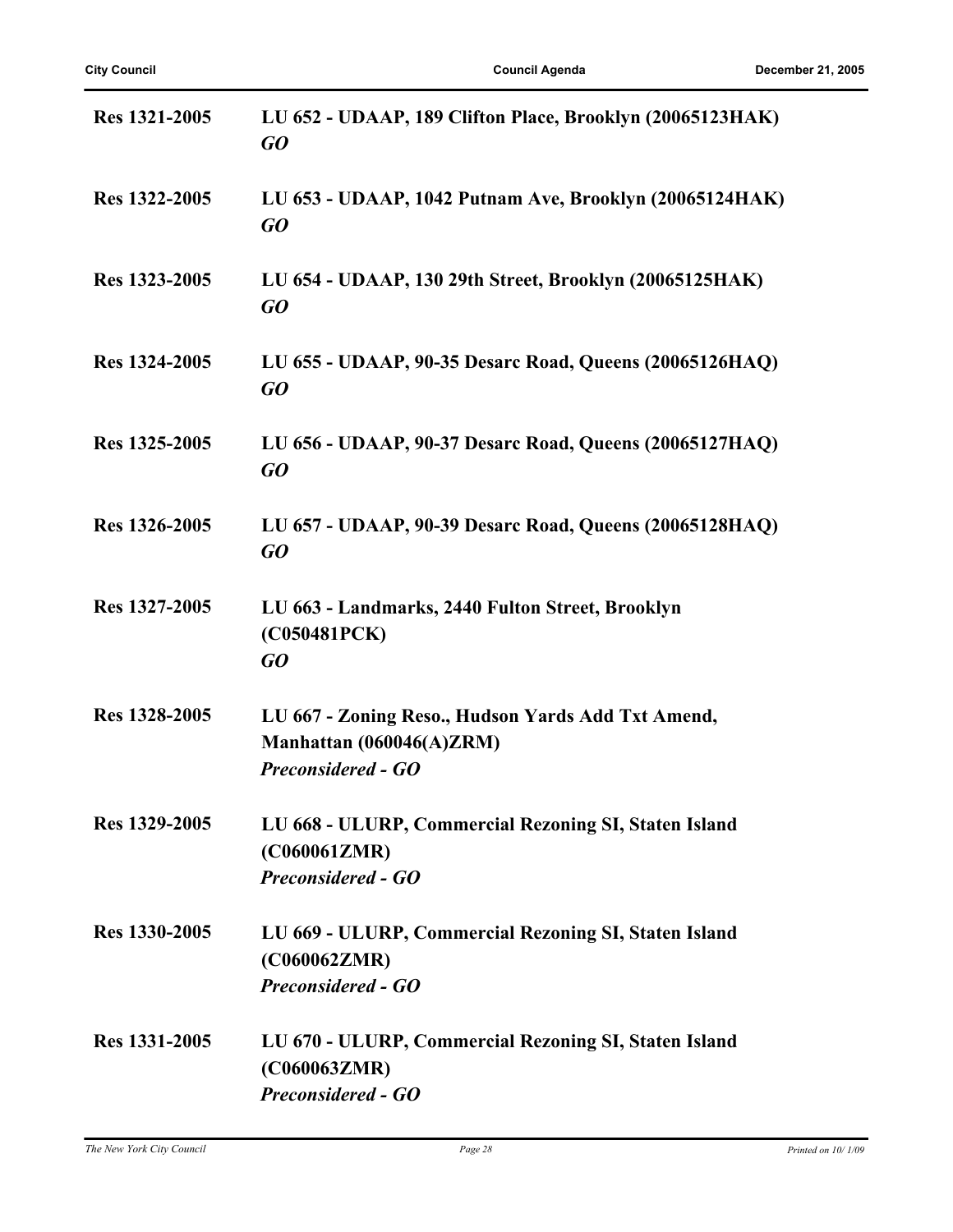**Res 1332-2005 LU 671 - Zoning Text, Art. I, Chapt 2; Art. III, Chapt 2, 5 & 7; Art. VII, Chapt 4, Staten Island (060066ZRR)** *Preconsidered - GO*

### **Parks and Recreation**

**Int 0746-2005-A Naming of 67 thoroughfares and public places.** *A and GO*

### **Public Safety**

| Int 0299-2004-A | Imposing a fine against the owners of commercial buildings and<br>residential buildings of six or more units who do not remove<br>graffiti from their premises.                                                                                                                     |
|-----------------|-------------------------------------------------------------------------------------------------------------------------------------------------------------------------------------------------------------------------------------------------------------------------------------|
|                 | A Local Law to amend the administrative code of the city of<br>New York, in relation to the removal of graffiti from<br>commercial and residential buildings, and in relation to<br>establishing a process whereby the city may clean graffiti from<br>these buildings.<br>A and GO |
| Int 0470-2004-A | Requiring NYPD to submit to the Council reports of crime in<br>areas under the jurisdiction of the Department of Parks and<br><b>Recreation.</b><br>A and GO                                                                                                                        |
| Int 0556-2005-A | Possession and sale of graffiti instruments.<br>A and GO                                                                                                                                                                                                                            |
| Int 0663-2005-A | Mandating community service for certain graffiti offenses.<br>A and GO                                                                                                                                                                                                              |

### **Rules, Privileges, and Elections**

**Res 1333-2005 M 690 - Gregory C. Soumas, New York City Board of**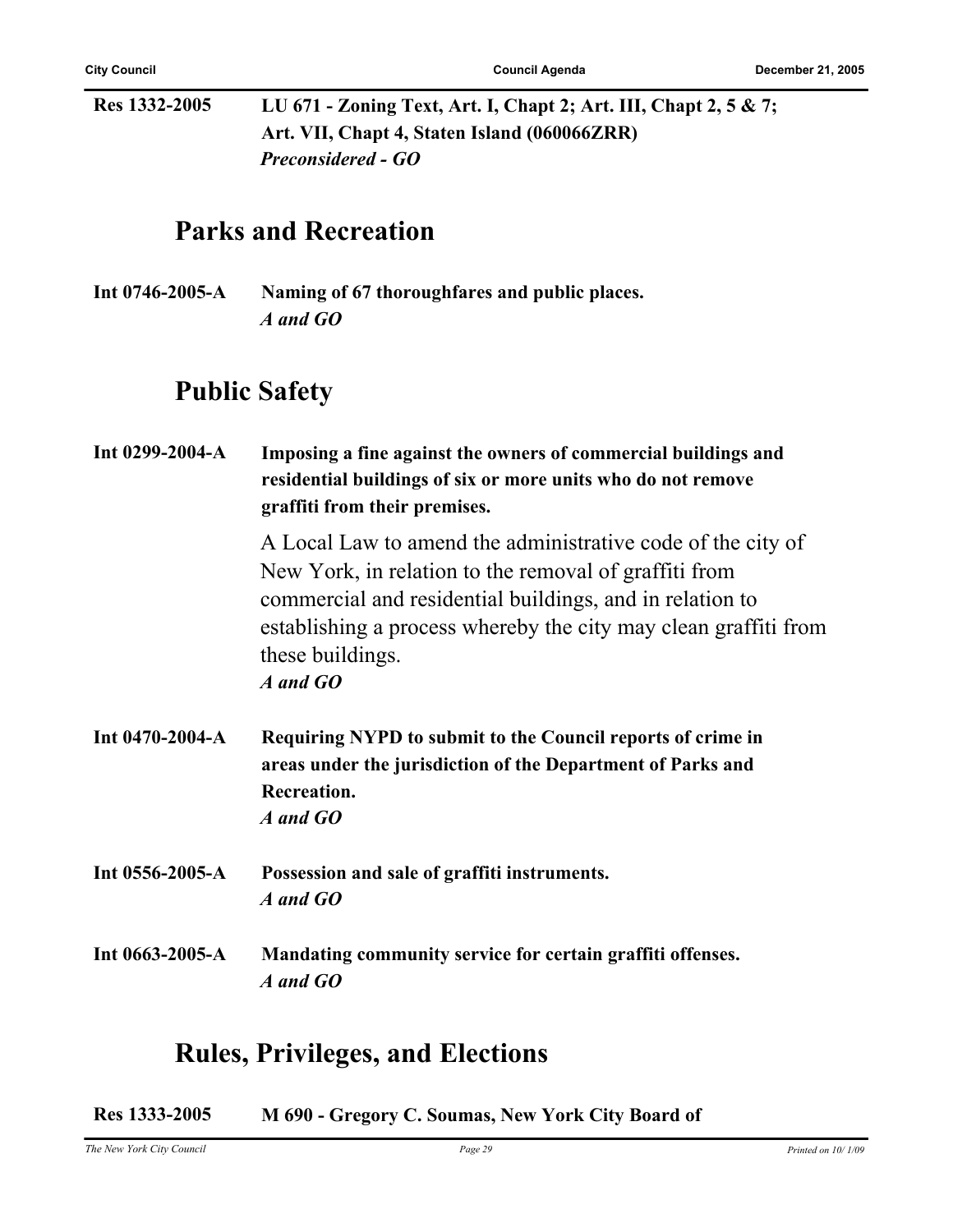|                      | <b>Elections</b>                                         |
|----------------------|----------------------------------------------------------|
|                      | GO                                                       |
| Res 1334-2005        | M 721- Christopher Collins, Commissioner of NYC Board of |
|                      | <b>Standards and Appeals.</b>                            |
|                      | GQ                                                       |
|                      | <b>State and Federal Legislation</b>                     |
| <b>SLR 0144-2005</b> | <b>Examine eminent domain laws (S.5964)</b>              |
|                      | G0                                                       |

**SLR 0145-2005 Eminent domain reform (A.9043-A)** *GO*

### **Technology in Government**

**Int 0625-2005-A Create a temporary task force to study how affordable broadband access can be made available.** *A and GO*

### **Transportation**

**Int 0495-2004-A Creating vessel regulation zones within the Harlem River.** *A and GO*

### **General Order Calendar**

- **Int 0464-2004-A Provision of language assistance services.** *GO*
- **Int 0550-2005-A Requiring the NYC Dep't of Education to report on the number of temporary and non-standard classrooms in use in the public school system.**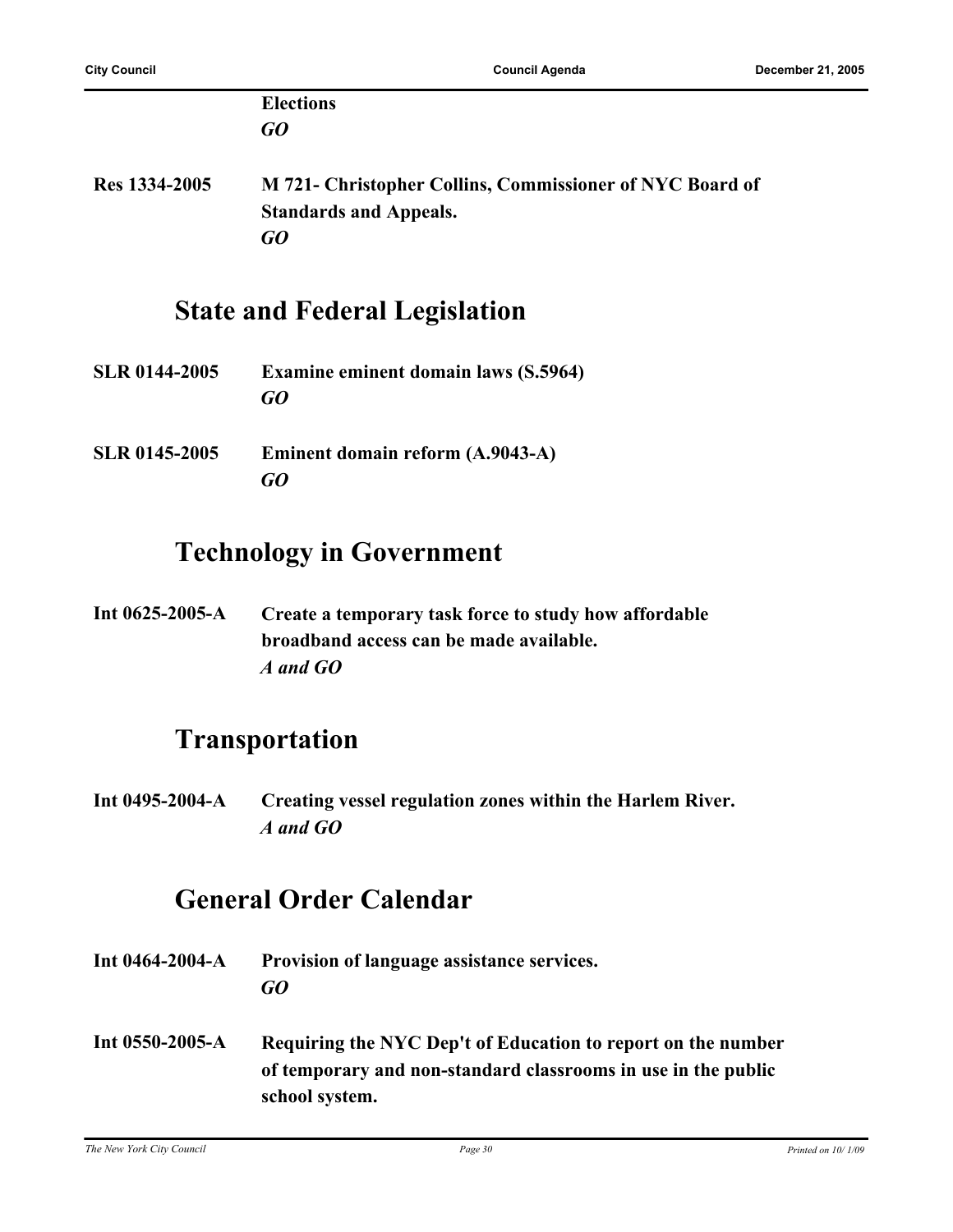|                       | GO                                                                                                                   |
|-----------------------|----------------------------------------------------------------------------------------------------------------------|
| Int $0619 - 2005 - A$ | Requiring the NYC Department of Education to report average<br>class sizes in each school to the City Council.<br>GO |
| Res 1335-2005         | LU 620 - ULURP, 525 Broome St., Manhattan (050210ZSM)<br>GO                                                          |
| T2004-0073            | <b>Commissioner of Deeds</b><br>GO                                                                                   |

#### **Introduction & Reading of Bills See Attached 13.**

**14. Discussion of Resolutions**

### **15. Resolutons**

| <b>Res</b><br>0976-2005-A | Provides for civil commitment of sexually violent predators to<br>protect the public from those whose mental abnormalities<br>makes them likely to commit sexually violent crimes.                                                                                                                                                            |
|---------------------------|-----------------------------------------------------------------------------------------------------------------------------------------------------------------------------------------------------------------------------------------------------------------------------------------------------------------------------------------------|
|                           | Resolution calling upon the New York State Legislature to<br>adopt legislation that provides for the civil commitment of<br>sexually violent predators to protect the public from those<br>whose mental abnormalities makes them likely to commit<br>sexually violent crimes.<br><b>Amended and Adopted by the Committee on Public Safety</b> |
| <b>Res</b><br>0979-2005-A | Requiring all sex offenders to register for life.                                                                                                                                                                                                                                                                                             |
|                           | Resolution supporting legislation increasing the number of sex<br>offenders required to register for life.<br><b>Amended and Adopted by the Committee on Public Safety</b>                                                                                                                                                                    |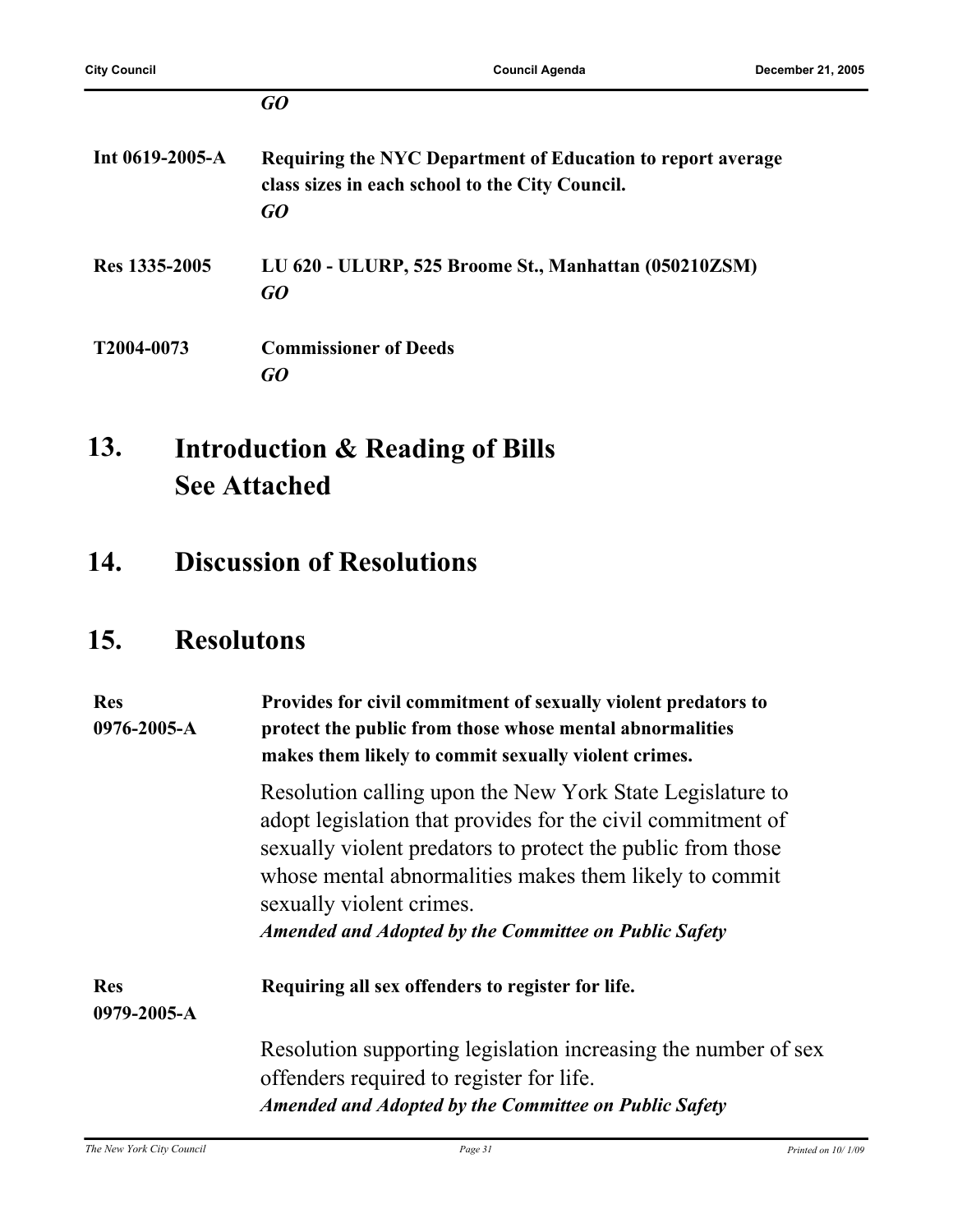| <b>Res</b><br>0980-2005-A | Enact sex offense provisions similar to those adopted in Florida,<br>as part of the Jessica Lunsford Act.                                                                                                                                                                                                                                                                                                                          |
|---------------------------|------------------------------------------------------------------------------------------------------------------------------------------------------------------------------------------------------------------------------------------------------------------------------------------------------------------------------------------------------------------------------------------------------------------------------------|
|                           | Resolution calling on the New York State Legislature to<br>increase penalties for those who commit sex offenses against<br>children, similar to provisions adopted in Florida as part of the<br>Jessica Lunsford Act.<br><b>Amended and Adopted by the Committee on Public Safety</b>                                                                                                                                              |
| Res 1008-2005             | Supporting proposed bipartisan federal legislation for<br>comprehensive immigration reform.                                                                                                                                                                                                                                                                                                                                        |
|                           | Resolution supporting proposed bipartisan federal legislation<br>for comprehensive immigration reform and urging Congress<br>and President Bush to adopt such legislation.<br><b>Adopted by the Committee on Immigration</b>                                                                                                                                                                                                       |
| <b>Res</b><br>1009-2005-A | Expressing grave concern regarding the passage of the REAL<br><b>ID</b> Act of 2005.                                                                                                                                                                                                                                                                                                                                               |
|                           | Resolution expressing continued opposition to the REAL ID<br>Act of 2005, included as part of the Emergency Supplemental<br>Appropriations Act passed by Congress and signed by<br>President Bush in May 2005 and urging New York State to<br>opt out of implementing the law's provisions regarding<br>issuance of driver's licenses to immigrants.<br><b>Amended and Adopted by the Committee on Immigration</b>                 |
| <b>Res</b><br>1078-2005-A | <b>Enact the Clean Water Protection/Flood Prevention Act.</b>                                                                                                                                                                                                                                                                                                                                                                      |
|                           | Resolution calling upon the New York State Legislature to<br>expeditiously enact the Clean Water Protection/Flood<br>Prevention Act that would strengthen protection of wetlands in<br>New York State and safeguard and enhance New York City's<br>water supply quality, pollution treatment, flood control, open<br>space and natural areas.<br><b>Amended and Adopted by the Committee on Environmental</b><br><b>Protection</b> |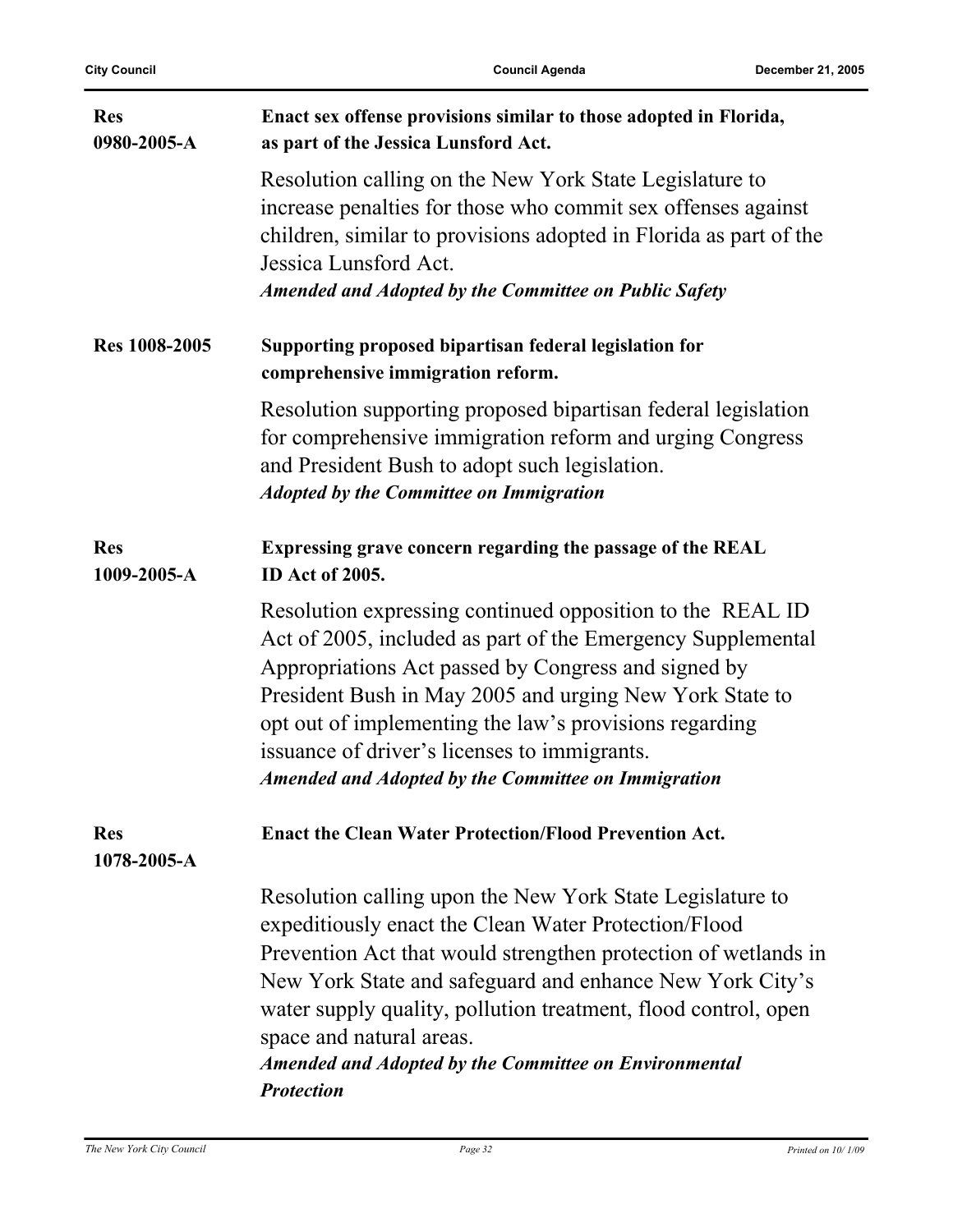| <b>Res</b><br>1089-2005-A | Support of U.S. Senate bill S.1086, which improves the national<br>program to register and monitor individuals who commit sex<br>offenses.                                                                                                                                                                                                                                                                                                                                                                                                                                            |
|---------------------------|---------------------------------------------------------------------------------------------------------------------------------------------------------------------------------------------------------------------------------------------------------------------------------------------------------------------------------------------------------------------------------------------------------------------------------------------------------------------------------------------------------------------------------------------------------------------------------------|
|                           | Resolution in support of legislation that improves the national<br>program to register and monitor individuals who commit sex<br>offenses against children.                                                                                                                                                                                                                                                                                                                                                                                                                           |
|                           | <b>Amended and Adopted by the Committee on Public Safety</b>                                                                                                                                                                                                                                                                                                                                                                                                                                                                                                                          |
| <b>Res</b><br>1153-2005-A | <b>US Office of Immigration Customs Enforcement to exercise</b><br>prosecutorial discretion.                                                                                                                                                                                                                                                                                                                                                                                                                                                                                          |
|                           | Resolution urging the United States Office of Immigration and<br>Customs Enforcement to exercise prosecutorial discretion and<br>decline to pursue orders of removal or to carry out removal<br>orders in exceptional situations where deportation would<br>cause extreme hardship to individuals themselves, family or<br>community members and further urging restoration of<br>discretion to immigration judges to defer deportation in<br>exceptional cases.<br><b>Amended and Adopted by the Committee on Immigration</b>                                                        |
| <b>Res</b><br>1265-2005-A | Appropriate federal and state agencies, and the public, to<br>provide all natural gas supply projects.                                                                                                                                                                                                                                                                                                                                                                                                                                                                                |
|                           | Resolution calling upon the appropriate federal and state<br>agencies, and the public, to provide all natural gas supply<br>projects, including the proposed Broadwater Energy Project, a<br>fair and full review, in light of the important role that natural<br>gas is projected to play in enhancing the reliability of energy<br>resources, increasing diversity of supply sources, reducing<br>energy price volatility, and protecting environmental and<br>public health in New York City.<br><b>Amended and Adopted by the Committee on Environmental</b><br><b>Protection</b> |
| <b>Res</b><br>1270-2005-A | Proposals of the President's Advisory Panel on Federal Tax<br>Reform to eliminate the deductibility of state and local taxes.                                                                                                                                                                                                                                                                                                                                                                                                                                                         |
|                           | Resolution rejecting the proposals of the President's Advisory                                                                                                                                                                                                                                                                                                                                                                                                                                                                                                                        |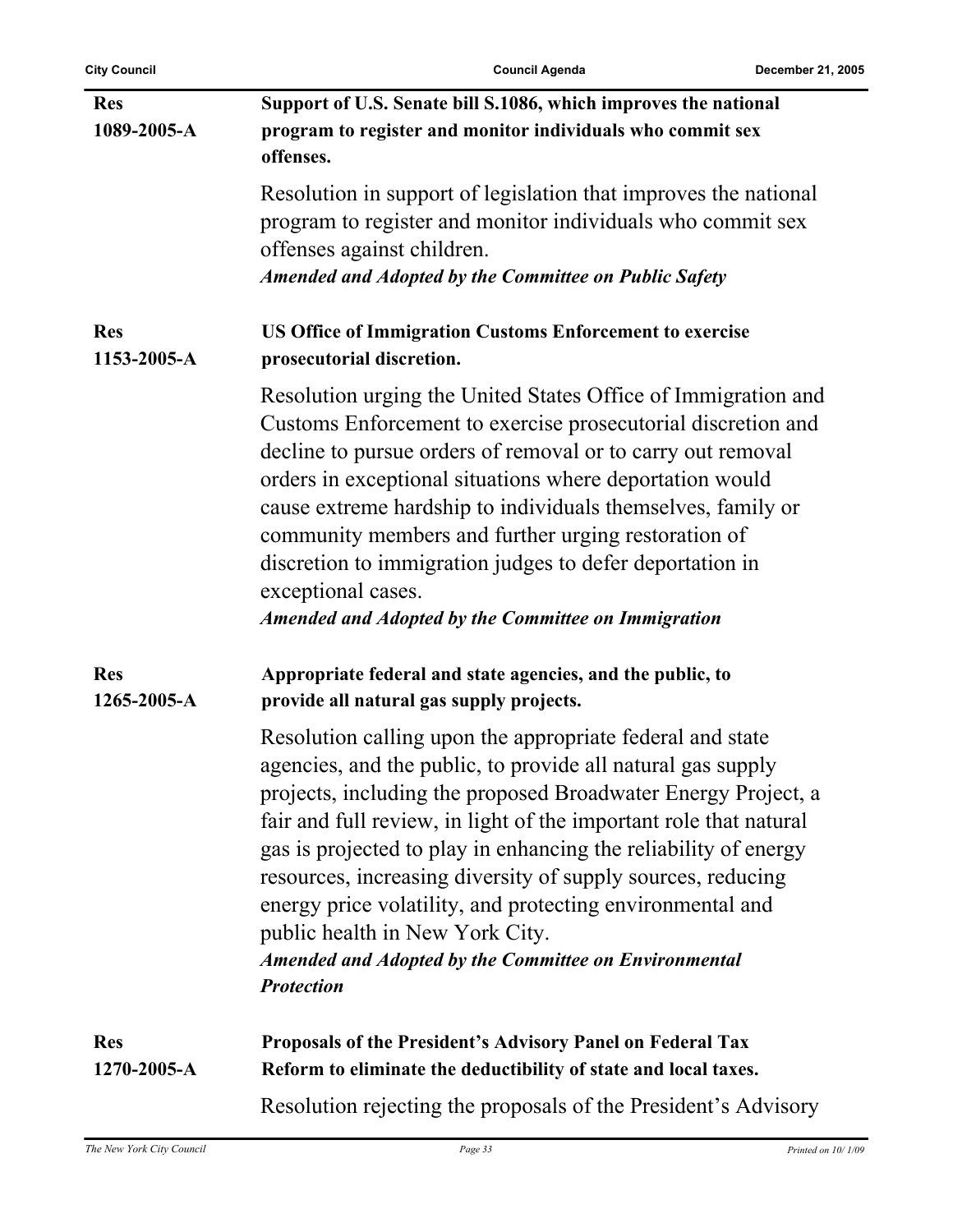Panel on Federal Tax Reform to eliminate the deductibility of state and local taxes and replace the deduction for mortgage interest and calling upon the President and Congress to reject these proposals as well and to index the alternative minimum tax (AMT) for inflation. *Amended and Adopted by the Committees on Finance and State and Federal Legislation*

### **16. General Discussion**

### **17. Extension of Remarks**

### **INTRODUCTION AND READING OF BILLS**

| Res 1294-2005 | By Council Members Baez, Fidler, Gonzalez, James, Liu, Sears and<br>Weprin                                                                                                                                                                                                                 |
|---------------|--------------------------------------------------------------------------------------------------------------------------------------------------------------------------------------------------------------------------------------------------------------------------------------------|
|               | Resolution urging the New York City Police Department to<br>explore improved designs of the bullet proof vests worn by<br>New York City police officers, which would provide better<br>protection of vital organs by covering a broader span of the<br>upper body.<br><b>Public Safety</b> |
| Res 1295-2005 | By Council Members Clarke, Gonzalez, James, Liu, Sears and<br>Weprin                                                                                                                                                                                                                       |
|               | Resolution honoring the life and achievements of legendary<br>comedian Richard Pryor.                                                                                                                                                                                                      |
|               | <b>Cultural Affairs, Libraries &amp; International Intergroup Relations</b>                                                                                                                                                                                                                |
| Res 1296-2005 | By Council Members Clarke, Fidler, James, Liu and Weprin                                                                                                                                                                                                                                   |
|               | Resolution calling upon the Metropolitan Transportation<br>Authority to place a sticker or other visual aid on the first seat<br>of every one of its buses that it operates in New York City<br>proclaiming the importance of Rosa Parks and reserving the                                 |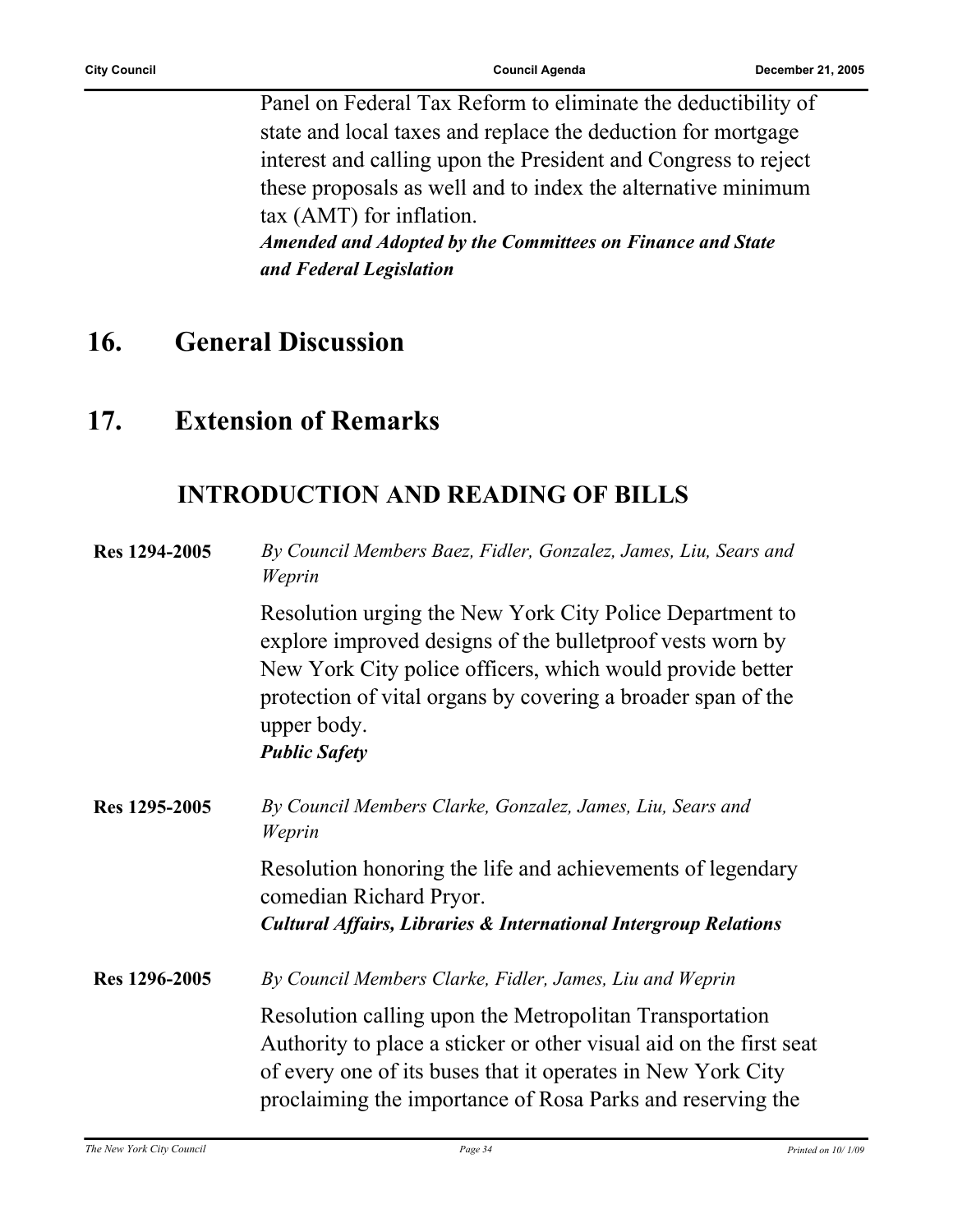$\overline{a}$ 

|               | first seat of every bus on December 1 each year in honor of<br>Rosa Parks.<br><b>Transportation</b>                                                                                                                                                                                                                                   |
|---------------|---------------------------------------------------------------------------------------------------------------------------------------------------------------------------------------------------------------------------------------------------------------------------------------------------------------------------------------|
| Res 1297-2005 | By Council Members Foster, Clarke and James                                                                                                                                                                                                                                                                                           |
|               | Resolution honoring the life and achievements of James "Jim"<br>Butler.                                                                                                                                                                                                                                                               |
|               | <b>Cultural Affairs, Libraries &amp; International Intergroup Relations</b>                                                                                                                                                                                                                                                           |
| Res 1298-2005 | By Council Members Foster, Gonzalez and James                                                                                                                                                                                                                                                                                         |
|               | Resolution calling upon the appropriate committee of the<br>Council of the City of New York to hold a hearing on<br>implementing the recommendations of "Separate and Unequal:<br>Medical Apartheid in New York City," a report by Bronx<br>Health Reach, with the goal of eliminating racial health<br>disparities.<br><b>Health</b> |
| Res 1299-2005 | By Council Member Gennaro                                                                                                                                                                                                                                                                                                             |
|               | Resolution finding that the enactment of Proposed Int. No.<br>397-A does not have a significant adverse impact on the<br>environment and is consistent with the state environmental<br>quality review act.<br><b>Preconsidered - Environmental Protection</b>                                                                         |
| Int 0769-2005 | By Council Members Gentile, Fidler, Gonzalez and James                                                                                                                                                                                                                                                                                |
|               | A Local Law to amend the administrative code of the city of<br>New York, in relation to vest replacement.<br><b>Public Safety</b>                                                                                                                                                                                                     |
| Res 1300-2005 | By Council Members Gentile, Avella, Fidler and James                                                                                                                                                                                                                                                                                  |
|               | Resolution calling upon Congress to amend the<br>Telecommunications Act of 1996 to allow state and local<br>governments to legislate with regards to the placement and<br>number of cellular telephone towers and related equipment<br>within their communities.                                                                      |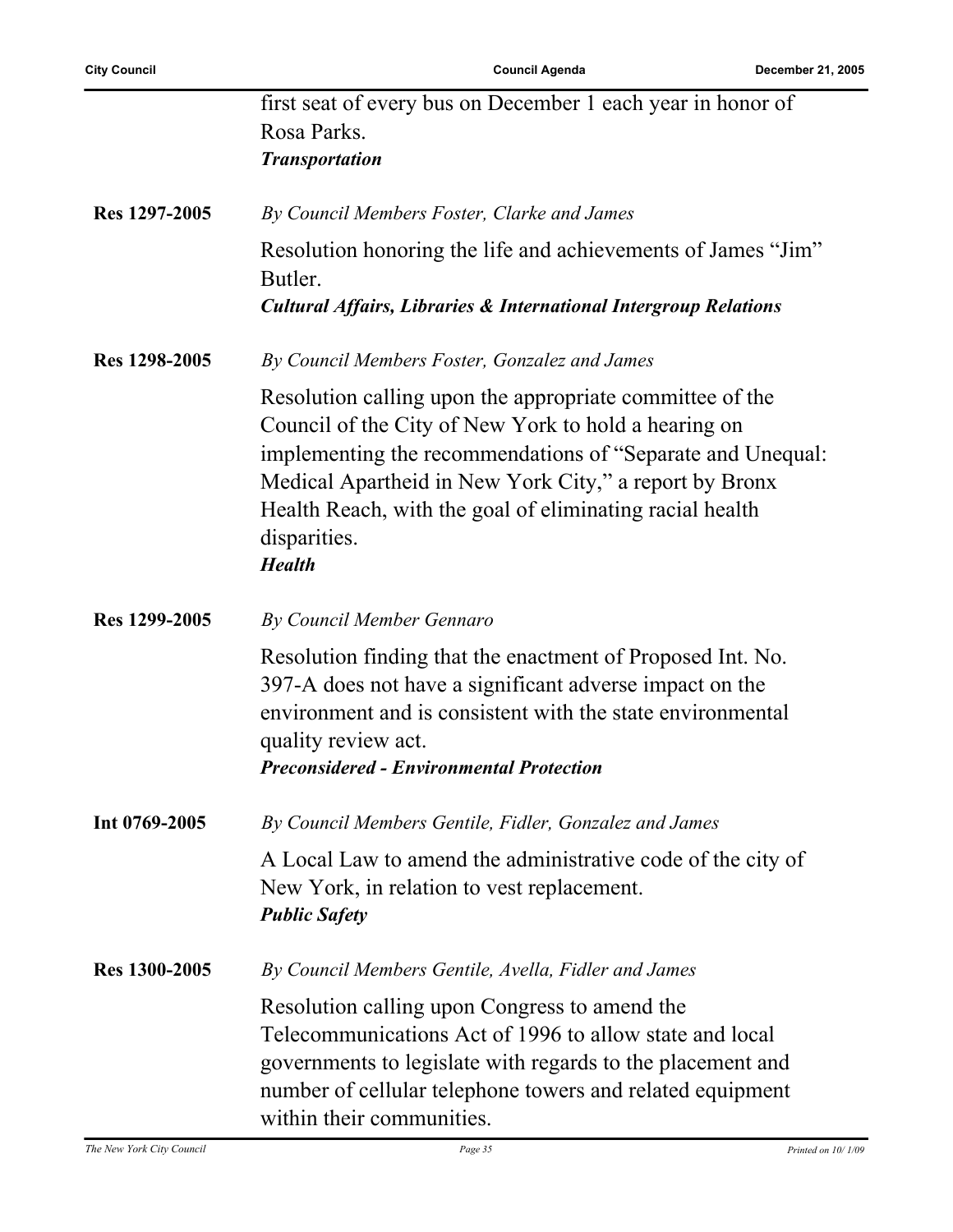|               | <b>Housing and Buildings</b>                                                                                                                                                                                                                                                                                                                          |
|---------------|-------------------------------------------------------------------------------------------------------------------------------------------------------------------------------------------------------------------------------------------------------------------------------------------------------------------------------------------------------|
| Int 0770-2005 | By Council Members Nelson, James and Liu                                                                                                                                                                                                                                                                                                              |
|               | A Local Law to amend the administrative code of the city of<br>New York, to provide for the cleaning and restoration of crime<br>scenes, on both public and private property.<br><b>Public Safety</b>                                                                                                                                                 |
| Int 0771-2005 | By Council Members Nelson, Gonzalez, James, Liu and Weprin                                                                                                                                                                                                                                                                                            |
|               | A Local Law to amend the administrative code of the city of<br>New York, in relation to the creation of an online graffiti<br>tracking system.<br><b>Public Safety</b>                                                                                                                                                                                |
| Int 0772-2005 | By Council Members Nelson, James, Liu and Sears                                                                                                                                                                                                                                                                                                       |
|               | A Local Law to amend the administrative code of the city of<br>New York, in relation to the removal of snow, ice, dirt, and<br>other material from fire hydrants.<br><b>Sanitation and Solid Waste Management</b>                                                                                                                                     |
| Res 1301-2005 | By Council Members Perkins, Barron, Jackson, Monserrate and<br><b>Brewer</b>                                                                                                                                                                                                                                                                          |
|               | Resolution urging the New York State Board of Elections to<br>promptly certify precinct based/optical scan voting systems for<br>procurement by the local Boards of Elections and urging the<br>New York City Board of Elections to select a PB/OS system<br>as the new voting technology for the City of New York.<br><b>Governmental Operations</b> |
| Int 0773-2005 | By Council Members Vallone Jr., Avella, Fidler, McMahon and<br>Weprin                                                                                                                                                                                                                                                                                 |
|               | A Local Law to amend the administrative code of the city of<br>New York, in relation to criminal penalties for illegal<br>conversions.<br><b>Housing and Buildings</b>                                                                                                                                                                                |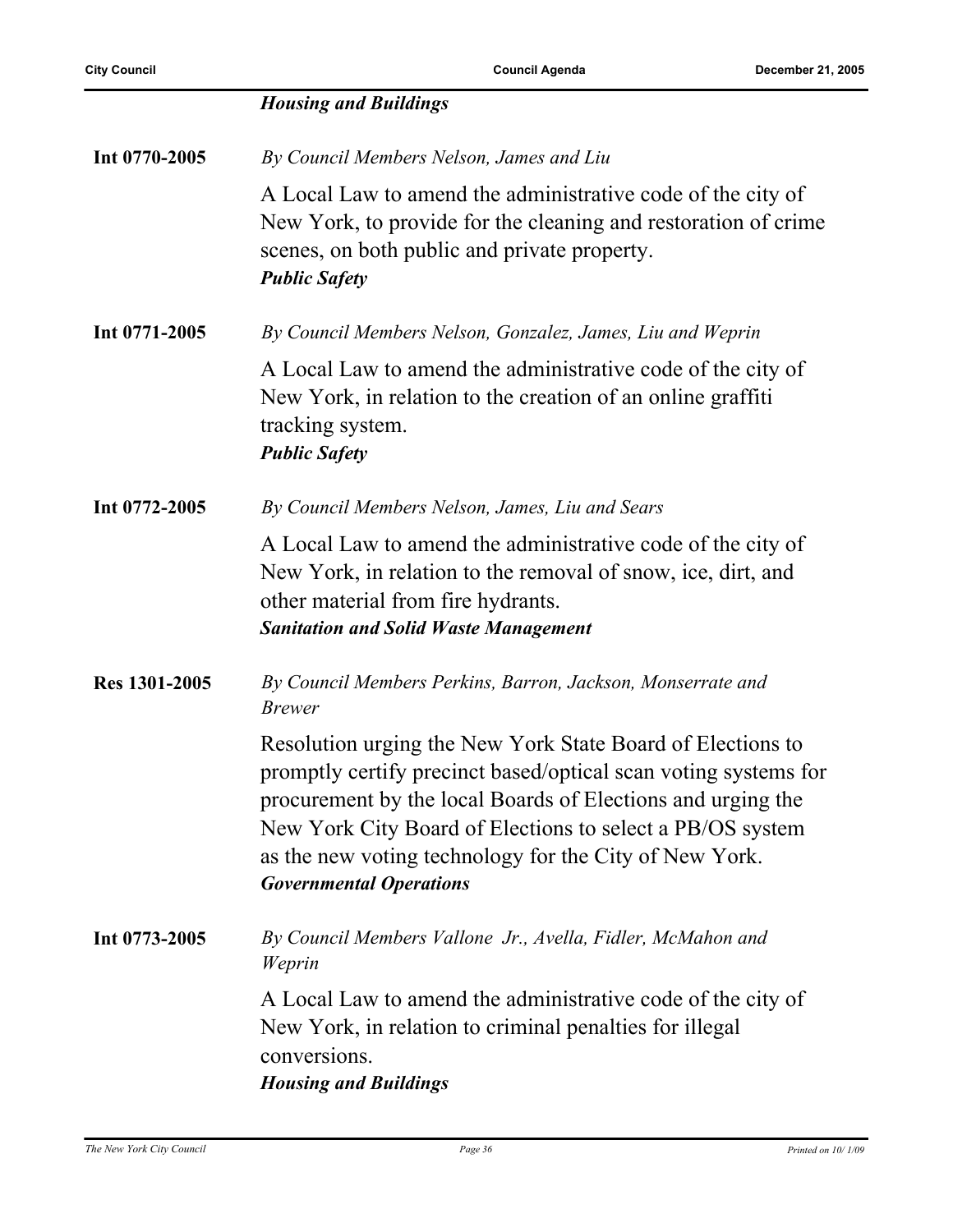#### **Int 0774-2005** *By Council Member Weprin (by request of the Mayor)*

A Local Law in relation to the date of submission by the mayor of a preliminary management report and the date prior to which the council shall conduct public hearings and the date by which the council shall submit a report or reports pertaining thereto, the date of submission by the mayor of the preliminary certificate regarding debt and reserves and appropriations and expenditures for capital projects, the date of submission by the mayor of the preliminary budget, the date of publication by the director of the independent budget office of a report on revenues and expenditures, the date of submission by the community boards of statements in regard to the preliminary budget, the date of submission by the commissioner of finance of an estimate of the assessed valuation of real property and statement of real property taxes due, expected to be received, and uncollected, the date of submission by the mayor of a tax benefit report, the date of submission by the borough boards of statements on budget priorities, the date of submission by the council of estimates of the financial needs of the council, the date of submission by the borough presidents of proposed modifications of the preliminary budget, the date of publication by the director of the independent budget office of a report analyzing the preliminary budget, the date by which the council shall hold hearings and submit recommendations in regard to the preliminary budget, and the date of submission by the campaign finance board of estimates of the financial needs of the campaign finance board, relating to the fiscal year two thousand seven.

*Preconsidered - Finance*

**LU 0665-2005** *By Council Member Weprin* Carpenter House, 383-395 Jersey Street, Staten Island, Community District No. 1. *Preconsidered - Finance*

**LU 0666-2005** *By Council Member Weprin*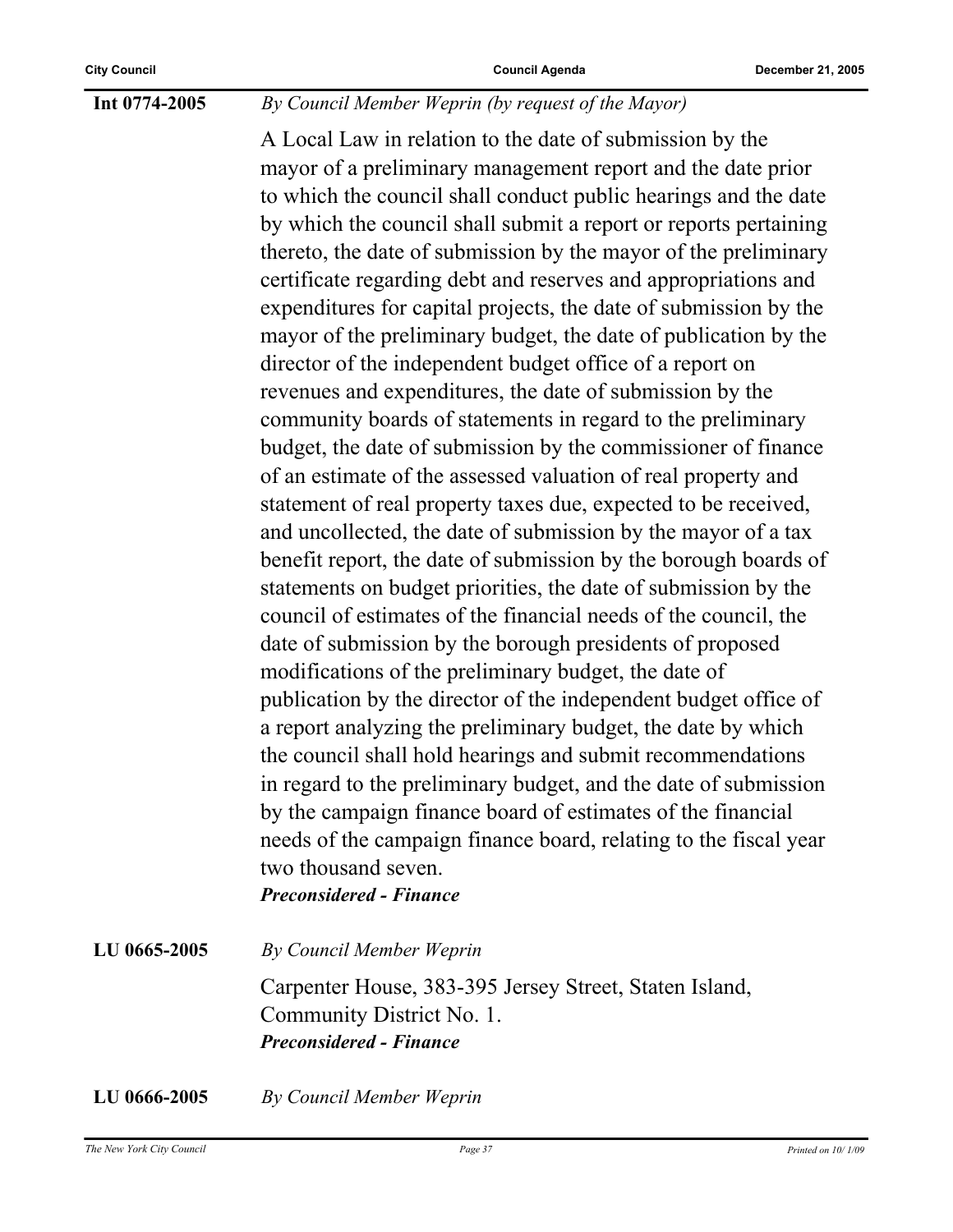|              | Section 202 Supportive Housing Program for the Elderly,                                                                                                                                                                                                                                                       |
|--------------|---------------------------------------------------------------------------------------------------------------------------------------------------------------------------------------------------------------------------------------------------------------------------------------------------------------|
|              | Gates Plaza Housing Development Fund Company,<br>1237-1245, 1253-1255 Gates Avenue, Brooklyn, Community                                                                                                                                                                                                       |
|              | District No. 4.                                                                                                                                                                                                                                                                                               |
|              | <b>Preconsidered - Finance</b>                                                                                                                                                                                                                                                                                |
|              |                                                                                                                                                                                                                                                                                                               |
| LU 0667-2005 | By Council Member Katz                                                                                                                                                                                                                                                                                        |
|              | Zoning resolution amendment application no. N $060046(A)$<br>ZRM, pursuant to Sections 197-d and 201 of the New York<br>City Charter, respecting changes in the text of the Zoning<br>Resolution, Article IX, Chapters 3 and 6 and Article XII,<br>Chapter 1.<br><b>Preconsidered - Zoning and Franchises</b> |
| LU 0668-2005 | By Council Member Katz                                                                                                                                                                                                                                                                                        |
|              | Uniform Land Use Review Procedure application no. C<br>060061 ZMR pursuant to $\S 197$ -c and $\S 197$ -d of the New<br>York City Charter, concerning changes to the zoning map,<br>Borough of Staten Island, Council District no. 49.<br><b>Preconsidered - Zoning and Franchises</b>                        |
| LU 0669-2005 | By Council Member Katz                                                                                                                                                                                                                                                                                        |
|              | Uniform Land Use Review Procedure application no. C<br>060062 ZMR pursuant to $\S 197$ -c and $\S 197$ -d of the New<br>York City Charter, concerning changes to the zoning map,<br>Borough of Staten Island, Council District no. 50.<br><b>Preconsidered - Zoning and Franchises</b>                        |
| LU 0670-2005 | By Council Member Katz                                                                                                                                                                                                                                                                                        |
|              | Uniform Land Use Review Procedure application no. C<br>060063 ZMR pursuant to $\S 197$ -c and $\S 197$ -d of the New<br>York City Charter, concerning changes to the zoning map,<br>Borough of Staten Island, Council District no. 51.<br><b>Preconsidered - Zoning and Franchises</b>                        |

**LU 0671-2005** *By Council Member Katz*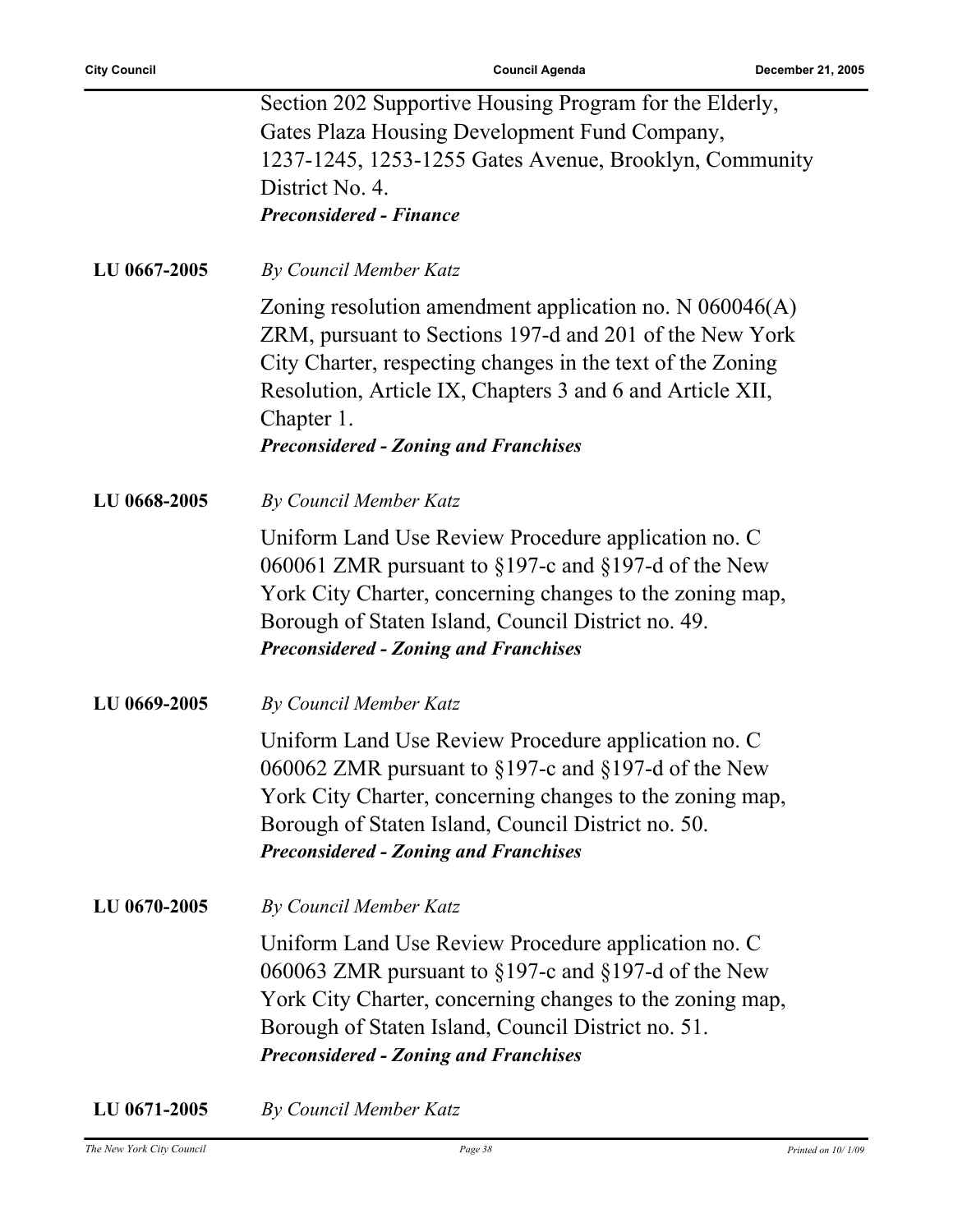|              | Zoning Resolution amendment application no. N 060066                                                                                                                                                                                                                                                                                                                                                                                                                                                                                                                                                                               |
|--------------|------------------------------------------------------------------------------------------------------------------------------------------------------------------------------------------------------------------------------------------------------------------------------------------------------------------------------------------------------------------------------------------------------------------------------------------------------------------------------------------------------------------------------------------------------------------------------------------------------------------------------------|
|              |                                                                                                                                                                                                                                                                                                                                                                                                                                                                                                                                                                                                                                    |
|              | ZRR, pursuant to Sections 197-d and 201 of the New York                                                                                                                                                                                                                                                                                                                                                                                                                                                                                                                                                                            |
|              | City Charter, respecting changes in the text of Zoning                                                                                                                                                                                                                                                                                                                                                                                                                                                                                                                                                                             |
|              | Resolution, m Article I, Chapter 2; Article III, Chapters 2, 5                                                                                                                                                                                                                                                                                                                                                                                                                                                                                                                                                                     |
|              | and 7; Article VII, Chapter 4.                                                                                                                                                                                                                                                                                                                                                                                                                                                                                                                                                                                                     |
|              | <b>Preconsidered - Zoning and Franchises</b>                                                                                                                                                                                                                                                                                                                                                                                                                                                                                                                                                                                       |
| LU 0672-2005 | By Council Member Katz                                                                                                                                                                                                                                                                                                                                                                                                                                                                                                                                                                                                             |
|              | Uniform land use review procedure application no. C 050494<br>ZSR, pursuant to $\S 197$ -c and $\S 197$ -d of the Charter of the City<br>of New York concerning a special permit under the Zoning<br>Resolution in the Borough of Staten Island, Council District<br>no. 51 to facilitate the construction of a telecommunications<br>facility. This application is subject to review and action by the<br>Land Use Committee only if appealed to the Council pursuant<br>to $\S 197-d$ (b)(2) of the Charter or called up by vote of the<br>Council pursuant to $\S 197-d$ (b)(3) of the Charter.<br><b>Zoning and Franchises</b> |
| LU 0673-2005 | By Council Member Katz                                                                                                                                                                                                                                                                                                                                                                                                                                                                                                                                                                                                             |
|              | Application no. 20065049 TCM, pursuant to $\S20-226$ of the<br>Administrative Code of the City of New York, concerning the<br>petition of Arriba Arriba Mexican Restaurant, Inc., to<br>establish, maintain and operate an unenclosed sidewalk café<br>located at 762 Ninth Avenue, Borough of Manhattan, Council<br>District no. 3. This application is subject to review and action<br>by the Land Use Committee only if called-up by vote of the<br>Council pursuant to Rule 11.20b of the Council and<br>§20-226(g) of the New York City Administrative Code.<br><b>Zoning and Franchises</b>                                  |
| LU 0674-2005 | By Council Member Katz                                                                                                                                                                                                                                                                                                                                                                                                                                                                                                                                                                                                             |
|              | Uniform land use review procedure application no. C 050074<br>MMX, pursuant to Sections 197-c and 197-d of the New York<br>City Charter, changes to the City Map, Borough of the Bronx,<br>Council District no. 17.                                                                                                                                                                                                                                                                                                                                                                                                                |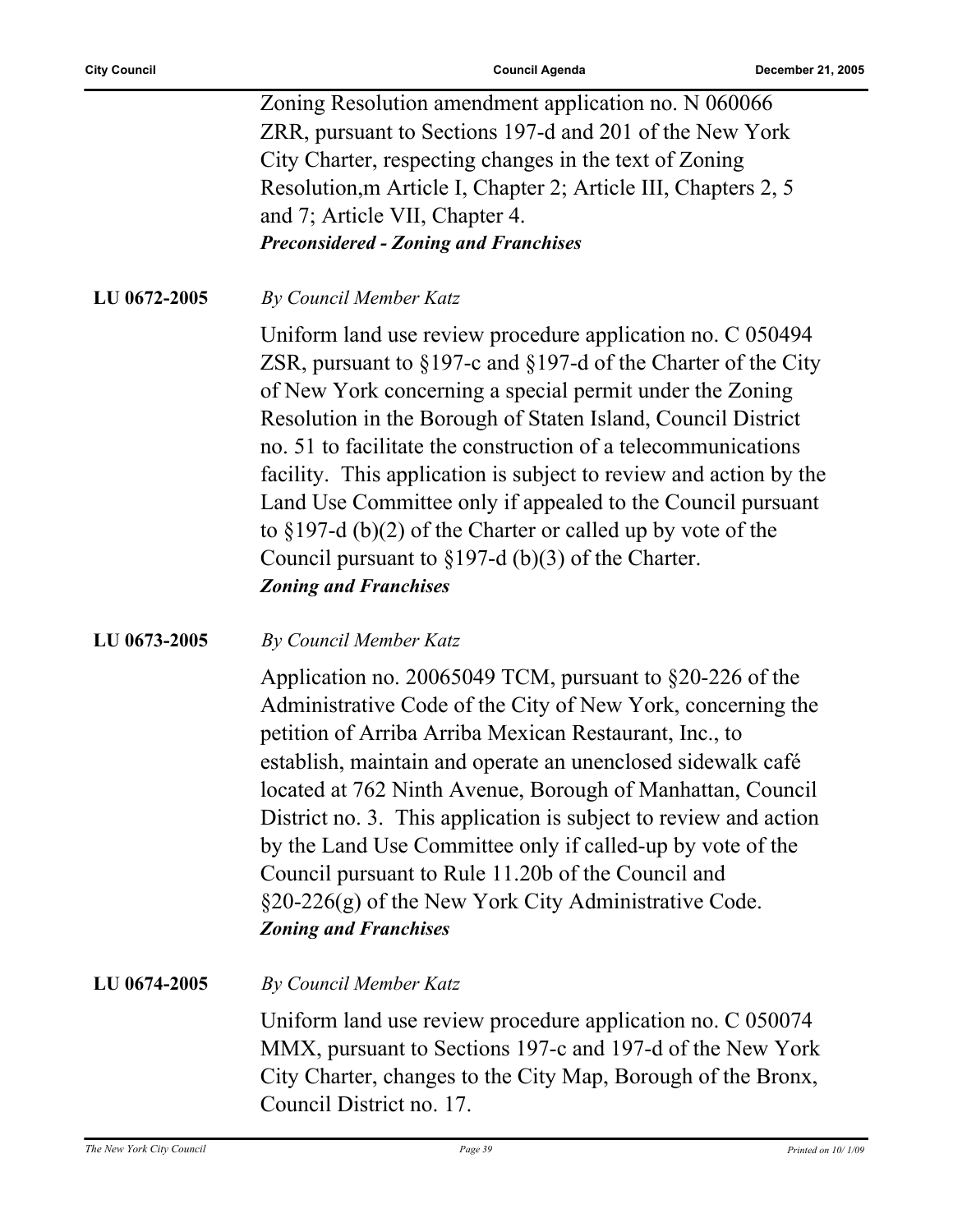|              | <b>Zoning and Franchises</b>                                                                                                                                                                                                                                                                                                                    |
|--------------|-------------------------------------------------------------------------------------------------------------------------------------------------------------------------------------------------------------------------------------------------------------------------------------------------------------------------------------------------|
| LU 0675-2005 | By Council Member Katz                                                                                                                                                                                                                                                                                                                          |
|              | Uniform Land Use Review Procedure application no. C<br>050529 ZMX pursuant to §197-c and §197-d of the New<br>York City Charter, concerning changes to the zoning map,<br>Borough of the Bronx, Council District no. 17.<br><b>Zoning and Franchises</b>                                                                                        |
| LU 0676-2005 | By Council Member Katz                                                                                                                                                                                                                                                                                                                          |
|              | Uniform land use review procedure application no. C 050530<br>ZSX, pursuant to $\S 197$ -c and $\S 197$ -d of the Charter of the City<br>of New York concerning a special permit under the Zoning<br>Resolution in the Borough of the Bronx, Council District no.<br>17 to facilitate a commercial development.<br><b>Zoning and Franchises</b> |
| LU 0677-2005 | By Council Member Katz                                                                                                                                                                                                                                                                                                                          |
|              | Uniform land use review procedure application no. C 050531<br>ZSX, pursuant to $\S 197$ -c and $\S 197$ -d of the Charter of the City<br>of New York concerning a special permit under the Zoning<br>Resolution in the Borough of the Bronx, Council District no.<br>17 to facilitate a commercial development.<br><b>Zoning and Franchises</b> |
| LU 0678-2005 | By Council Member Katz                                                                                                                                                                                                                                                                                                                          |
|              | Uniform land use review procedure application no. C 050532<br>ZSX, pursuant to $\S 197$ -c and $\S 197$ -d of the Charter of the City<br>of New York concerning a special permit under the Zoning<br>Resolution in the Borough of the Bronx, Council District no.<br>17 to facilitate a commercial development.<br><b>Zoning and Franchises</b> |
| LU 0679-2005 | By Council Member Katz                                                                                                                                                                                                                                                                                                                          |
|              | Uniform land use review procedure application no. C 050539<br>PPX, pursuant to §197-c and §197-d of the New York City                                                                                                                                                                                                                           |